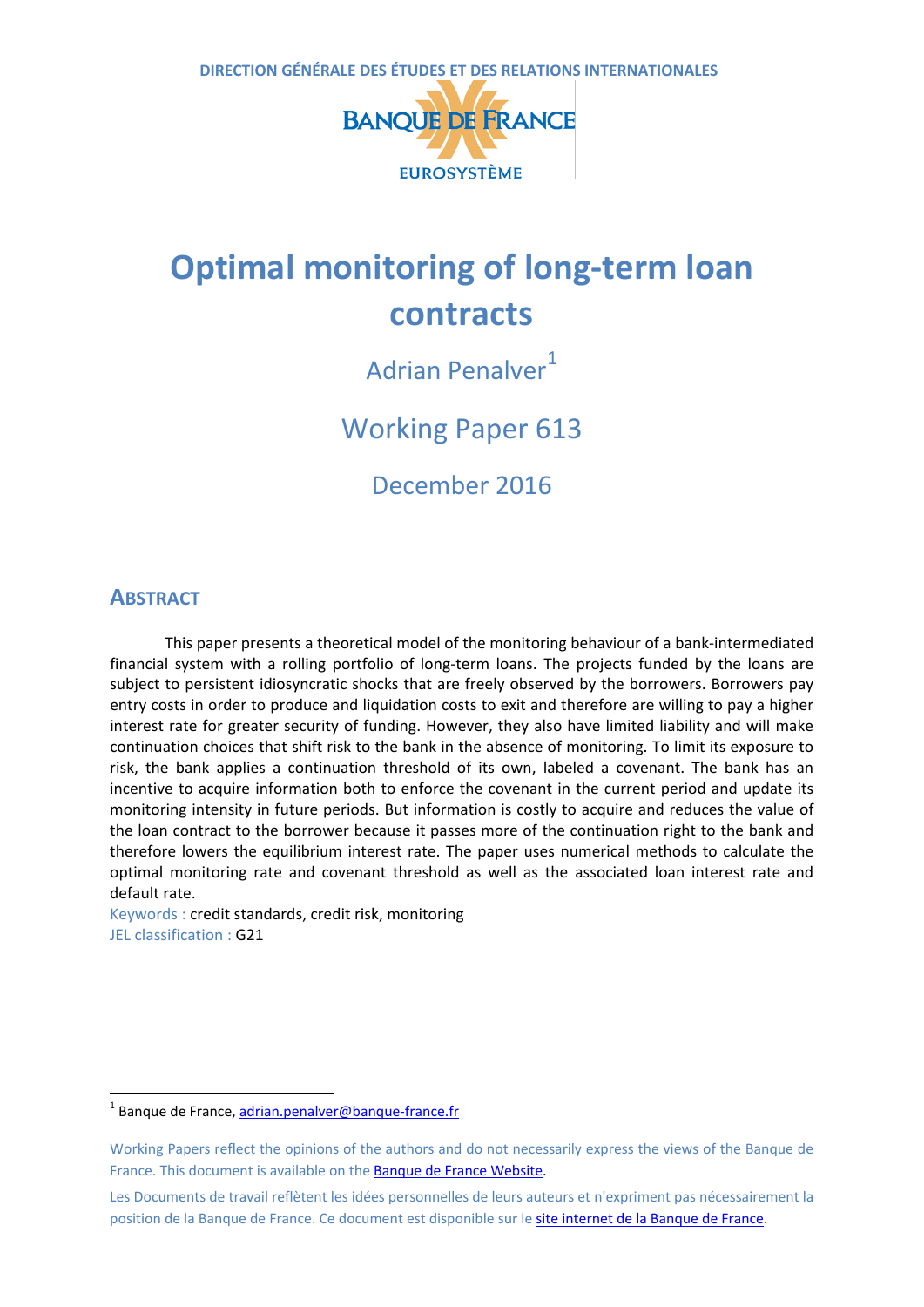# **NON-TECHNICAL SUMMARY[2](#page-1-0)**

This paper considers the question of how frequently a bank should monitor the performance of a borrower when there is the possibility of credit risk. This is an important question because banks play a crucial role in the allocation of capital, particularly in Europe, and bank monitoring helps determine which firms continue and which firms are closed down. If banks monitor less frequently, then weaker firms will be allowed to continue which will reduce the efficiency of the allocation of capital and lower aggregate productivity. Understanding why banks monitor is, thus, an important theoretical question.

This paper presents a model in which entrepreneurs take out loans from a bank to finance projects of indefinite length that are subject to persistent idiosyncratic shocks. The persistence of the shocks means that entrepreneurs base their forecasts of future profitability based on their current state. The interest they pay on their bank loan is a form of fixed cost and at some point entrepreneurs will decide that they are better off shutting down their project either by liquidating it themselves or defaulting and walking away. Entrepreneurs and would-be entrepreneurs have free and perfect information about the state of their current or potential project and therefore can make fullyinformed choices every period about whether to enter, exit or continue with their project.

The bank in the model (which represents the banking system as a whole) must pay to be informed about the state of the project and will be strategic in how it gathers information. The borrowers in this model have limited liability and therefore expose the bank to credit risk if they choose to default. To protect themselves against credit risk, banks impose a continuation threshold of their own, labeled a covenant. But to enforce the covenant, the bank must know the current state of the project through monitoring.

The model structure is essentially identical to Penalver (2014) with two important differences: the covenant threshold is endogenous and banks make their monitoring choice conditional on the last known state of the project. The key result of the paper is that the monitoring schedule is downward sloping so that projects last known to be in good profitability states are monitored with lower probability than those with low profitability.

The key intuition is that the bank now has two reasons to monitor: to find out the current state of the project to enforce the covenant threshold and to update how frequently it monitors that project in future. Both incentives are decreasing in the distance to default.

**.** 

<span id="page-1-0"></span> $2$  This paper has benefited considerably from the comments of Alexander Guembel and participants at a seminar at the Banque de France.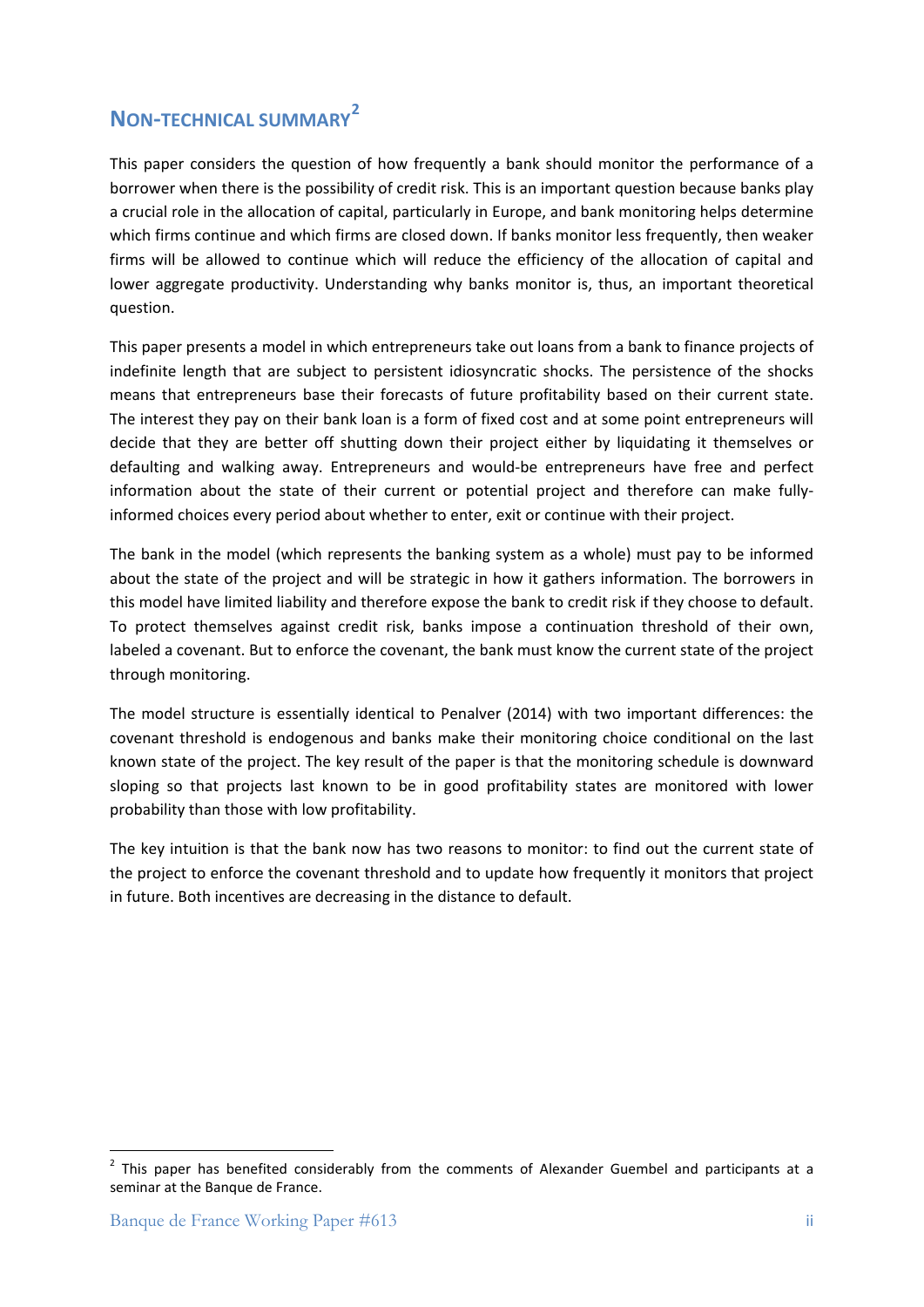#### **RÉSUMÉ : SURVEILLANCE OPTIMALE DE CRÉDIT BANCAIRE DE LONG TERME**

Cet article présent un modèle théorétique de gestion de risque et l'intensité de surveillance de crédit bancaire de long terme. Une banque s'engage avec les entrepreneurs sur des projets dont la rentabilité est soumise à des chocs stochastiques que seuls ces derniers sont en mesure d'observer. Les projets sont soumis à des coûts d'entrée pour commencer à produire et les coûts de liquidation en cas de cessation d'activité, et seront par conséquent prêt à accepter un taux d'intérêt plus élevé afin de garantir leur financement. En raison de leur responsabilité limitée, les emprunteurs ont intérêt à faire porter leurs risques de crédit sur la banque qui contrer ce risque exige en retour un niveau de rentabilité minimum. La banque acquiert des informations lui permettant d'appliquer le niveau de rentabilité minimum et ajuster son niveau de surveillance afin de limiter le risque de crédit. Les informations étant couteuse à obtenir et permettant la banque d'accroitre sa contrôle sur les projets des entrepreneurs, la valeur du contrat du point de vue de ces derniers en sera réduire ainsi que le taux d'intérêt que ceux-ci prêt à payer. Cet article utilise des méthodes numériques afin de déterminer le niveau de surveillance optimale et de rentabilité minimum ainsi que les taux d'intérêt et de défaut.

Mots-clés : normes de crédit, risque de crédit, surveillance.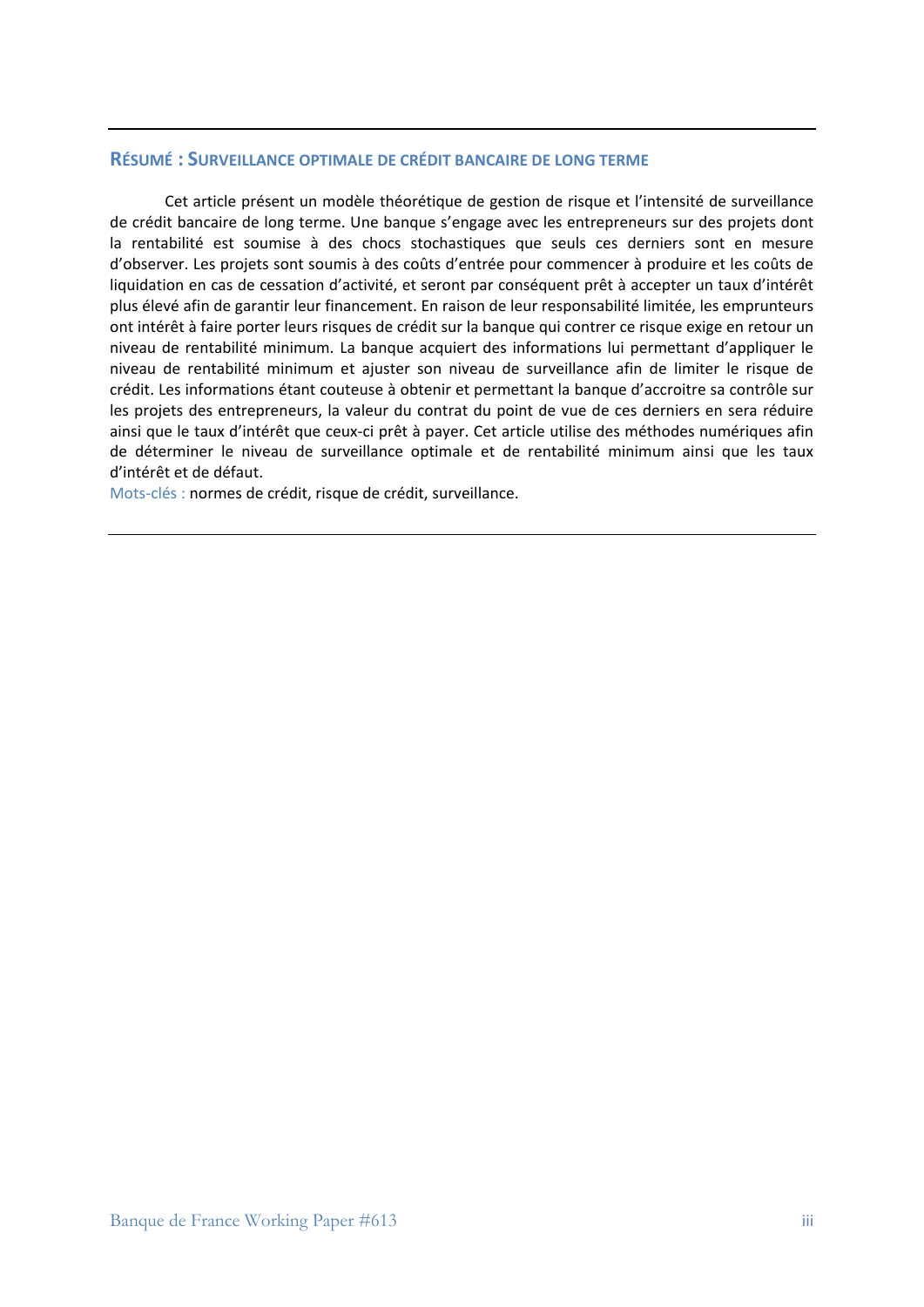#### 1. INTRODUCTION

A standard feature of any bank loan contract is a requirement for the borrower to submit to periodic monitoring of their capacity to repay. Some natural questions to ask are why such monitoring is thought to be necessary, how frequently will it take place and how does the choice of monitoring frequency affect the distribution of credit risk?

The theoretical literature has shown relatively little interest in the issue of monitoring *ongoing* credit relationships. Analysis instead focuses on problems at the start or the end of a fixed-term relationship, usually of only one period. Models of *ex ante* screening or signaling focus on the initial credit allocation decision, usually by describing how a bank can distinguish between borrowers with inherently high or low risk projects. $^1$  $^1$  It is implicit in this class of models that once a type has been given credit, no further decisions can be taken by either party that affect the probability of loan repayment.

Models of costly state verification focus instead on how creditors can enforce repayment *ex post* when only the borrower can observe their repayment capacity for free.<sup>[2](#page-3-1)</sup> To economise on monitoring costs, banks only do it if payment is not received. This feature is retained in multi-period models such as [Clementi and Hopenhayn](#page-27-0) [\(2006\)](#page-27-0) because shocks to borrowers are independent and therefore there is no information that is available to predict future default risk.

It follows that if monitoring of loans occurs even when a borrower continues to make interest payments, then repayment capacity must be time varying and there must be circumstances in which the creditor would like to withdraw the loan before the borrower misses a payment.<sup>[3](#page-3-2)</sup> Monitoring of ongoing loans, in other words, is about trying to catch potential defaulters before it is too late.

This sounds like common sense but it does raise the question why a bank can't rely on the self-interest of the borrower to quit if repayment capacity falls. If default is painful to the debtor, then she has an interest in ending a loan before the risks get too high. Is this not enough to align the interests of the creditor and the debtor so that the creditor can effectively delegate to the borrower the decision to end a loan prior to default?

<span id="page-3-0"></span> $^1$  Seminal contributions here are [Broecker](#page-27-1) [\(1990\)](#page-27-1), [Ruckes](#page-27-2) [\(2004\)](#page-27-2), and [Dell'Ariccia, Marquez, and Laeven](#page-27-3) [\(2010\)](#page-27-3)

<span id="page-3-1"></span><sup>&</sup>lt;sup>2</sup> Applications of the insights of [Townsend](#page-27-4) [\(1979\)](#page-27-4) to banking include [Diamond](#page-27-5) [\(1984\)](#page-27-5), [Gale and Hellwig](#page-27-6) [\(1985\)](#page-27-6) and [Williamson](#page-27-7) [\(1986\)](#page-27-7)

<span id="page-3-2"></span> $3$  Another possibility is that required payments are time and state-dependent as in the models of [Border](#page-27-8) [and Sobel](#page-27-8) [\(1987\)](#page-27-8) and [Monnet and Quintin](#page-27-9) [\(2005\)](#page-27-9) but these are not loan contracts, the narrower focus of this paper.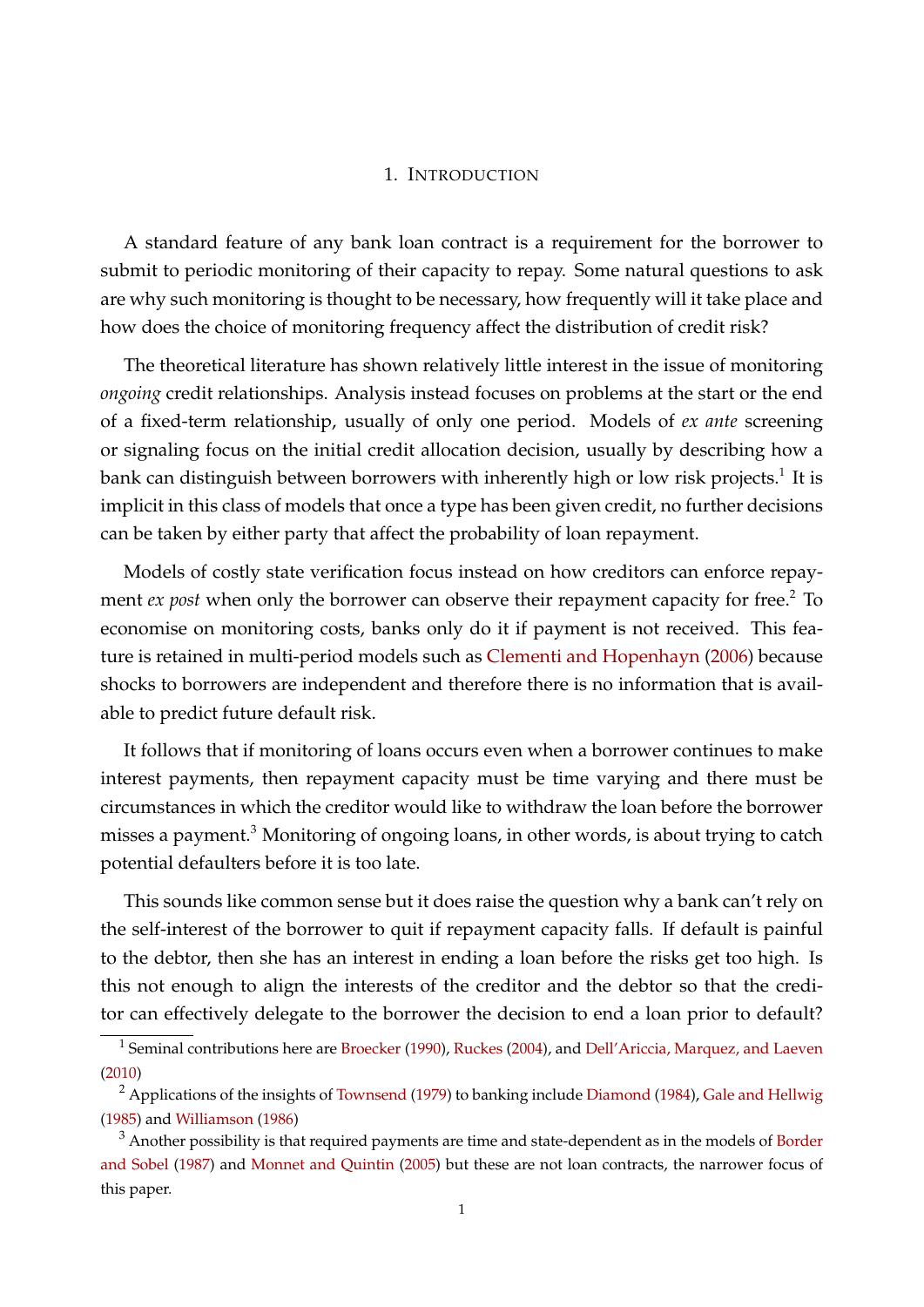Moreover, in equilibrium borrowers can expect to have to pay higher loan interest rates for loans with greater probability of default. If the expected costs of credit risk are fully compensated, then why would a bank pay to monitor in order to reduce the equilibrium default rate? On the other hand, if credit risk is not compensated, then why would banks make risky loans at all? The case for monitoring ongoing loans is thus considerably more complex than it first appears.

[Penalver](#page-27-10) [\(2014\)](#page-27-10) presented a framework that answered many of these questions by incorporating a banking relationship into the firm dynamics model of [Hopenhayn](#page-27-11) [\(1992\)](#page-27-11). The loan contract in that model allows the bank to withdraw a loan if the profitability of the firm falls below a pre-specified level, labeled a 'covenant' threshold. However, the bank has to perform costly monitoring to discover the firm's profitability in order to enforce this termination option. The key frictions that generate a positive but less than complete monitoring rate are entry and exit costs for firms, limited liability and deadweight losses when banks liquidate firms in default.

A key simplification of that model is that the bank chooses a common monitoring rate for all firms. This is clearly highly inefficient since monitoring effort is not targeted at those firms most likely to default in the next period. It is equivalent to the bank throwing away information about the profitability of the firm, information that is valuable and was costly to obtain. A sceptical reader of that paper may well wonder whether the results are robust to more efficient monitoring. The goal of this paper is to solve the same model with a more sophisticated monitoring strategy and demonstrate that the results of the original paper continue to apply. The equilibrium monitoring strategy increases the monitoring intensity of firms last known to be weak. This enables the bank to catch more firms that fail the covenant threshold the next period and ensures that future monitoring rates are better targeted. However, the same forces as in the original paper shape the choice of *average* monitoring intensity and therefore the comparative static effects of different fundamental shocks remain qualitatively identical.

The remainder of the paper is organized into five sections as follows. Section 2 sets out the assumptions, repeating much of the framework of [Penalver](#page-27-10) [\(2014\)](#page-27-10), and Section 3 solves for the optimal behavior of individual agents for any given contract terms. Section 4 explains equilibrium bank behavior and the profit-maximising choice of monitoring strategy and loan covenant. Section 5 discusses the equilibrium properties of the model and Section 6 concludes.

## 2. MODEL

2.1. **Environment.** The economy analysed in this paper contains a measure 1 of infinitely small, *ex ante* identical and infinitely living risk-neutral agents and a bank. Time is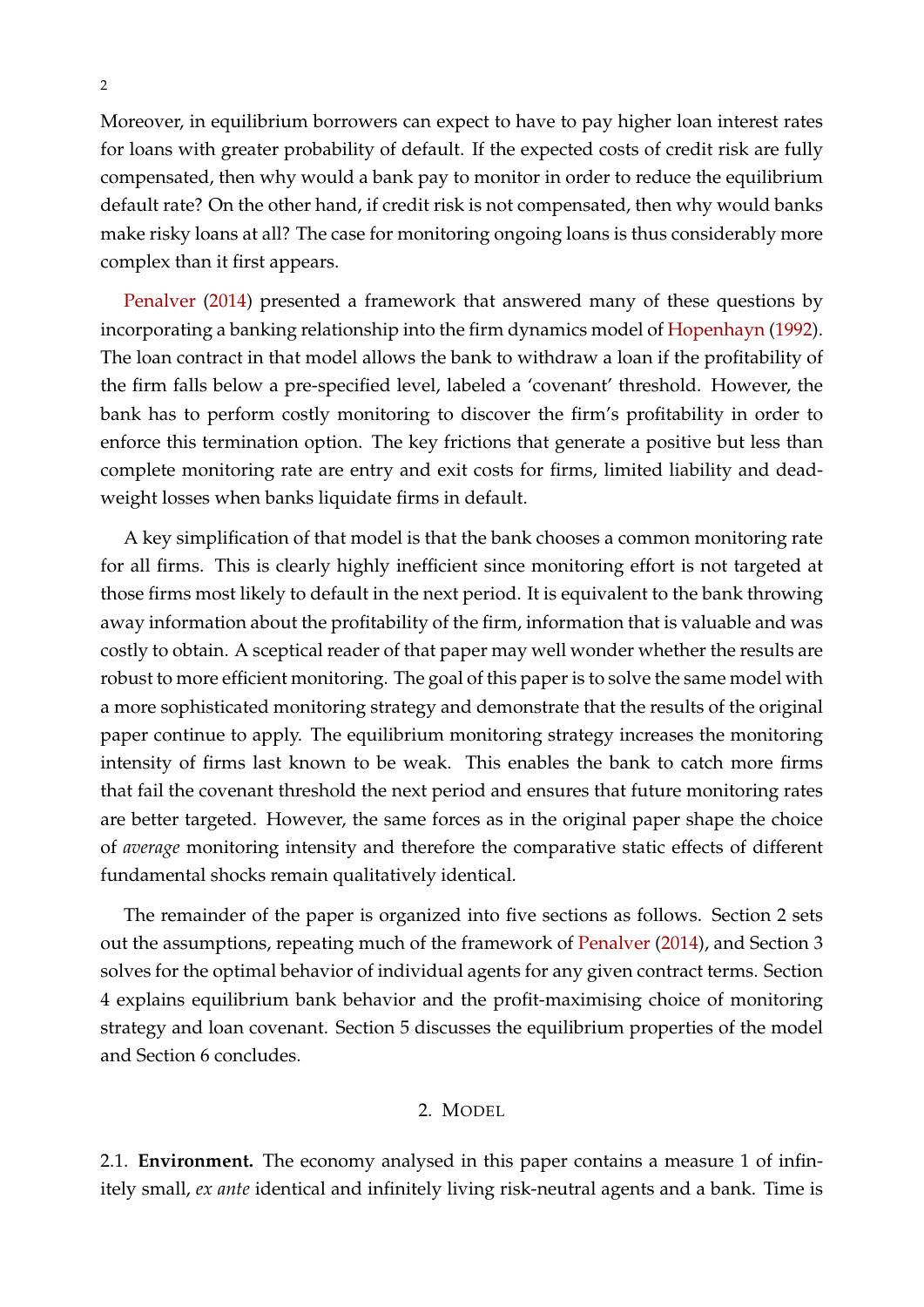discrete and future payoffs are discounted at rate *β*. In each period the agents are defined by up to three state variables. One state is an endogenously pre-determined occupation as either an entrepreneur (E) or an inventor (I). The second state is an exogenously predetermined idiosyncratic profitability level, *a*, which can be thought of as including technical productivity, consumer preferences, degree of market power and managerial talent. *a* is drawn stochastically every period from the compact set  ${A \in \mathbb{R} : 0 \le a \le 1}$ . The third state variable, *α*, is the last known idiosyncratic state of incumbent entrepreneurs observed by the bank. *α* conditions the monitoring rate applied by the bank and thus the expected pay-offs to the agents. The pair  $(a, \alpha)$  completely defines the circumstances of each agent (and thus *ex post* heterogeneity). It is assumed that both parties can freely observe the initial idiosyncratic profitability state but from then on the bank must pay a cost *m* to monitor the loan and receive a perfectly accurate report.<sup>[4](#page-5-0)</sup>

2.2. **Agents and production.** Output in the economy is produced by firms (or projects) which have conditional *gross* payoffs each period of  $q(a)$ . Running a firm requires two units of capital and each agent is endowed with only one. It is assumed (to economise on dimensionality) that agents cannot add to or draw down on their units of capital.<sup>[5](#page-5-1)</sup> Thus the endogenous allocation of capital across profitability states is determined by the occupation decisions. In addition, market clearing (or equivalently, the balance sheet condition of the bank) requires that half the agents will have to lend their unit to the other half.

A key pay-off from making these simplifying assumptions is that the distribution of agents across profitability states is identical to the distribution of capital across profitability and ultimately the distribution of credit risk. One distribution summarises all heterogeneity in the model. Throughout their infinite lives, agents cycle stochastically but endogenously between the two occupations. The equilibrium distributions can, therefore, be interpreted either as a cross-section of the population at any point in time or a density measure of the time any agent spends in any interval of the idiosyncratic state-space during their infinite life.

<span id="page-5-0"></span> $4$  The assumption that the bank observes the initial state for free is for simplicity and ensures that every loan starts with a known state. Nothing of substance rests on this assumption.

<span id="page-5-1"></span> $^5$  It is trivial to extend the model to include heterogeneity in endowment, project or borrowing size so these normalisations are uncontroversial. It is a much more serious restriction to rule out time varying investment and time varying credit. Technically the possibility of wealth accumulation creates the wellknown problem that some agents could save their way out of the model. More specifically in the context of this model, decisions to apply for credit or pay down debt could provide free information to the creditor about the idiosyncratic state of the project and thereby eliminate the need to undertake costly monitor. This signaling could then by muddied by assuming adjustment costs for investment and debt that create zones of inactivity. Including these aspects would substantially complicate what is already a complex model. It is not clear that the main qualitative results of the paper would be affected.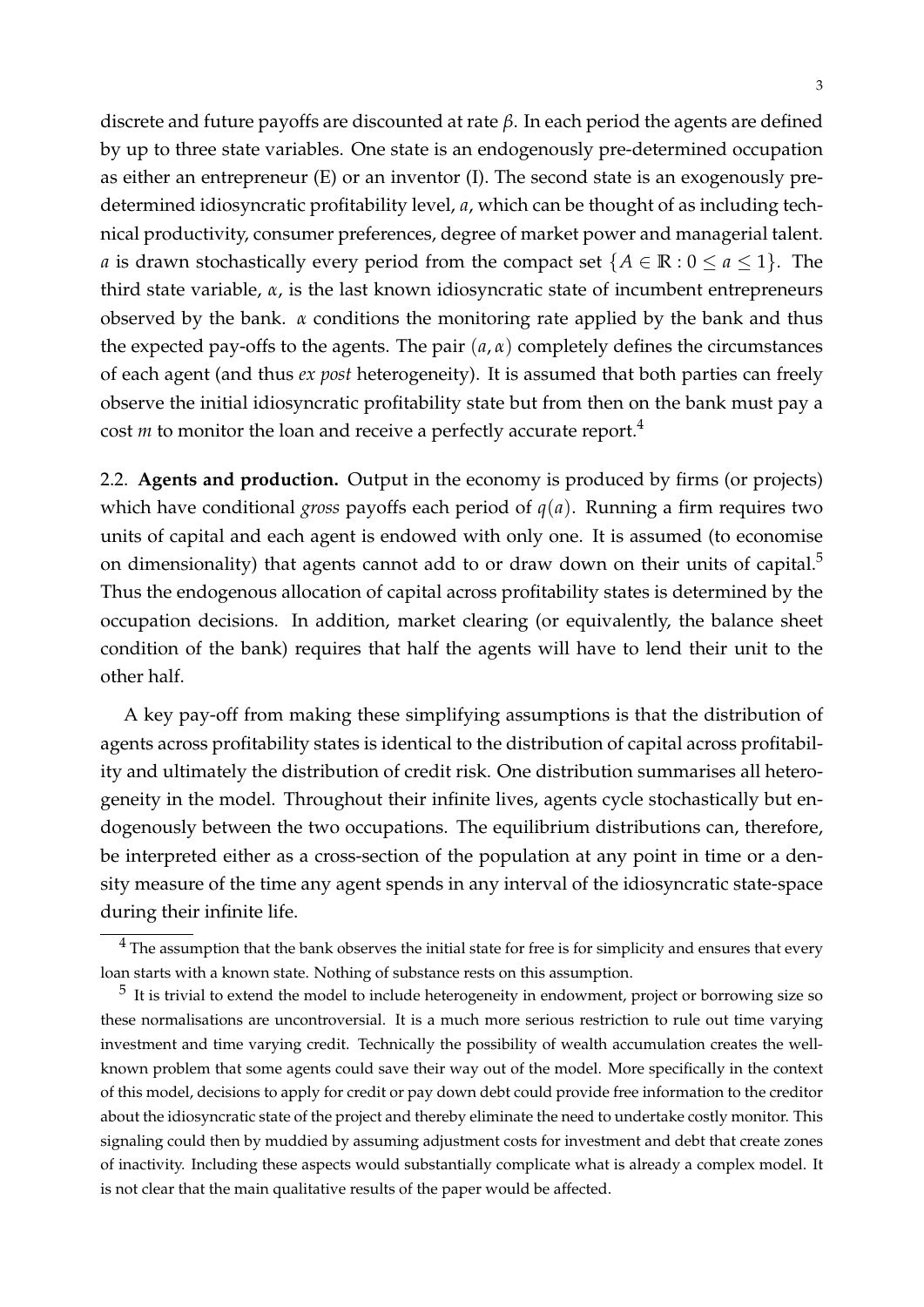Agents must pay to switch from one occupation to the other. Inventors must pay start-up costs C to become an entrepreneur.<sup>[6](#page-6-0)</sup> Inventors, therefore are weighing up paying C to enter based on their current profitability draw *a* or waiting another period for a possibly better draw.<sup>[7](#page-6-1)</sup> An entrepreneur must pay *L* to liquidate her project and quit to become an inventor. These liquidation costs might be pecuniary such as termination pay, liquidating stock at below cost and administrative costs or non-pecuniary such as lost human capital and reputation.<sup>[8](#page-6-2)</sup>

The consumption side of this economy is not explicitly modeled but it is implicit from the assumption of no capital accumulation or decumulation that agents consume their current period net pay-offs. The various costs in the model are assumed to be resource costs in the sense that they are not a source of income for other agents in the model. Finally, all decisions in the model are based on the relative value of different options and no options are ruled out because of incapacity to pay. This means that decisions depend only on the idiosyncratic states which helps keep the model comparatively simple.

2.3. **The bank.** The bank is an independent player in the model. It has no capital of its own to simplify the balance sheet condition but nothing of substance would change through the inclusion of an equity base. The bank performs three roles in the model. It is an intermediary that diversifies across idiosyncratic risks. Since there are no aggregate shocks and no possibility of aggregate capital accumulation, the bank solves a timeless or static optimisation problem. Complete diversification and constant profitability allows the bank to offer risk-free deposits. The second task performed by the bank is credit monitoring. The bank has an interest in the cross-sectional distribution of firms because this determines equilibrium credit risk. The bank's monitoring strategy and covenant threshold shape this equilibrium distribution and thus the allocation of credit in the economy. Finally, the bank resolves firms that default and go bankrupt. It is an important assumption that the bank cannot salvage as much from a bankrupt firm as the entrepreneur could if she liquidated her firm voluntarily in the same idiosyncratic state. In other words, there are excess costs of bankruptcy that are borne by the bank because in this set-up it is the residual claimant. The importance of this assumption is described in more detail in the section on the equilibrium properties of the model.

<span id="page-6-0"></span><sup>&</sup>lt;sup>6</sup> Start up costs are large in many countries. In [Djankov, Porta, Lopez-De-Silanes, and Shleifer](#page-27-12) [\(2002\)](#page-27-12) just the official costs of entry range from 0.5% of per capita GDP in the US to 460% of per capita GDP in the Dominican Republic.

<span id="page-6-2"></span><span id="page-6-1"></span> $7$  This is similar to the way wage offers are received in labour search models such as [McCall](#page-27-13) [\(1970\)](#page-27-13).

<sup>8</sup> [Ramey and Shapiro](#page-27-14) [\(2001\)](#page-27-14) describe the heavy discounts on machinery sold during the closure of aircraft manufacturing plants.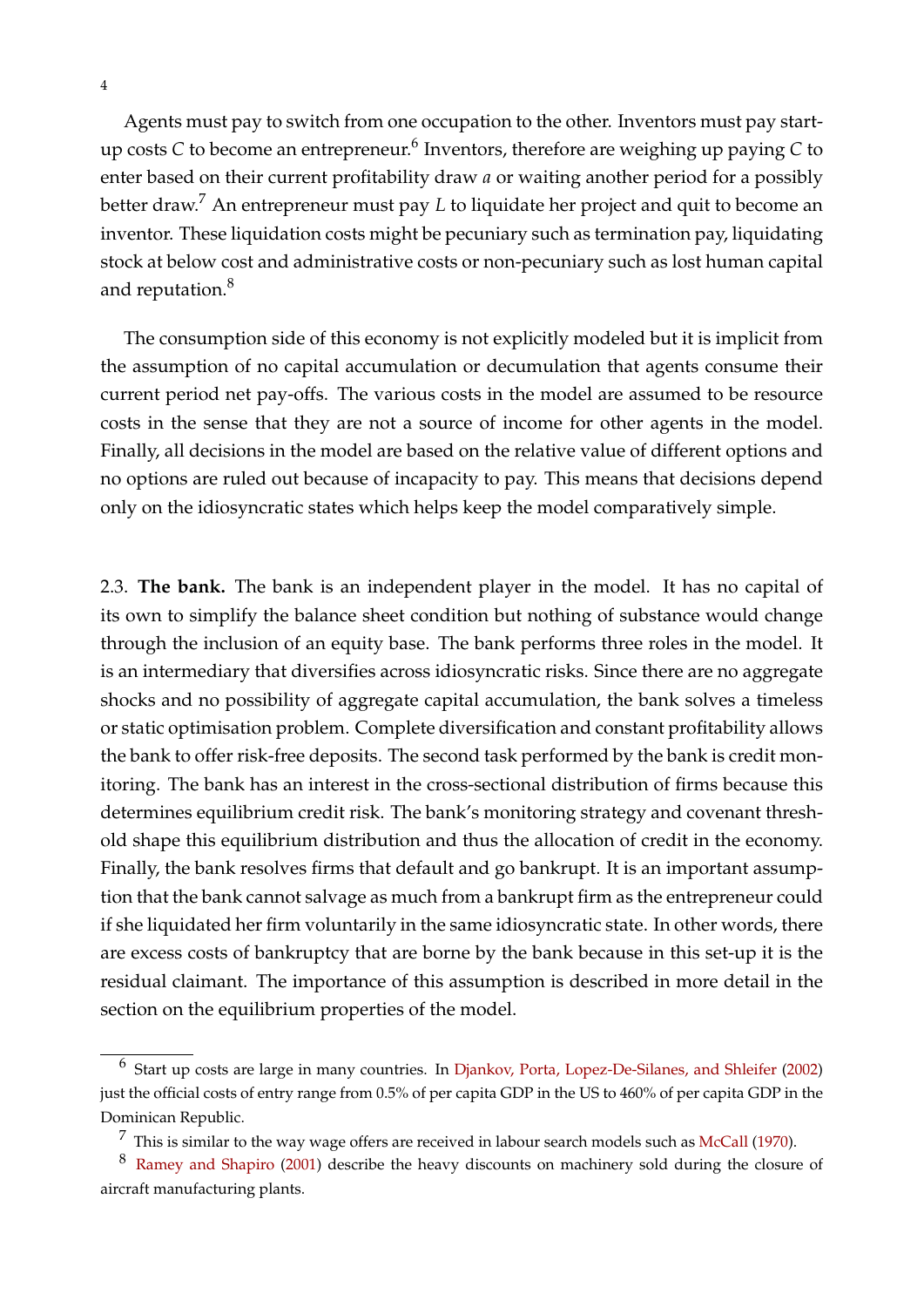5

The bank offers inventors a deposit contract in which they can store their unit of capital. Inventors can withdraw their deposit in any period and will do so when they wish to switch to being an entrepreneur. Deposits pays an exogenously set interest rate, *τ*. [9](#page-7-0)

The bank is assumed to offer entrepreneurs a relational loan contract. Entrepreneurs have the right to pay back their loan in any period and will do so whenever they choose to liquidate their firm. On the other side, the bank has the right to monitor the firm and demand repayment if *net* profits,  $(q(a) - \rho)$ , is below a covenant threshold  $\zeta$ . It is relational in the sense that the loan continues in the absence of a decision to end it by either party. The bank monitors stochastically according to a schedule  $\varphi(\alpha)$  that is contingent on the last known state of the firm. All loans pay a common interest rate, *ρ*.

It is important to be clear that these are not optimal contracts based on mechanism design. The forms of these contracts are intended to capture the main features of actual deposit and loan contracts in a way that can be applied recursively. Optimality is used in this paper to describe the profit maximising parameters of these contract forms. Specifically, the bank is choosing its monitoring schedule,  $\varphi(\alpha)$ , the loan interest rate,  $\rho$ , and the covenant threshold *ζ* in order to maximise its equilibrium profit. For notation convenience these loan terms are summarised as  $\psi = {\rho, \varphi(\alpha), \zeta}.$ 

### 2.4. **Timing.** The timing of shocks and decisions each period is as follows:

- (1) The agents enter each period in their pre-determined endogenous occupation states, *E* or *I*. Entrepreneurs have a pre-existing idiosyncratic state *a* and last observed idiosyncratic state *α*. (Notationally, states determined in the previous period will be denoted  $x$ , states determined in the current period  $x'$  and states determined next period  $x''$ .)
- (2) The agents make their occupation choices for the current period. Entrepreneurs who choose to quit repay their bank loans and inventors who enter take out a loan. By assumption these are both of size 1.
- (3) Idiosyncratic profitability of existing evolves stochastically according to the conditional cumulative distribution  $F(a', a)$ . Inventors draw a new idea  $a'$  from  $G(a)$ .
- (4) Then payoffs are received. Entrepreneurs have the option of declaring themselves bankrupt, at a cost *B*, in return for avoiding the current net pay-off of the project. Entrepreneurs thus receive either  $q(a') - \rho$  or *B*. Inventors receive their deposit interest. Bankrupt entrepreneurs become inventors *next* period and are indistin-guishable from other inventors.<sup>[10](#page-7-1)</sup>

<span id="page-7-0"></span><sup>9</sup> Since the bank is a monopolist, it would like to push the deposit rate as low as possible. *τ* can be thought of as the value of an alternative storage option or as being set by a monetary authority.

<span id="page-7-1"></span> $10$  It is just convenient to recycle defaulters in this way. Nothing of any substance would change by assuming defaulters are excluded forever but new inventors are born at the same steady-state rate.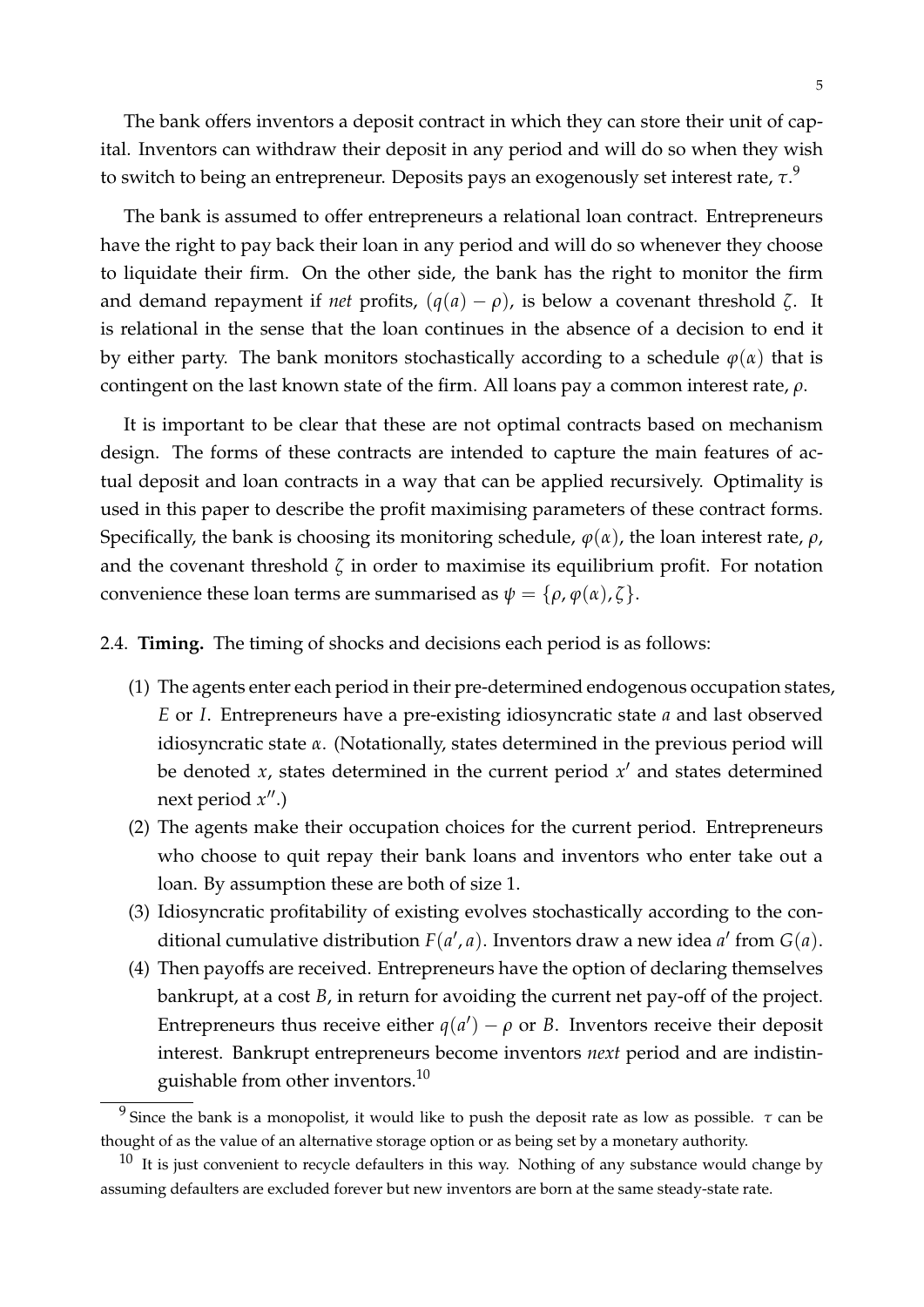- (5) The bank monitors each loan in its portfolio with probability  $\varphi(\alpha)$ .
- (6) Those who are monitored and found to have *net* profits  $q(a) \rho$  below the covenant threshold *ζ* have their loans recalled. This condition defines implicitly a bank exit threshold  $q(a^T) = \rho + \zeta$ . The bank updates the last known state of those who it allows to continue. The borrower naturally knows that this update has taken place. After the option to monitor, the bank has a last observed state *α'*. Like those going bankrupt, those whose loans are recalled become inventors in the following period.
- (7) Agents then exit the period in an occupational state, have an idiosyncratic profitability state *a'* and last observed state *α'*.

2.5. **Technical assumptions.** The following assumptions on the stochastic processes and profit function are made:

**I:** (i)  $F(a', a)$  is continuous in *a* and *a*<sup> $\prime$ </sup>; (ii) profitability shocks are persistent, so  $F(a', a)$ is strictly decreasing in *a*; but (iii) profitability shocks eventually die out and the monotone mixing condition is satisfied:  $F^n(\epsilon, a) > 0 \ \forall \epsilon$  for some *n* where  $F^n(\epsilon, a)$ is the conditional probability distribution of profitability in *n* periods time given *a*. So from any given level of profitability, it is possible to transit to any other interval of the profitability space in a finite number of periods. Since there are exit thresholds, this assumption implies that all projects will almost surely close at some future point.

**II:** *q*(*a*) is (i) continuous; and (ii) strictly increasing in *a*. **III:** *G*(*a*) is continuous and independently and identically distributed.

#### 3. EQUILIBRIUM BEHAVIOUR OF THE AGENTS

This section describes the optimal responses of the agents to a given bank contract,  $\psi^{.11}$  $\psi^{.11}$  $\psi^{.11}$ Given the structure of the model and the assumptions *I-III* the agents face well-defined Markov decision problems.

3.1. **Entrepreneurs.** Those that enter the period as entrepreneurs can make two decisions. The first is whether to exit or continue and the second, if they decide to continue, is whether or not to default once the payoff is revealed. The expected outcome of the second choice conditions the first.

<span id="page-8-0"></span><sup>&</sup>lt;sup>11</sup> To save on notation the dependence of all functions on  $\psi$  is supressed in this section except for the definitions of the threshold functions.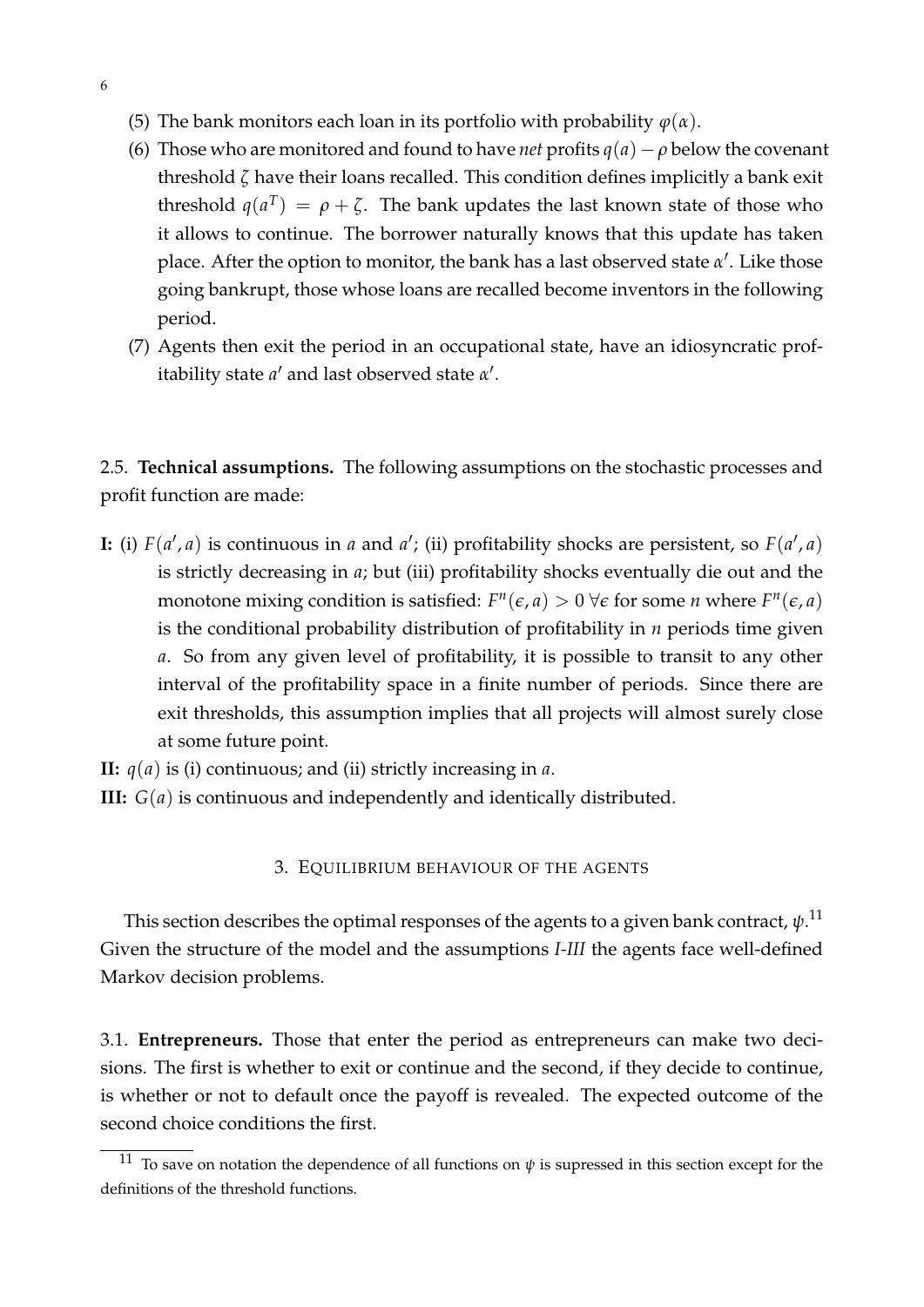The default decision occurs after the revelation of the shock a'. The value of absorbing the pay-off and continuing into the next period as an entrepreneur is

<span id="page-9-1"></span>
$$
V_C(a', \alpha) \equiv q(a') - \rho + \beta E \left[ V(E, a', \alpha') \mid \alpha \right] \tag{1}
$$

where  $E[V(E, a', a')]$   $\alpha$  is the expected value of being an entrepreneur at the continuation decision point next period conditional on idiosyncratic state a' and last observed state *α*. It is an expected value because there is the random probability of being monitored by the bank before the continuation decision point arrives in the following period. This probability of being monitored depends on *α* because this conditions the probability of being monitored.

$$
E[V(E, a', \alpha') | \alpha] = (1 - \varphi(\alpha)) V(E, a', \alpha)
$$
  
+  $\varphi(\alpha) (1 - \mathbf{1}(a)) V(E, a', a')$   
+  $\varphi(\alpha) \mathbf{1}(a) [V(I, I') - L]$ 

 $E[V(E, a', a') | a]$  is composed of three parts. If the bank does not monitor then the entrepreneur continues to the decision point in the next period and the last known state is not updated and so remains at *α*. This is expressed in the first term. If the bank monitors the loan and it is above the covenant threshold (the binary state represented by  $1 - \mathbf{1}(a)$ ), then the entrepreneur continues to the decision point at the next period with an updated last known state  $\alpha' = \alpha'$ . This is expressed in the second term. Finally, if the loan is monitored and is found to be below the covenant threshold, then the entrepreneur pays the liquidation cost and starts the next period as an inventor.<sup>[12](#page-9-0)</sup>  $V(I, I')$  is the value of starting the period as an inventor and choosing to remain an inventor for the following period. It thus represents the case of a new inventor who has to wait to receive their first idea. This is represented in the third term. The value of being a continuing inventor next period is given by

$$
V(I, I') = \tau + \beta \int_{0}^{1} V(I, a') G(a')
$$

This expectation is not conditioned on *a* because  $G(a')$  is i.i.d..

The value of defaulting is

<span id="page-9-2"></span>
$$
V_D = -B + \beta V(I, I')
$$
 (2)

 $V(I, I')$  is a scalar in equilibrium and therefore so is  $D$ . In making her default decision, the entrepreneur is comparing the value of equations [\(1\)](#page-9-1) and [\(2\)](#page-9-2) will naturally choose

<span id="page-9-0"></span> $12$  Since the entrepreneur is being forced to exit after profits have been taken and the loan interest payment made for the period, her choice is between exiting at cost *B* or *L*. Since *L* < *B*, the entrepreneur will always prefer to liquidate and exit voluntarily.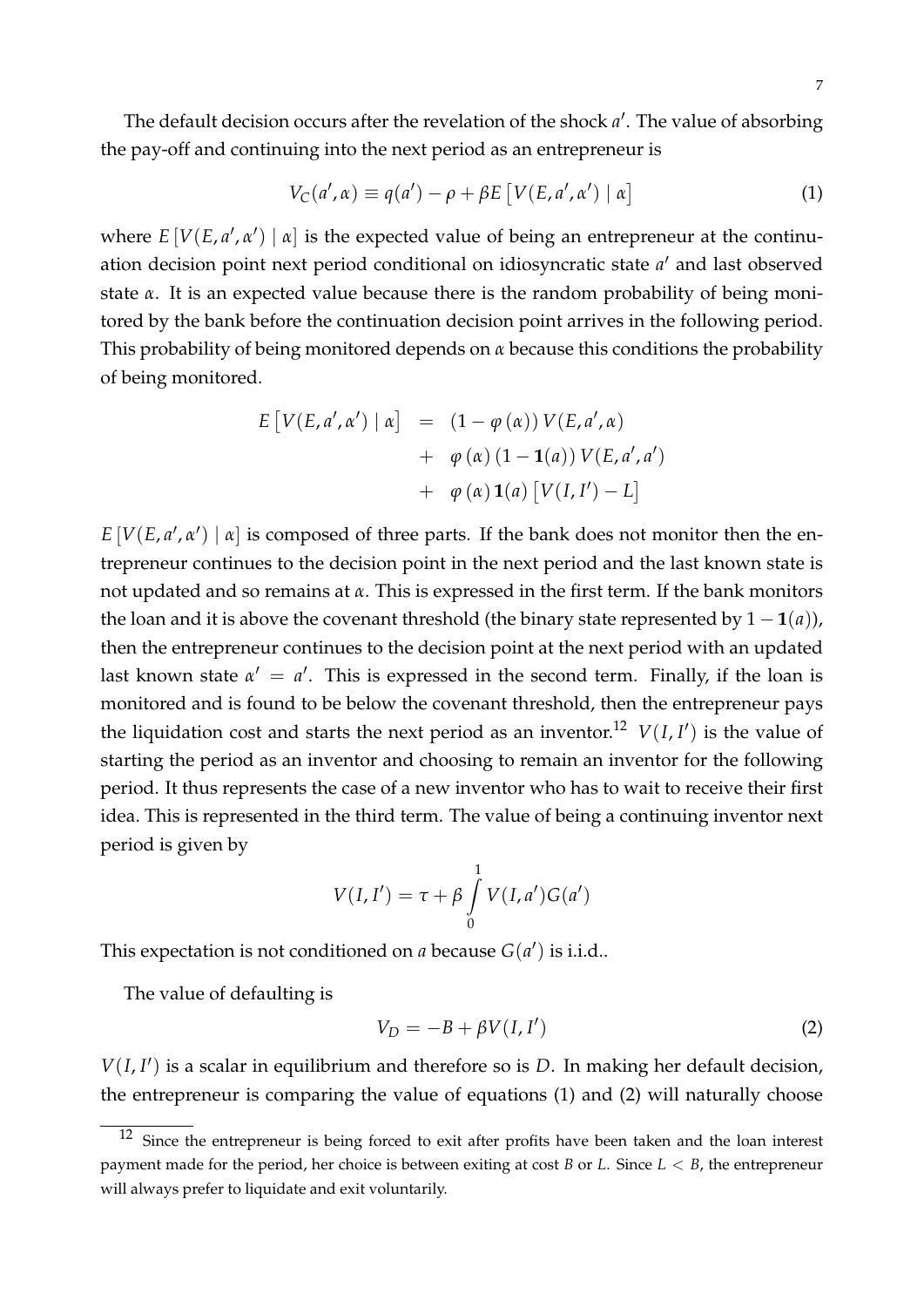max  $\{V_C(a', \alpha), V_D\}$ . Provided  $EV(E, a', \alpha')$  is non-decreasing in  $a'$ , which it will be, then max  $\{V_C(a', \alpha), V_D\}$  implicitly defines a unique<sup>[13](#page-10-0)</sup> default threshold  $a_D\left(\psi, \alpha\right)$  for each  $\alpha$  by

$$
q(a_D(\psi,\alpha)) + \beta EV(E, a_D(\psi,\alpha), \alpha, \psi) = \rho - B + \beta V(I, I', \psi)
$$
\n(3)

Now we can consider the continuation decision at the start of the period before the evolution of the idiosyncratic state is revealed. Given the monotonicity of the default decision and the stochastic process for the idiosyncratic state,  $F(a', a)$ , the expected value of remaining an entrepreneur conditional on (*a*, *α*) can be expressed as

$$
V(E, a, \alpha, E') = E \left[ \max \{ V_C(a', \alpha), V_D \} \mid a, \alpha \right]
$$
  
= 
$$
\int_{a_D}^{1} \{ q(a', \alpha) - \rho + \beta E \left[ V(E, a', \alpha') \mid \alpha \right] \} F(da', a)
$$
  
+ 
$$
\left[ \beta V(I, I') - B \right] \int_{0}^{a_D} F(da', a)
$$

The value for an entrepreneur of exiting voluntarily and switching to being an inventor in the *current* period is equivalent to

$$
V(E, I') = -L + V(I, I')
$$

which will also be a scalar in equilibrium and is independent of *a* and *α*. The entrepreneur will choose the best of the two options and since  $V(E, I')$  is a scalar and  $V(E, a, \alpha, E')$  will be strictly increasing in *a* for any *α*, there is again a unique implied threshold switching value for exiting voluntarily conditional on *α*. The exit threshold, *a<sup>X</sup>* (*ψ*, *α*), is implicitly defined by

<span id="page-10-1"></span>
$$
E\left[\max\left\{V_{C}(a',\alpha,\psi),V_{D}\right\}\mid a_{X}\left(\psi,\alpha\right)\right]=-L+V(I,I',\psi)
$$
\n(4)

Finally, the value of being an entrepreneur at the continuation decision point is the maximum of the two options:

$$
V(E, a, \alpha) = \max \{ V(E, I'), V(E, a, \alpha, E') \}
$$

<span id="page-10-0"></span> $\overline{13}$  Uniqueness follows from the assumption that  $q(a)$  is strictly increasing in *a*.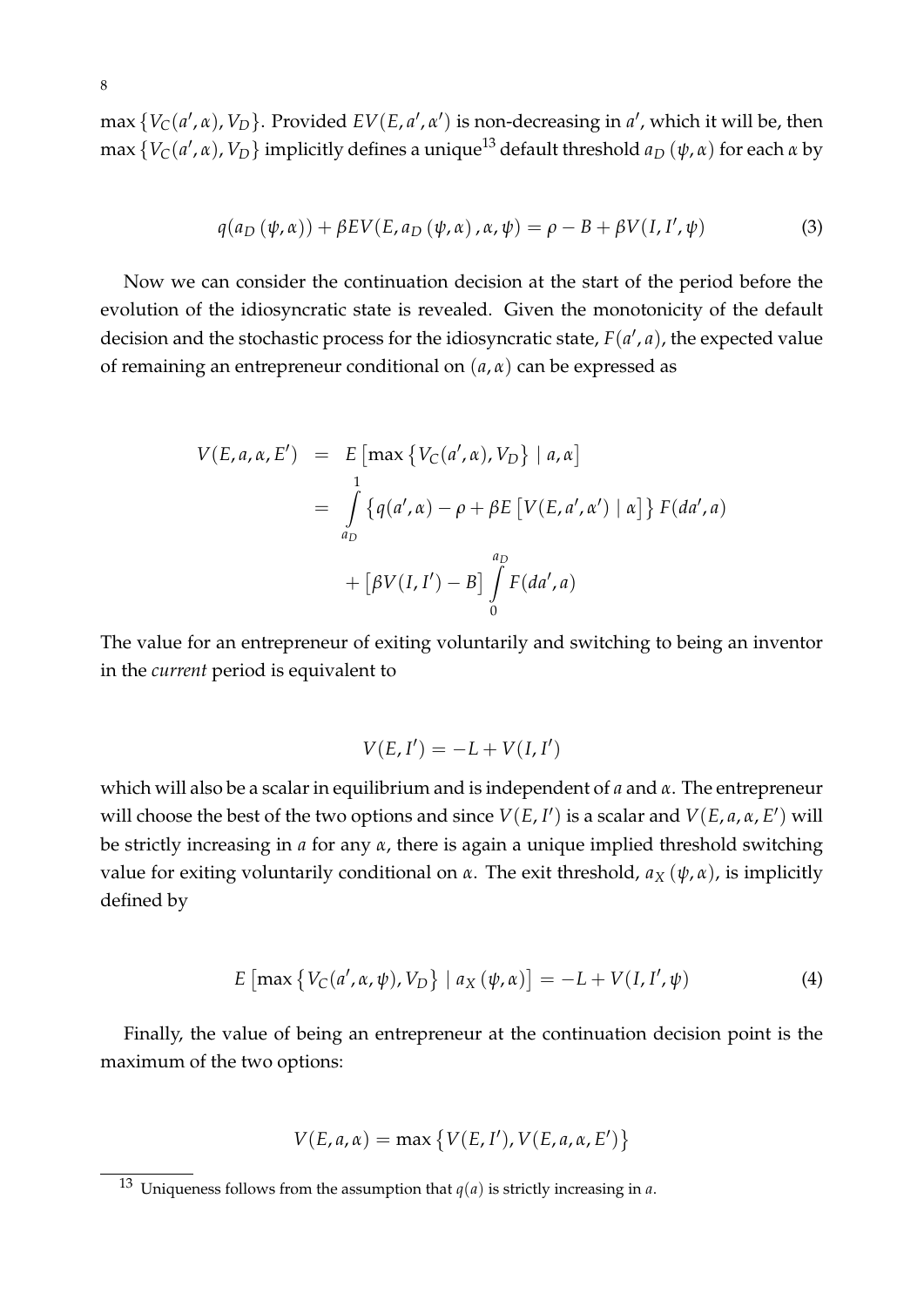9

3.2. **Inventors.** Inventors only make an entry or continuation decision. The value of entering for a given value of *a* is identical to that of a continuing entrepreneur with the same idiosyncratic state net of the start up costs, *C*, and *α* = *a*.

$$
V(I,a,E')=V(E,a,a,E')-C
$$

The value of remaining an inventor  $V(I, I')$  has already been defined and the value of being an inventor at the decision point is the maximum of the two options:

$$
V(I,a) = \max\{V(I,I'), V(I,a,E')\}
$$

As in the previous decisions, one of the options,  $V(I, I')$ , is a known scalar and the other,  $V(I, a, E')$ , is strictly increasing in *a*. Therefore there is a unique entry threshold,  $a_E(\psi)$ implicitly defined by

$$
V(E, a_E(\psi), a_E(\psi), E') - C = V(I, I')
$$

which can be re-written as

<span id="page-11-0"></span>
$$
E\left[\max\left\{V_{C}(a', a_{E}(\psi), \psi), V_{D}\right\} \mid a_{E}(\psi)\right] = C + V(I, I', \psi)
$$
\n(5)

The results of this section are summarised in the following Propositions

PROPOSITION 1– *Given Assumptions I, II and III and a banking contract ψ, unique, bounded and mutually consistent functions*  $V(E, a, \alpha; \psi, V(I))$  *and*  $V(I, a; \psi, V(E))$  *exist.* 

*Proof.* The details of the proof are in the appendix.  $\Box$ 

PROPOSITION 2– *The value functions in Proposition 1 yield unique and continuous functions in*  $\psi$  *for the entry threshold*  $a_E$  *<i>and exit thresholds*  $a_X(\alpha)$ *.*  $a_E(\psi)$  *and*  $a_X(\psi, \alpha)$  *are both strictly increasing in ψ.*

*Proof.* The details of the proof are in the appendix.

It turns out that the key condition that proves the second part of Proposition 2 is that  $\beta$  < 1. The intuition for this condition is worth understanding. In this model, agents cycle endogenously but stochastically between being inventors (depositors) and entrepreneurs (borrowers) throughout their infinite lives. The equilibrium cross-sectional distribution across idiosyncratic states is also the proportion of time that each agent will spend in any interval of the profitability set throughout their life. As  $\beta \rightarrow 1$ , the agent comes to value each of these future states with equal weight and the current state becomes of vanishing relative importance. The value functions of all agents converge towards a common value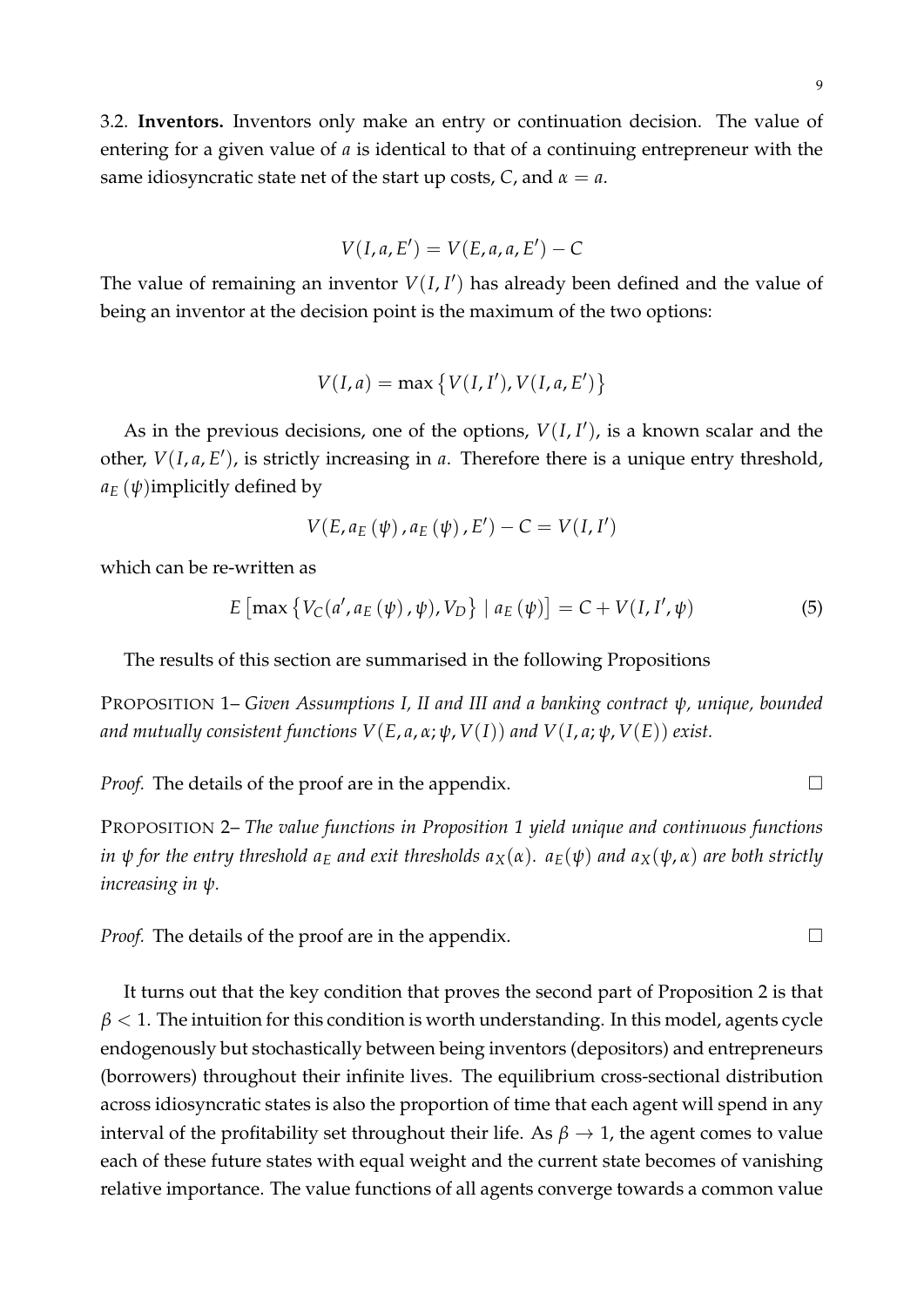(although in the limit this explodes for  $\beta = 1$ ). This value function is common between inventors and all entrepreneurs.

As  $\beta \to 1$ , a rise in  $\rho$  decreases all the value functions by about the same amount. Without any difference in the relative value of being in different endogenous states, there is no change in behaviour and thus no effect on the switching thresholds. With  $\beta$  < 1, the current state has more weight in the value function than the common expected future of all agents. Only with  $\beta$  < 1 does the current state matter than any other period. In this case, an increase in *ρ* reduces the common expected future value of all agents but reduces the value of being an entrepreneur in the current period because this rate is paid now. This reduces the relative value of being an entrepreneur and raises the threshold value of the idiosyncratic state at which the marginal entrepreneur is just indifferent between continuing or exiting.

This section appears very complicated but is intuitively very simple. Entrepreneurs are choosing whether to continue, exit voluntarily or default. The bank also has the option to monitor each loan and withdraw funding (and thus shut down the firm) for all those found to be below a covenant threshold. The inventors are choosing whether to enter production or not depending on their initial idiosyncratic draw. These various options have a natural ordering so that there are unique values of *a* at which the agents switch from one option to another. These thresholds, which completely summarise the behaviour of the agents, are influenced by the contract terms of the loan and what was the last state observed by the bank. Intuitively, the less attractive the terms of the loan contract, the higher the various thresholds. For example, if the loan interest rate is higher, then entering becomes less attractive and inventors will only be willing to do so at a higher value of *a*.

3.3. **Cross-sectional distribution of firms.** Define *H*(*ψ*) as the joint distribution of firms by current idiosyncratic state and last known state just before the idiosyncratic shock. The state variables at this point are  $(a, \alpha)$ . From the current period to the next,  $H(\psi)$ evolves into  $H'(\psi)$  in three ways:

- (1) There will be those firms that are not monitored and can make their own exit decisions. Some will default and some will exit voluntarily at the beginning of the next period. Since the voluntary exit threshold is above the default threshold in any sensible calibration, it is the voluntary exit threshold that truncates the *ex post* distribution. Continuing firms not monitored by the bank retain their last known state, *α*.
- (2) There will be those firms that are monitored at stage 5. From the timing assumption, these will only be firms that have not defaulted. If  $\alpha' \geq a^T$  then the firm continues to the next period and if it is not, the loan is recalled and the firm will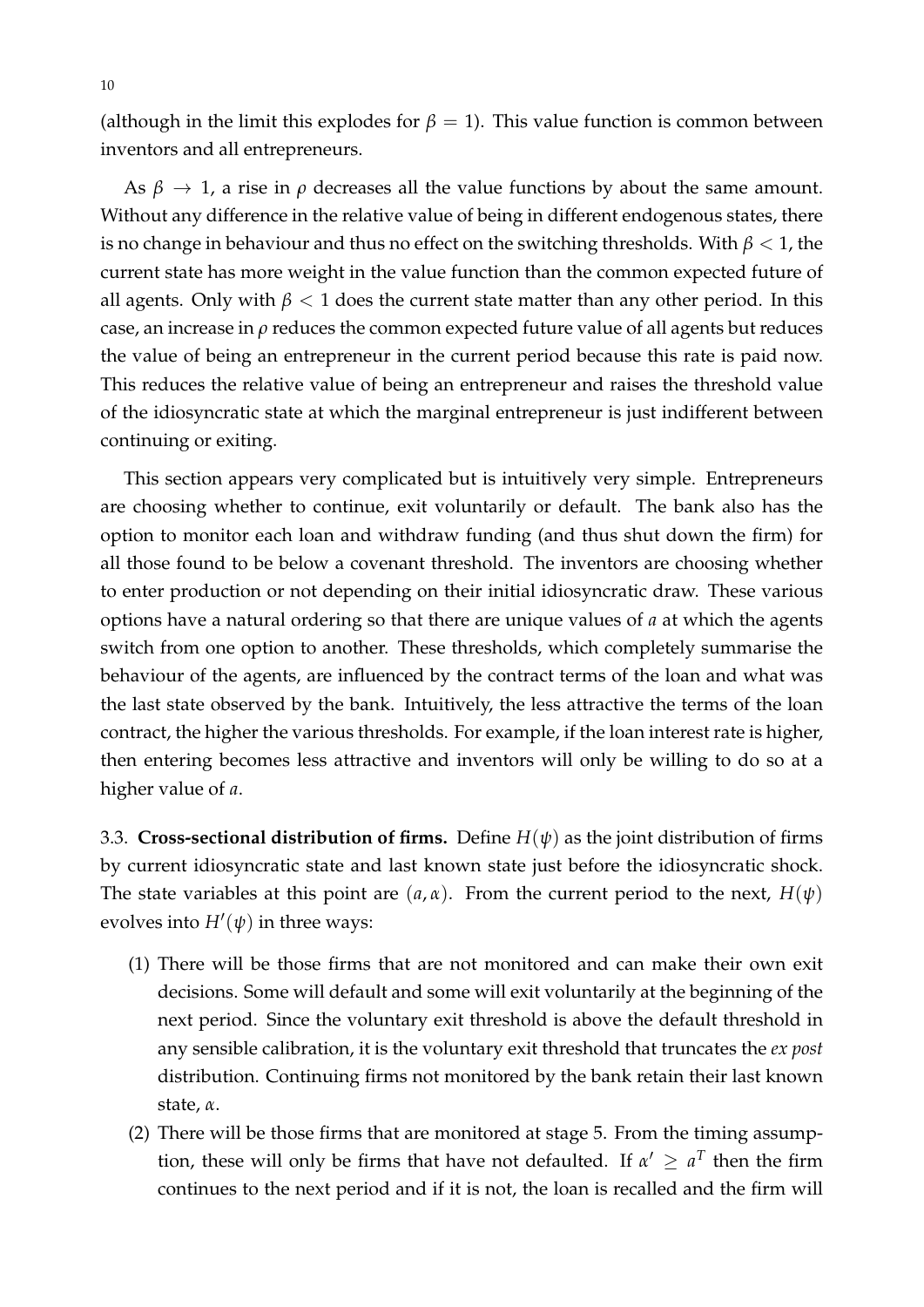disappear from the distribution. For a monitored firm, the bank updates its last known state for that firm from  $\alpha$  to  $a'$  as the monitoring is assumed to be perfectly accurate.

(3) New firms will enter. These will be any inventors receiving a draw of  $a' \ge a_E(\psi)$ . From the assumption that the initial idiosyncratic state can be observed for free,  $\alpha' = a'.$ 

These three processes can be described using two bounded linear operators  $\hat{P}(\psi)$  and  $g(\psi)$  (following [Hopenhayn](#page-27-11) [\(1992\)](#page-27-11)). For borel sets  $Q \times R$  in  $A \times A$  define

$$
\hat{P}(a,\alpha,Q,R;\psi) = \mathbf{1}(\alpha,R) \left(1 - \varphi(\alpha)\right) \int_{Q \cap Y(\psi,\alpha)} F(dq,a) + \varphi(\alpha) \int_{Q \cap R \cap Z(\psi,\alpha)} F(dq,a)
$$

and

$$
g(Q, R, \psi) = \int_{Q \cap R \cap W(\psi)} G(ds)
$$

where  $\mathbf{1}( \alpha, R)$  is an indicator function taking the value 1 if  $\alpha \in R$  and 0 otherwise,  $W(\psi) =$  ${a': a' \ge a_E(\psi)}$ ,  $Y(\psi, \alpha) = {a': a' \ge a_T(\psi, \alpha)}$  and  $Z(\psi, \alpha) = {a': a' \ge a_X(\psi, \alpha)}$ . The first term in  $\hat{P}$  describes the evolution of the unmonitored firms and the second term describes the evolution of the monitored firms.  $g(\psi)$  describes the entry distribution.  $\hat{P}(a, X; \psi)$  defines a bounded linear operator on the space of positive bounded measures defined by  $\hat{P}H(Q,R) = \int \hat{P}(a,\alpha,Q,R;\psi)H(da)$  for all borel sets  $Q \times R$  in  $A \times A$  with operator norm  $\|\hat{P}\| \leq 1$ .

With these operators, the evolution of the joint distribution of firms,  $H(\psi)$ , can be summarised in the following transition function:

<span id="page-13-1"></span>
$$
H'(\psi) = \hat{P}(\psi)H(\psi) + Ng(\psi)
$$
\n(6)

for an arbitrary measure of potential entrants *N*.

An invariant steady state distribution  $\bar{H}(\psi)$  occurs if

$$
\bar{H}(\psi) = P(\psi)\bar{H}(\psi) + Ng(\psi)
$$

<span id="page-13-0"></span>**PROPOSITION 3–** *For each*  $\psi$  *and arbitrary* N there is a unique invariant distribution,  $\bar{H}(\psi)$ .

This, too, is a difficult section to digest but the intuition is again fairly simple. Incumbent firms are moving in two dimensions, their idiosyncratic state, *a*, and the last known state observed by the bank, *α*. The rate at which they are monitored is determined by *α* and the pair (*a*, *α*) determines the exit choices. The cross-sectional distribution of incumbent firms is evolving according to the idiosyncratic shock process and the exit decisions of both the entrepreneurs and the bank. The cross-sectional distribution is refreshed by the entry of new firms which is scaled by *N*. An invariant distribution occurs when this overall cross-sectional distribution remains unchanged from one period to the next.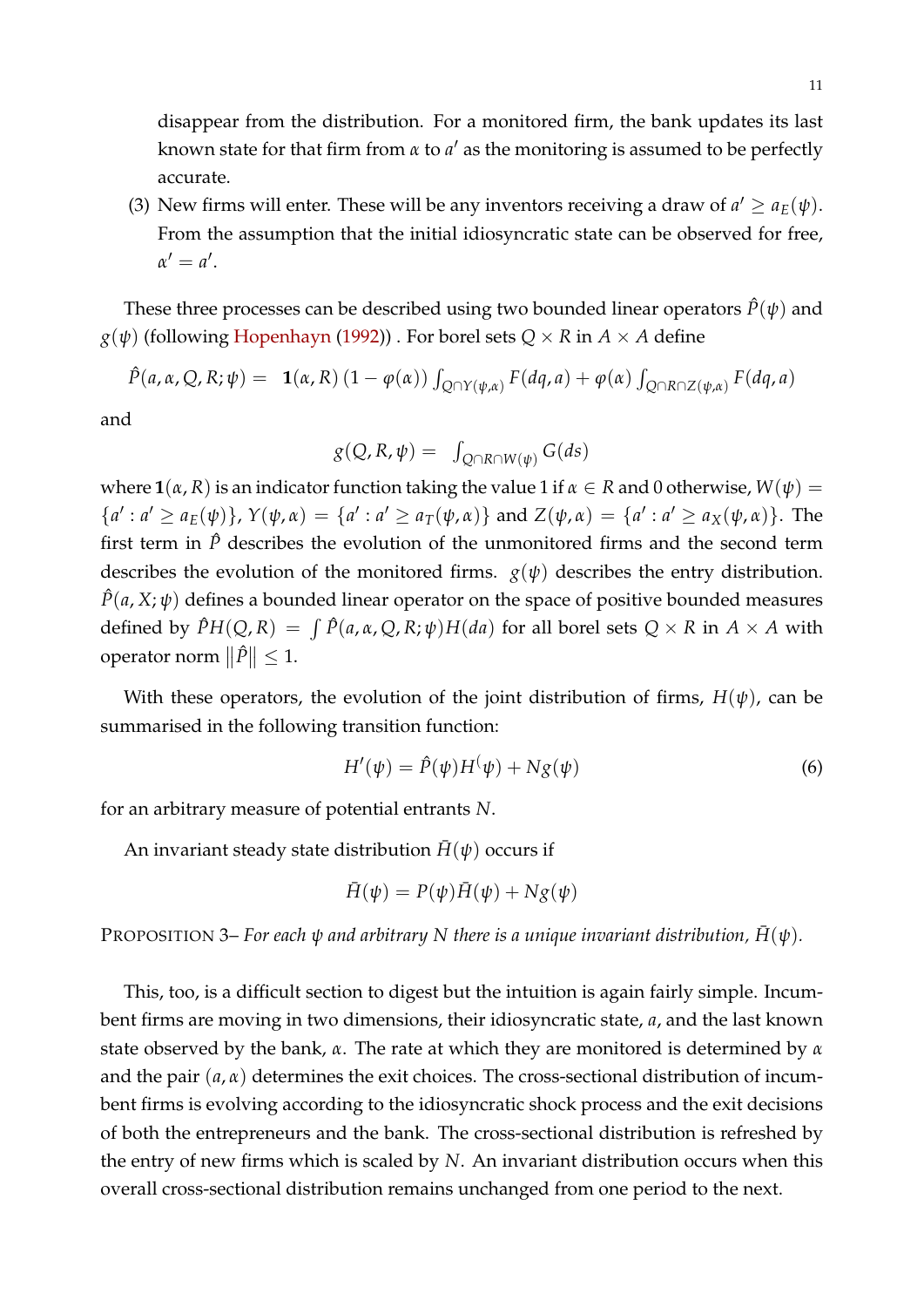<span id="page-14-0"></span>FIGURE 1. Illustrative Invariant Distribution



**Note:** The figure presents the distribution function across idiosyncratic profitability states *a*. 4. EQUILIBRIUM CHOICES OF THE BANK

4.1. **Illustrative numerical example.** Before turning to the decision of the bank, it is useful to illustrate an example of an invariant distribution derived from the model and decompose its transition. Details of the derivation of the model are in the appendix. The model was calibrated to deliver roughly sensible values for the endogenous variables but there is no intention to match precisely empirical data.

Figure [1](#page-14-0) illustrates  $\bar{H}(\psi)$ , the distribution just before the idiosyncratic shock. It is easy to see the influence of the three sets of behavioural thresholds on the distribution. Indeed the thresholds are so similar that they can be summarised using common labels in the figure.

There are no entrepreneurs in the distribution below *a<sup>X</sup>* because this is the minimum participation threshold. Between  $a_X$  and  $a_T$  we have entrepreneurs that are in breach of the loan covenant but have escaped monitoring and there is a concentration of entrepreneurs just above the entry threshold, *aE*. There is a long right tail to this distribution. These are entrepreneurs who have either entered with a very high initial profitability level or entered and subsequently experienced predominantly positive profitability shocks.

Figure [1](#page-14-0) also helps draw out the importance of the start-up and liquidation costs in driving the results of the model. If we combine equations [\(4\)](#page-10-1) and [\(5\)](#page-11-0) which determine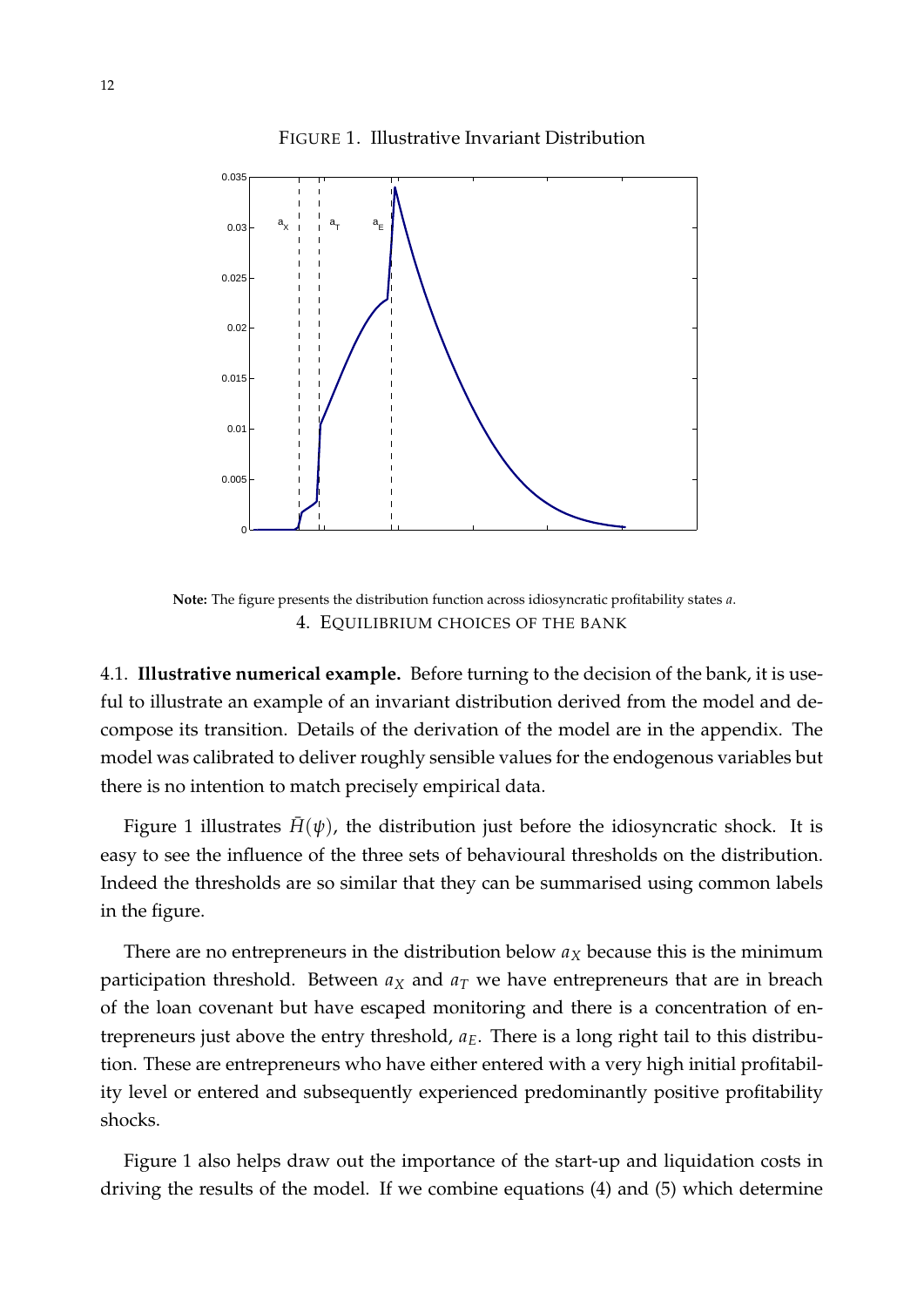

<span id="page-15-1"></span>FIGURE 2. One Period Transition of the Invariant Distribution

the entry and exit thresholds and ignore the dependence of the monitoring rate on *α*, then we obtain

<span id="page-15-2"></span>
$$
E\left[\max\left\{V_C(a',\psi),V_D\right\}\mid a_X\left(\psi\right)\right] = E\left[\max\left\{V_C(a',\psi),V_D\right\}\mid a_E\left(\psi\right)\right] - C - L \tag{7}
$$

from which it can be easily seen that if  $C = L = 0$ , then  $a_E(\psi) = a_X(\psi)$ . Since the covenant threshold is only relevant in the interval  $[a_X(\psi), a_E(\psi)]$ , if we have  $C = L = 0$ and  $a_E(\psi) = a_X(\psi)$ , then  $a_T$  is redundant and so is bank monitoring and thus  $\alpha$  is irrelevant, validating its initial exclusion. In other words, if  $C = L = 0$ , then there is no incentive for bank monitoring even though there is a positive probability that profitability falls below the default threshold, *a<sup>D</sup>* because in this frictionless entry and exit case, borrower behaviour is completely aligned with the interests of the bank. Borrowers only continue in situations in which they would also wish to enter. Frictionless entry and exit always selects the most profitable firms given the profitability processes which in turn has the lowest possible credit risk. So asymmetry of information has no bite when exit and entry is costless.<sup>[14](#page-15-0)</sup> This ability to rely on borrower behaviour breaks down when there are entry and exit costs because private choice by borrowers no longer selects the lowest credit risk portfolio. By setting a covenant threshold and monitoring stochastically, the bank can alter the distribution of credit risk.

Figure [2](#page-15-1) illustrates the one period transition of the distribution in Figure [1.](#page-14-0) Looking from right to left, one can see that the upper tail of the distribution is entirely driven by

<span id="page-15-0"></span><sup>14</sup> With a single *F* process and bankruptcy costs, the bank does not need to engage in *ex ante* screening or *ex post* monitoring in this setting.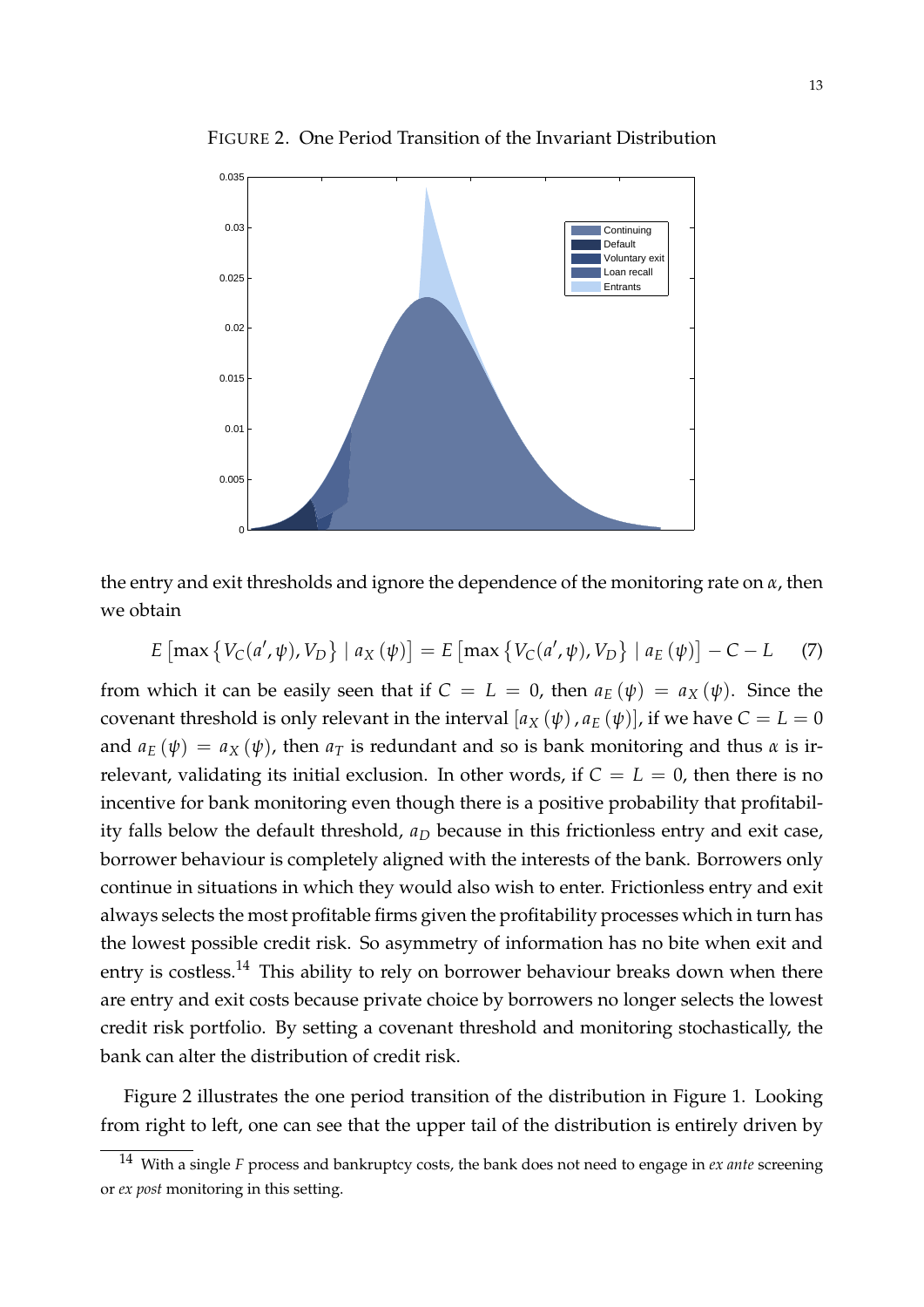the presence of a small number of incumbent entrepreneurs experiencing positive shocks. Since on average entrepreneurs with positive profitability experience a reversion towards the mean (of zero), there is a noticeable deterioration in the average quality of continuing entrepreneurs.<sup>[15](#page-16-0)</sup> The distribution is refreshed by the entry of new entrepreneurs clustered above the entry threshold. Moving further to the left, a number of entrepreneurs fall below the threshold  $a_T$  but are above  $a_X(\psi)$ . These are the entrepreneurs who want to continue but are in breach of the loan covenant.  $\varphi(\alpha)$  proportion of these entrepreneurs are monitored, have their loans recalled and exit and  $1 - \varphi(\alpha)$  are able to continue. Moving further to the left, there are entrepreneurs who fall below  $a_X(\psi)$  but above  $a_D(\psi)$ and exit voluntarily. Finally, there is a portion of the distribution that falls below  $a_D(\psi)$ and defaults.

4.2. **Equilibrium bank behaviour.** We can now turn to the bank's choice of parameters in the loan contract  $\psi = {\rho, \varphi(\alpha), \zeta}$ . Proposition [3](#page-13-0) asserted that there is a unique invariant distribution for any loan contract,  $\psi = {\rho, \varphi(\alpha), \zeta}$  and measure of inventors, *N*. The bank, however, is constrained in its choice of loan contract by the need to finance its loans by deposits.<sup>[16](#page-16-1)</sup> Using the simplifying assumption made earlier that all agents have a fixed unit of capital but projects require 2 units, it follows that there must be as many borrowers as depositors. With measure 1 of agents, the funding constraint faced by banks in equilibrium is:

<span id="page-16-2"></span>
$$
\bar{H}(A, A; \psi) = \frac{1}{2} \tag{8}
$$

Although choosing an optimal  $\{\rho, \varphi(\alpha), \zeta\}$  triplet is a joint decision, for ease of explanation (and proof) it will be assumed that the bank uses the loan rate to equilibrate its balance sheet and then uses the monitoring schedule,  $\varphi(\alpha)$ , and loan covenant threshold, *ζ*, to maximise profits.

PROPOSITION 4– *There is a unique value ρ*˜ *that satisfies the balance sheet constraint, equation* [\(8\)](#page-16-2)*, for given schedule ϕ* (*α*) *and given value for ζ.*

This is a very intuitive proposition. From Proposition [3,](#page-13-0) there is a unique invariant distribution given  $\varphi(\alpha)$  and  $\zeta$  for any  $\rho$  and  $N = \frac{1}{2}$ . The integral size of that unique distribution is continuous in  $\rho$  so if it is too big - ie the bank faces an excess demand for loans - then raising the borrowing rate simultaneously reduces the demand for new loans (by increasing  $a_E$ ), increases the incentive for existing borrowers to repay and exit

<span id="page-16-0"></span> $15$  This average deterioration is not a contrived or calibrated phenomenon but arises because selfselection and competition ensure that most incumbent firms were profitable in the previous period and profitability is a mean-reverting process.

<span id="page-16-1"></span><sup>&</sup>lt;sup>16</sup> The level of equity funding is not relevant in this model.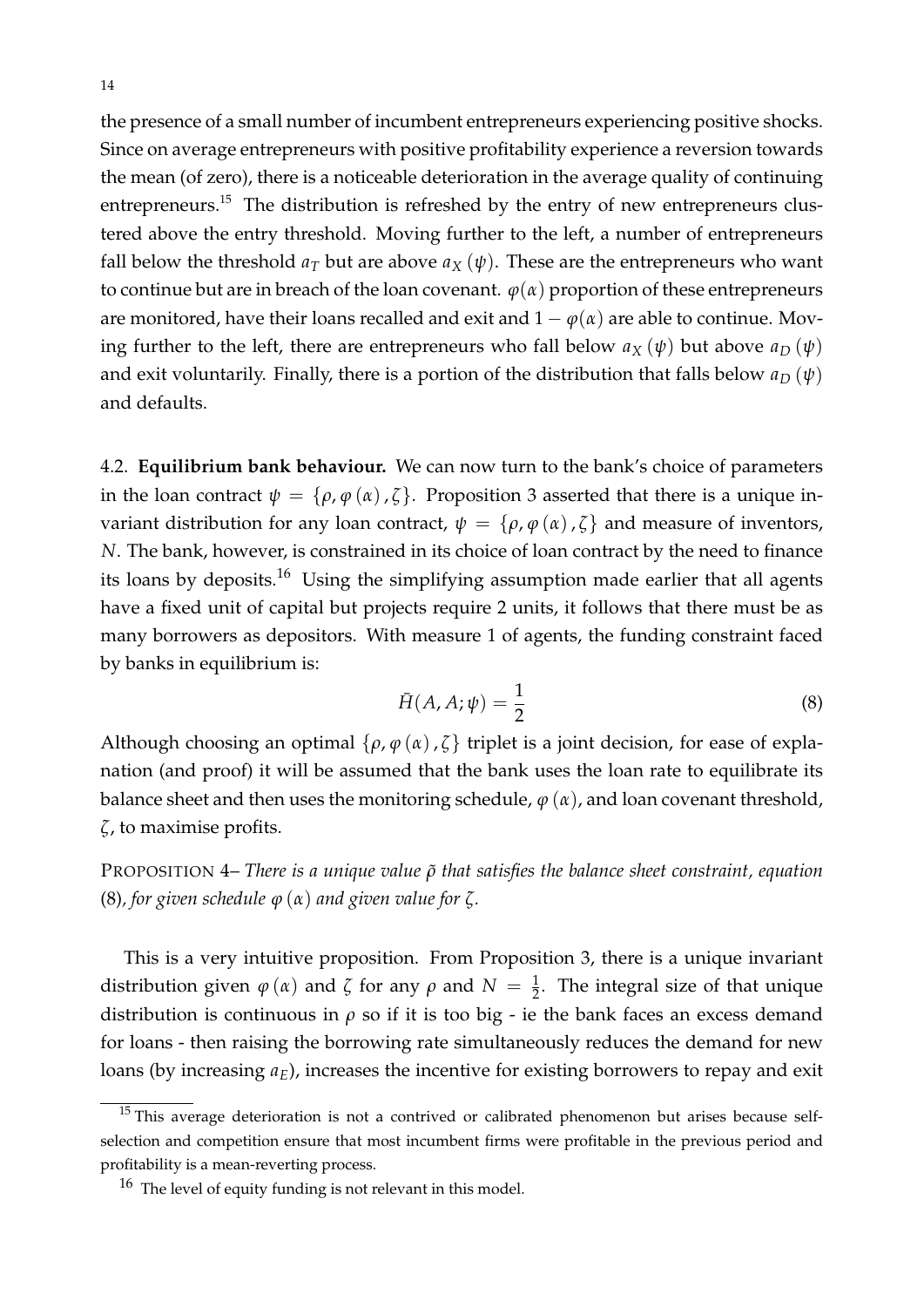

<span id="page-17-0"></span>FIGURE 3. Equilibrium Effect of Higher or Lower Monitoring

production voluntarily (an increase in all the  $a_X(\alpha)$  simultaneously) and effectively tightens the loan covenants (by increasing *aT*). These effects work on both sides of the balance sheet by reducing loans and increasing deposits. Uniqueness follows from continuity and monotonicity of the behavioural functions and the intermediate value theorem. With *ρ* a function of  $\varphi(\alpha)$  and  $\zeta$ , we can denote the subset of invariant balance sheets,  $\bar{H}$ , which satisfy the balance sheet constraint as  $\tilde{H}(A, \rho \varphi(\alpha), \zeta), \varphi(\alpha), \zeta)$ .

Crucially, not all invariant distributions that satisfy the balance sheet constraint are equivalent from the point of view of the bank. Figure [3](#page-17-0) illustrates what is at stake in the simplified setting in which  $\varphi$  is set independently of  $\alpha$ . Figure [3](#page-17-0) plots the distributions that satisfy the balance sheet constraint for two different monitoring rates  $\varphi = 0.2$  and  $\varphi = 0.4$ .

A lower  $\varphi$  with the same  $\rho$  would not satisfy the balance sheet constraint. Directly, more firms continue in breach of the covenant than otherwise and this expands the measure of borrowers. Indirectly, since all incumbent firms have some positive probability of ending up in the interval between  $[a_X(\rho), a_T(\rho)]$ , a lower monitoring rate increases the incentive to be a borrower at all idiosyncratic profitability levels. More incumbent firms would want to continue and more firms would want to enter. In the context of this model, there would be a reduction in the supply of savings and an increase in loan demand.

To bring these back into line, the bank must raise the loan interest rate, a rate that is applied to all borrowers. However, borrowers who are *currently* in the interval  $[a_X(\rho), a_T(\rho)]$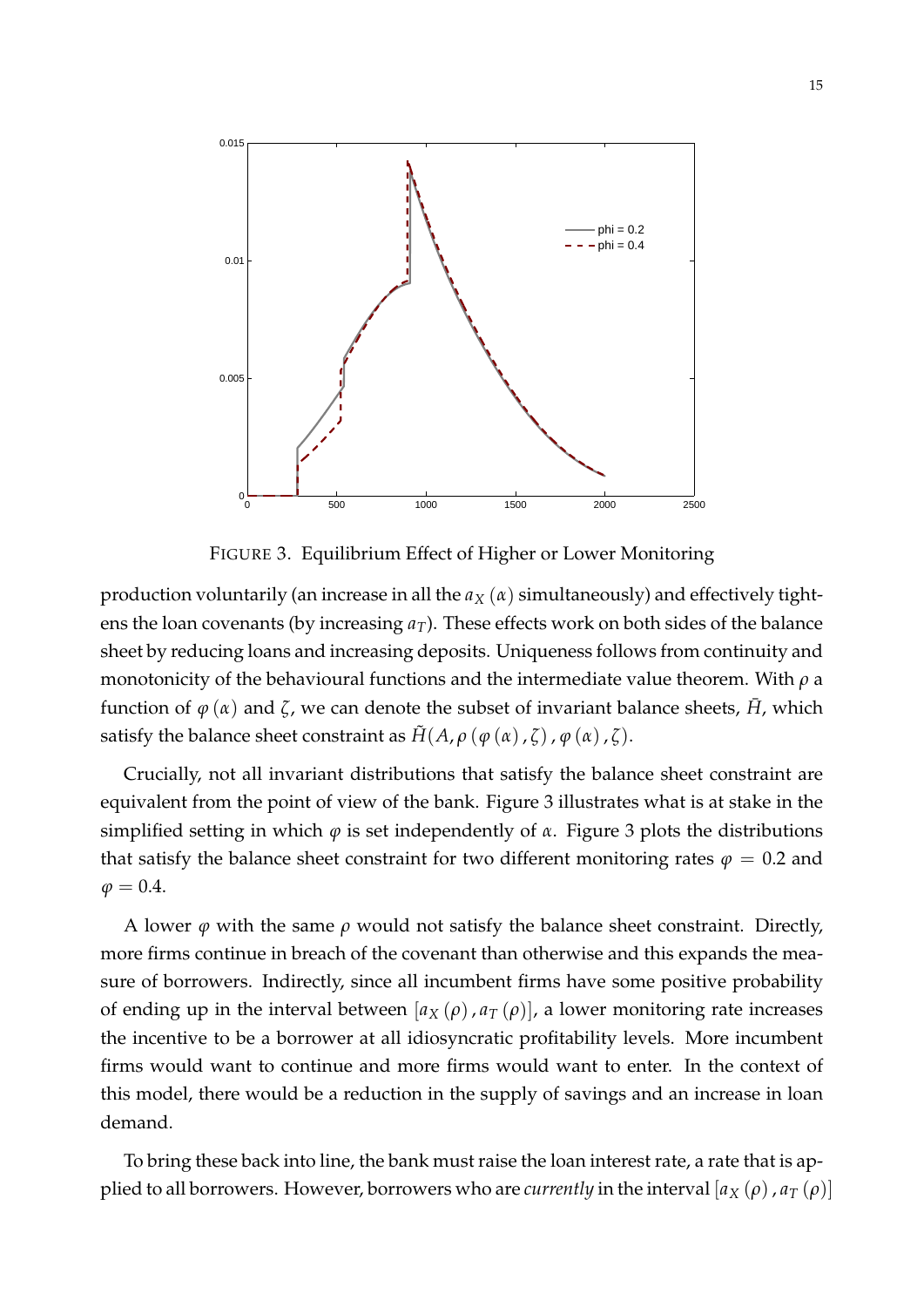gain from a lower *ϕ* and higher *ρ* because it affects their immediate survival probabilities. Borrowers far from the covenant threshold, on the other hand, are net losers. Whilst they will almost certainly enter the interval  $[a_X(\rho), a_T(\rho)]$  at some point in the future, the value of increased survival probability is discounted. Since there is a relative benefit to incumbents in the interval  $[a_X(\rho), a_T(\rho)]$  but the integral measure of the whole distribution of borrowers must be  $\frac{1}{2}$ , there must be less borrowers elsewhere in the distribution. Although it is perhaps not easy to see, the entry threshold is higher when the monitoring rate is lower and there are marginally less firms at all idiosyncratic profitability levels above the entry threshold. Overall, a lower  $\varphi$  but higher  $\rho$  slows down the turnover rate of firms and increases the measure of firms in the lower tail of the distribution. Since the distribution of firms is identical to the distribution of borrowers (since all firms borrow the same amount by assumption) and default risk is decreasing in idiosyncratic profitability, we have the intuitive result that a lower monitoring rate reduces the credit quality of the bank's loan portfolio.

Having show intuitively the main trade-offs in a simpler setting, we can now state the decision problem of the bank in the more complex setting more formally. To limit notation, define  $\tilde{\psi} = {\phi(\alpha), \zeta}$  as a given pair of monitoring schedule and covenant threshold. And define  $F\tilde{H}(A,\hat{\alpha};\tilde{\psi}) \equiv \int_A F(a\prime,a)\tilde{H}(da,\hat{\alpha};\tilde{\psi})$  as the cross-sectional distribution of firms after the shock from the segment  $\tilde{H}(A, \hat{\alpha}; \tilde{\psi})$  of the balance sheet consistent invariant distribution  $\tilde{H}(\rho(\tilde{\psi}), \tilde{\psi})$ .  $F\tilde{H}(A, \hat{\alpha}; \tilde{\psi})$  is the *ex post* distribution of firms whose last known state was *α*ˆ from the balance sheet consistent invariant distribution conditional on  $\tilde{\psi}$ .

The profits of the bank depend on this *ex post* invariant distribution through the following equation.

$$
\Pi = \rho(\tilde{\psi}) \int \int_{a_D(\tilde{\psi}, \alpha)}^1 F \tilde{H}(da', \alpha; \tilde{\psi}) d\alpha
$$
\n
$$
- \int \int_0^{a_D(\tilde{\psi}, \alpha)} \lambda(a') F \tilde{H}(da', \alpha; \tilde{\psi}) d\alpha
$$
\n
$$
- \varphi(\alpha) m \int \int_{a_X(\tilde{\psi}, \alpha)}^1 F \tilde{H}(da', \alpha; \tilde{\psi}) d\alpha
$$
\n
$$
- \tau \frac{1}{2}
$$
\n(9)

The first line represents the loan interest payments the bank will receive from all firms who evolve into profitability states above the default threshold  $a_D$  ( $\rho$  ( $\tilde{\psi}$ ),  $\tilde{\psi}$ ,  $\hat{\alpha}$ ). The second line represents the excess loss given default bank arising from the assumption that the bank is relatively inefficient at liquidating firms, a factor parameterised by  $\lambda(a)$ . The third line represents the monitoring costs *m* on all non-defaulting firms in proportion to the monitoring rate  $\varphi(\hat{\alpha})$ . Net revenue on lending is be the integral of these across all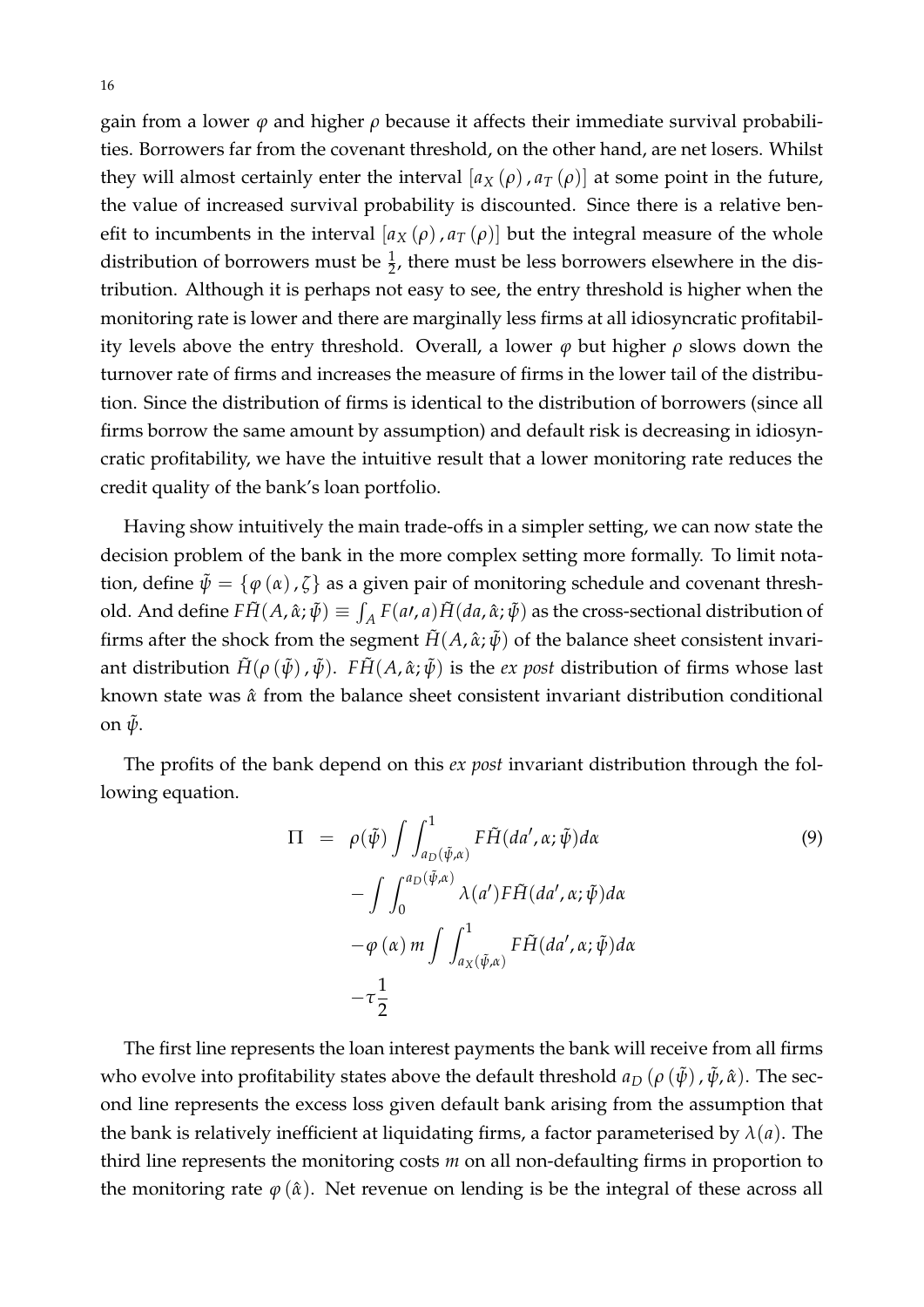

<span id="page-19-0"></span>FIGURE 4. Equilibrium Profits for Different Choices of Monitoring Intensity and covenant threshold

the last observed states, *α*. Finally, the bank will have to pay *τ* 1  $\frac{1}{2}$  in equilibrium as deposit interest. The objective of the bank is to

$$
\max_{\{\tilde{\psi}\}} \Pi \tag{10}
$$

Again the mathematical complexity obscures a relatively intuitive problem. The bank is trying to pick its credit standards - how frequently to monitor loans given the last known state and the covenant threshold - which together allow the bank to reduce credit risk. The balance sheet constraint ensures that having picked the monitoring schedule and the covenant threshold, the loan interest rate is also determined. The tighter the credit standards, the lower the default risk and loss given default but the loan interest rate is lower and monitoring is costly.  $\Pi$  is a continuous function on a bounded support and therefore attains a maximum. Note that there is no uncertainty faced by the bank.

Notwithstanding the relative simplicity of the problem, finding a solution is difficult and requires numerical methods. Why it is so difficult can be seen by observing how many times  $\hat{\psi}$  appears in equation (6). This term appears in the loan interest rate term, the default and voluntary exit thresholds and the invariant distributions.

As previously, much of the intuition can be seen in a simpler setting by considering the case in which the monitoring rate is common across all incumbent firms. It is also much easier to visualise as it can be illustrated in a three-dimension plot. Figure [4](#page-19-0) illustrates the general case of an interior solution to the model based on a constant per unit cost of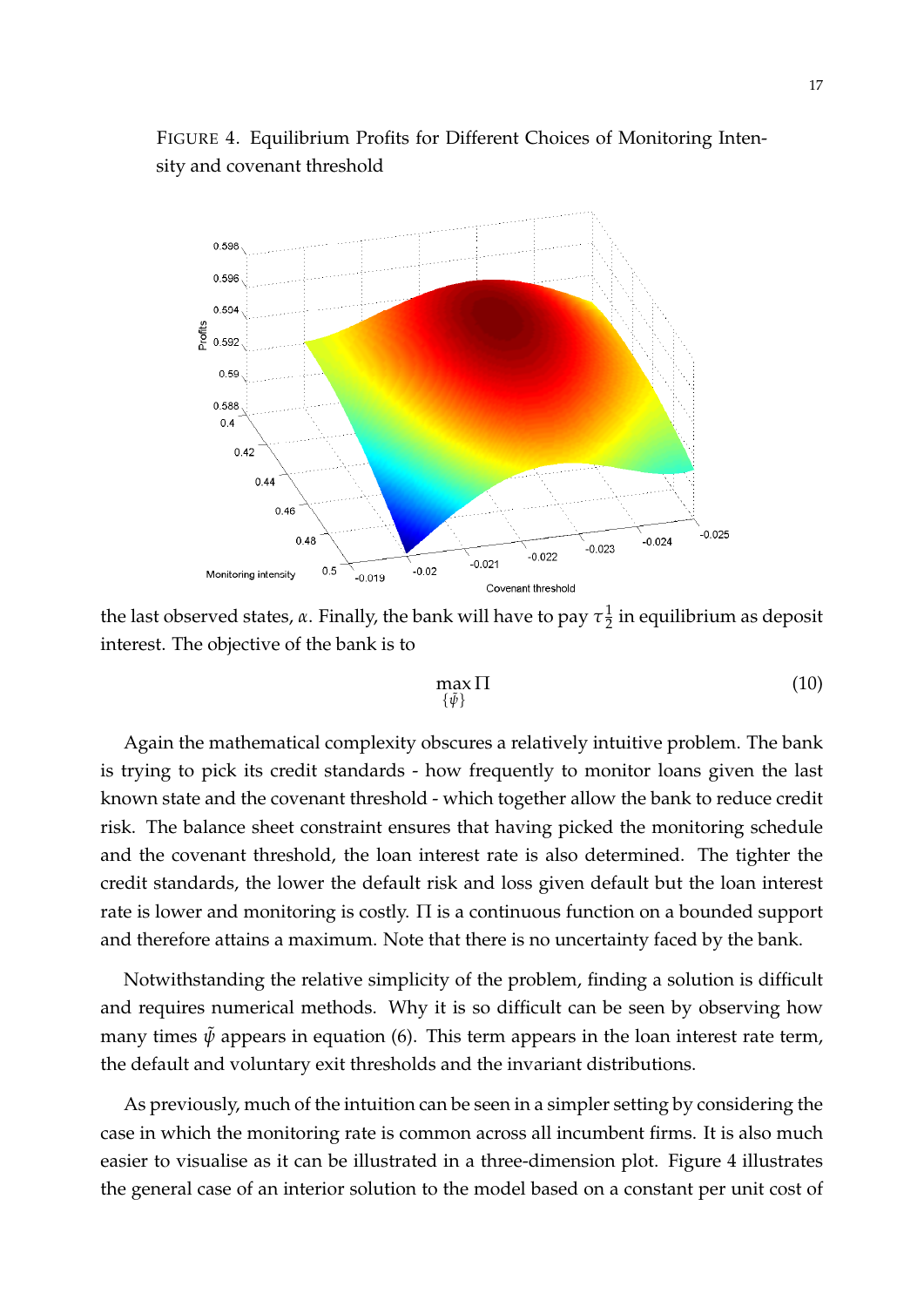monitoring *m* and loss given default  $\lambda(a) = L - \gamma q(a)$  where  $\gamma > 1$ . Discussion of the importance of the latter assumption is deferred to the following section on the general equilibrium properties of the model. The crucial point is that the bank is less efficient than the entrepreneur in running the project until it can be closed down.<sup>[17](#page-20-0)</sup> Figure [4](#page-19-0) plots profits per loan in percentage points on the vertical axis against the monitoring intensity, *ϕ*, and the covenant threshold, *ζ*. For interior solutions of the model, this is humped shaped with a unique profit maximising triplet  $\{\rho, \varphi, \zeta\}$ .

Corner solutions are also possible with respect to the monitoring intensity under different parameterisations. If  $\varphi = 0$ , there is no monitoring and so the covenant threshold is irrelevant. Intuitively,  $\varphi = 0$  is profit-maximising if monitoring is very expensive, the bankruptcy cost is so high that the default is negligible or entry and exit costs are small (or any combination of the three). At the opposite extreme, there is full monitoring every period when  $\varphi = 1$ . This is the full information case and the bank's covenant threshold, *ζ*, is always binding. Naturally, this situation arises under the opposite conditions. Unique interior solutions occur over all intermediate ranges of these parameters.

What is the economic intuition behind the hump shape? First, fix a covenant threshold and consider increasing the monitoring intensity over [0, 1]. With no monitoring, the equilibrium distribution of loans has the lowest credit quality, the highest default risk and the highest loss given default. But it is also the most valuable contract for the borrower since she has all the continuation right and therefore this contract commands the highest loan interest rate. At  $\varphi = 0$ , there is high risk and a high loan premium but no monitoring cost. As monitoring increases, credit quality improves, loan interest rates fall and monitoring costs increase. For interior solutions, the reduction in equilibrium credit losses initially more than compensates for the lower loan spread and higher monitoring expenses but eventually this is reversed. The trade-off reverses because the marginal improvement in credit risk is decreasing.

This reduction in the marginal effectiveness of monitoring occurs because a higher monitoring rate induces a higher overall exit rate which must be matched in equilibrium by a higher entry rate. Since the marginal new entrants are of higher credit quality than the marginal exiting firm, this increases the average credit quality of the distribution, which is a benefit, but these new entrants are at low risk of default. As average distance to default declines, there is less marginal benefit to monitoring.

Now instead fix an intermediate value for  $\varphi$  and consider increasing  $\zeta$  over the range  $[a_X(\psi), a_E(\psi)]$ . At  $\zeta = a_X(\psi)$ , there are no firms below the covenant threshold at the time the bank monitors so it is redundant. Increasing the covenant threshold widens the net and thus allows the bank to eliminate some high risk firms but at the expense of a

<span id="page-20-0"></span><sup>&</sup>lt;sup>17</sup> The model is calibrated so that  $q(a)$  is negative (ie gross losses) whenever default takes places.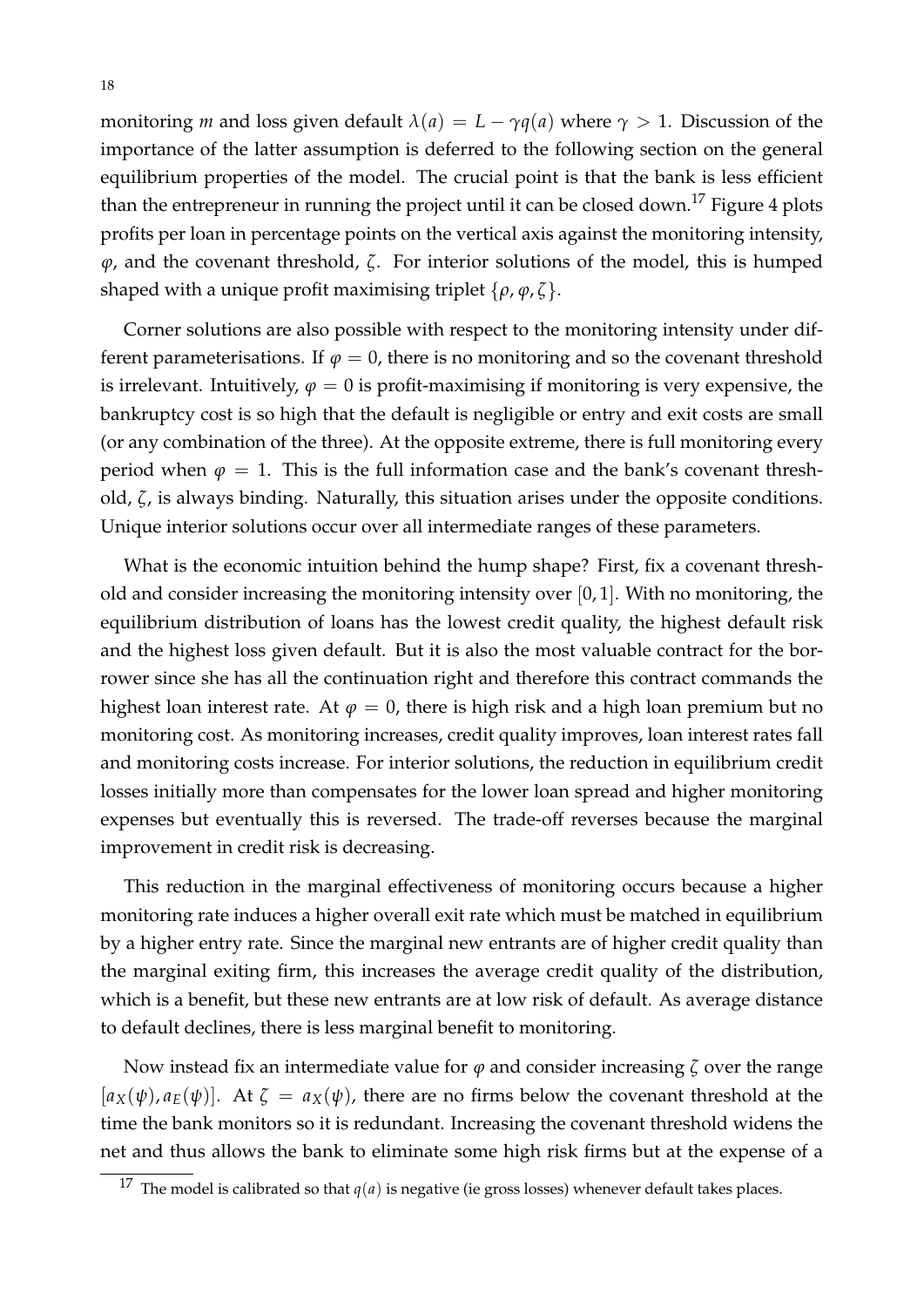<span id="page-21-0"></span>



lower loan interest rate. However, if the covenant threshold is weak, then only very few firms will fail it and the bank will be monitoring a large number of firms that it allows to continue. In effect, the bank is paying for information it doesn't need. At the opposite extreme, at  $\zeta = a_E(\psi)$ , the bank is eliminating a lot of firms that are a large distance from default. It is also the least attractive contract from the point of view of the borrower and commands the lowest loan interest rate. The bank forgoes much interest margin to make marginal reductions in credit losses. For any given  $\varphi$  the optimal  $\zeta$  lies somewhere in between.

The preceding paragraphs highlight the inefficiency in using a common monitoring rate across all firms. Monitoring in that context is valuable only because it allows the bank to eliminate firms below the covenant threshold. Monitoring firms who are mostly likely to be above the threshold is inefficient so the bank would be better off trying to target its monitoring on firms likely to be below the threshold. In other words, the bank should monitor more intensely those firms that it suspects are relatively weak. But it will need to monitor to obtain the information used to target its monitoring. This is precisely the problem considered in the broader set-up of the model with state-contingent monitoring.

Finding a monitoring schedule in practice, however, is highly challenging and requires choosing a parameterised function. Figure [5](#page-21-0) reports the results of an optimisation over a quadratic function using the same illustrative parameters as previously.  $^{18}$  $^{18}$  $^{18}$  The horizontal

<span id="page-21-1"></span>Higher powered polynomials have essentially the same shape but take much longer to solve numerically.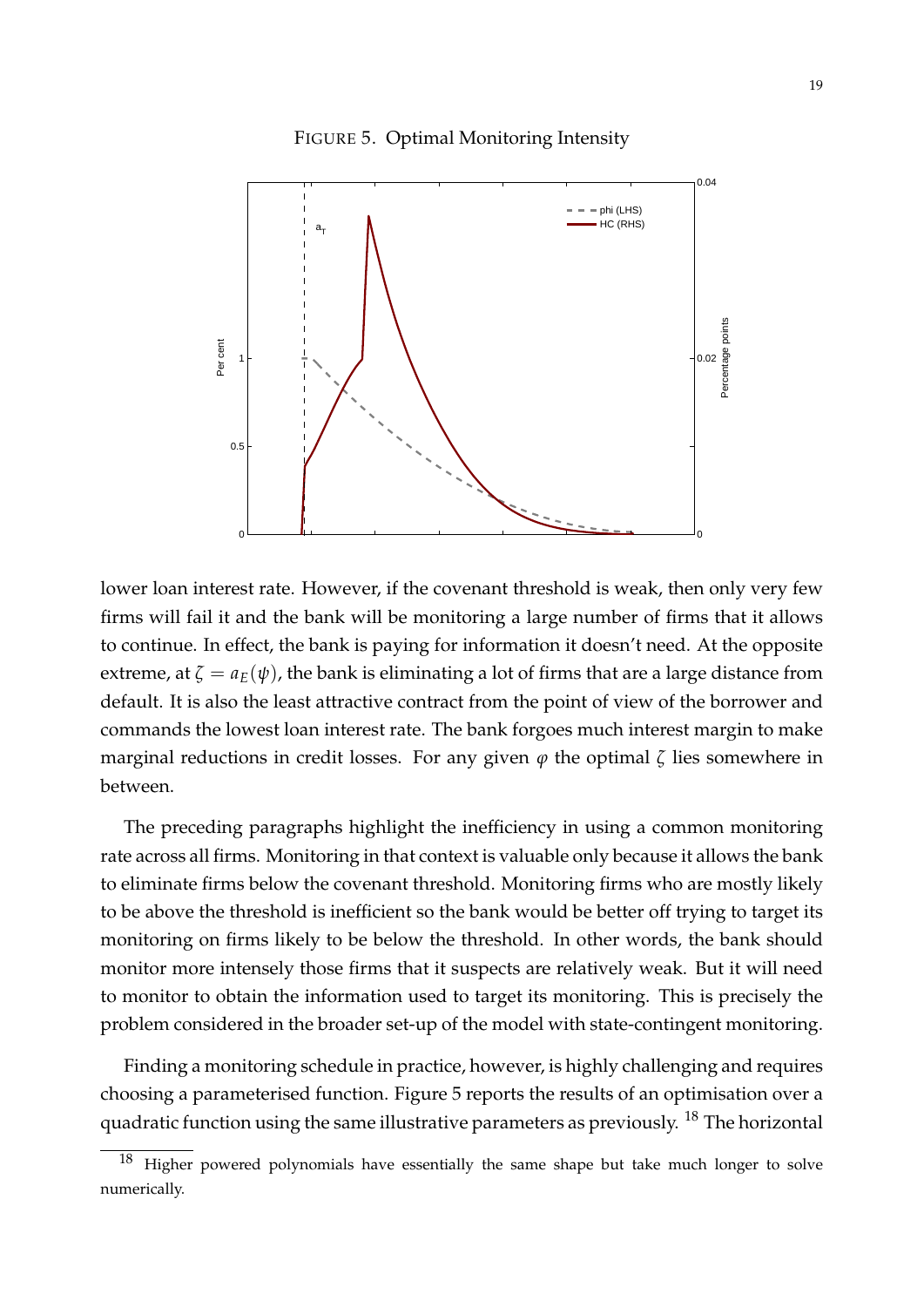axis in this case is the last known state by the bank, the left-hand vertical axis is the monitoring intensity and the right-hand vertical axis is the measure of firms. The solid line represents the distribution of firms by last known state just before the idiosyncratic shock and the dashed line represents the monitoring rate chosen by the bank for firms in that last known state. The monitoring schedule is, of course, only relevant for values of the idiosyncratic state at or above the covenant threshold since firms found to be below that threshold are removed. As might be expected, the monitoring intensity decreases with last known state. The optimal schedule requires the bank to monitor firms last observed close to the covenant threshold at nearly 100% and monitor those at very high last known states at a negligible rate. The solid distribution indicates the measure of firms to which each monitoring rate applies.

Why does the bank choose to monitor some firms at a negligible rate even though it knows they will eventually (almost surely) exit, quite possibly through default? The bank, has has been mentioned before, monitors for two reasons. The direct benefit of monitoring is to discover those in breach of the covenant and remove them. The indirect benefit of monitoring is to target its monitoring more efficiently. Whenever the bank monitors a firm and finds it to be above the covenant threshold, it only gains this indirect benefit. If it is likely that the firm is currently a long way from the covenant threshold, then the bank is very unlikely to gain directly and only gains the indirect benefit. But the indirect benefit is a function of the likelihood of achieving the direct benefit. If the direct benefit is likely to be small, then so is the likely indirect benefit.

Consider what the bank is likely to find if it monitors a firm that it monitored last period and was found to be of very high profitability. Since this is a long way from the covenant threshold, it is unlikely that if it is monitored this period, it will be found to be in breach of the covenant. Given that idiosyncratic shocks decay gradually, the likelihood is that it will find the firm has experienced a mild decline in its profitability. According to the monitoring schedule, this will lead the bank to increase its monitoring probability by a small amount. But with only a modest new monitoring rate, the likelihood of gaining a future direct benefit is relatively small. If the direct benefit is negligible and the indirect gain is slight, then monitoring at a high rate is not worth the cost.

Figure [6](#page-23-0) illustrates the two marginal cross-sectional distributions together. The solid line represents the distribution of firms by last known profitability state - the same distribution as in Figure [5.](#page-21-0) The dashed line represents the distribution of firms by actual current profitability state - the same distribution as in Figure [1.](#page-14-0) This re-emphasises the analysis in the preceding paragraphs. Since the bank monitors firms in the upper right tail very little, it does not update its knowledge of their states and therefore there are considerably less in that current state than in the distribution of last known state. By contrast, there are considerably more firms between the entry threshold and the bank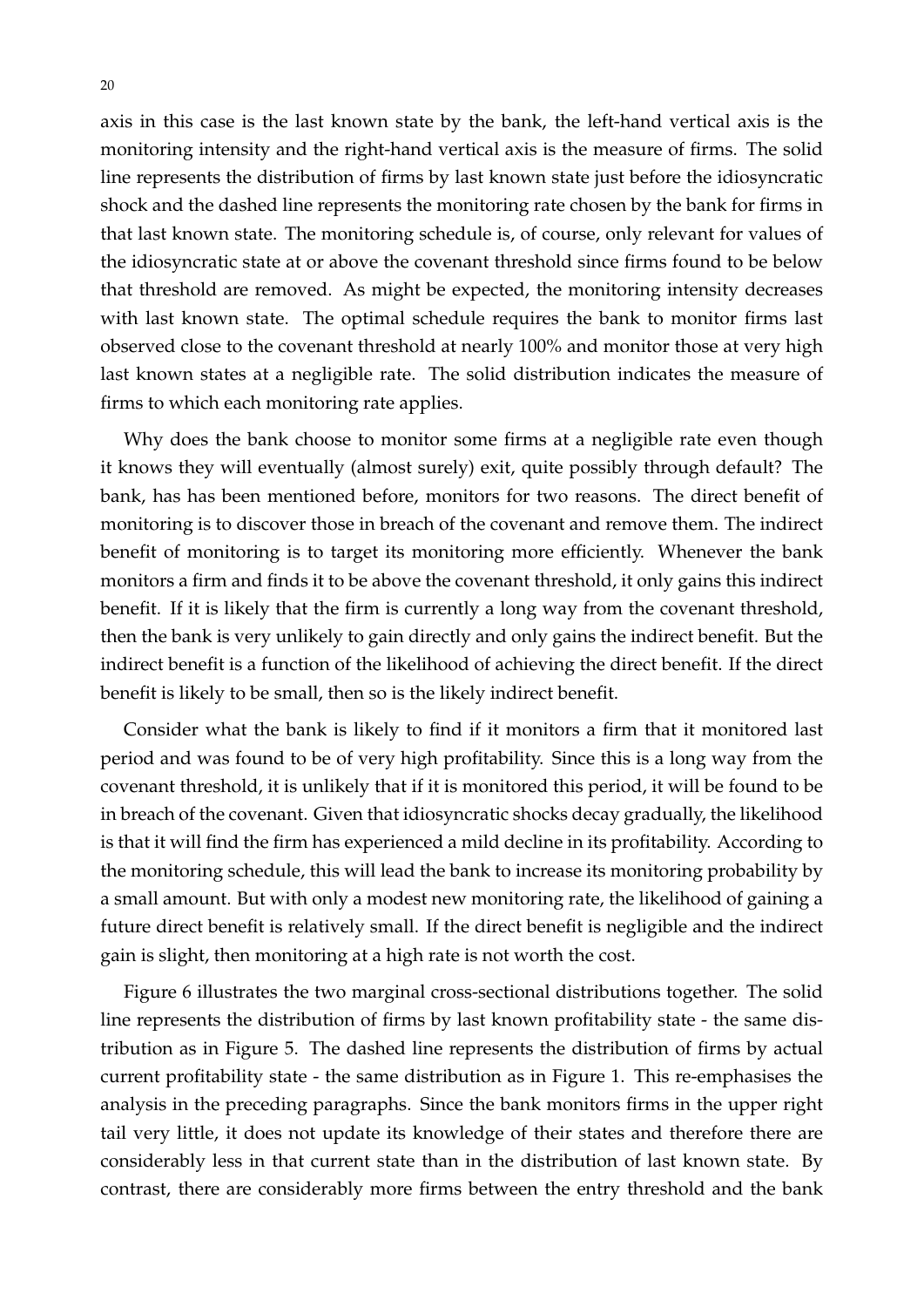

<span id="page-23-0"></span>FIGURE 6. Distributions by current and last known state

covenant threshold than is reflected in the distribution of last known states. Moreover, there is a modest mass of firms below the bank's covenant threshold who survive only because of the less than complete monitoring of the bank.

With a targeted monitoring rate, the image of the distribution based on the last known state is more creditworthy than is actually the case. However, it is important not to think of this as a bias or that the bank is mis-informed. The bank, in effect, knows that its distribution of credit risk is truly the dashed line and it knows that it is this distribution which generates its profits in equation (6). The weaker image is simply the result of the fact that monitoring is incomplete and thus the last known state is out of date to varying degrees. Since the firms that the bank monitors the least are the ones that have previously experienced the most positive idiosyncratic shocks and these shocks decay on average, the average out of date information on those firms is too positive.

## 5. GENERAL EQUILIBRIUM PROPERTIES AND ROBUSTNESS

The previous two sections have described the optimal choices of the agents and the decision by the bank. This section analyses the properties of equilibrium, explains the importance of several assumptions in deriving the results and hopefully provides economic intuition about how the various features of the model interact.

The bank makes a profit in this model because there is a positive loan spread. This margin can be divided into three components.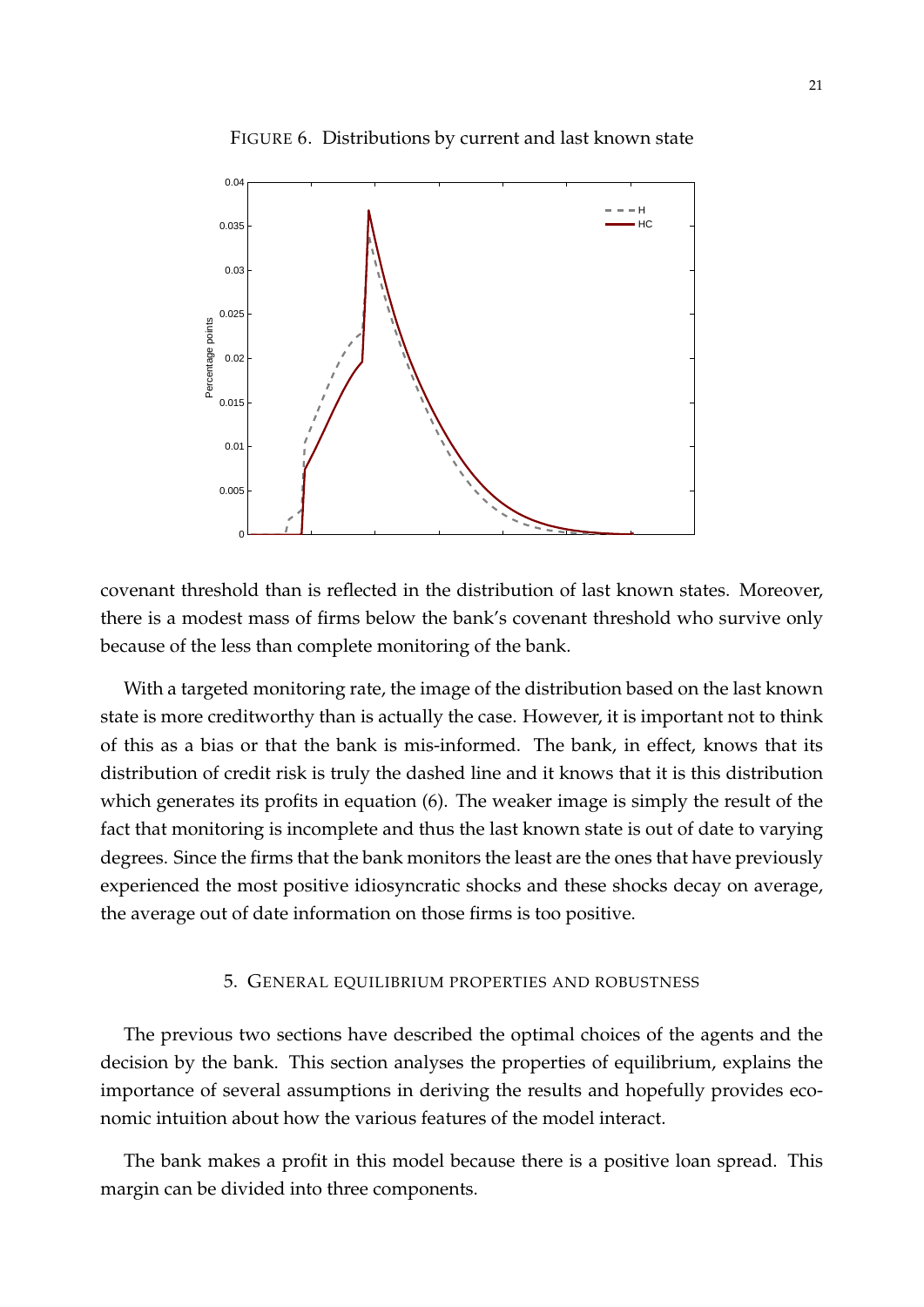First, there is an intermediation rent received by the bank because of the assumptions that inventors cannot lend directly to entrepreneurs, that the project size is fixed, that there is a monopoly bank and that the deposit rate is exogenously determined.<sup>[19](#page-24-0)</sup> This rent occurs because there is a utility gain in switching from being an inventor to being an entrepreneur because only the marginal entrant is indifferent between the two situations. In order to meet the balance sheet constraint, the bank has to change the relative attractiveness of being a depositor or borrower. With a fixed deposit rate, the bank changes the loan rate (in conjunction with the other credit terms) to equilibrate the balance sheet and earns the difference.

Second, borrowers pay for the option to declare bankruptcy. They do not do this explicitly but the fact that downside losses are capped increases the attractiveness of borrowing and must be constrained by a higher loan interest rate (than if bankruptcy were not available). If there was no efficiency loss when the bank liquidates the project - ie if  $\lambda$ (*a*) = *L* − *q*(*a*) - then this bankruptcy option would be equally valued by both parties and the bank would be fairly compensated for the transfer of losses during bankruptcy. If loss given default is fully compensated, then the bank has no incentive to reduce equilibrium default risk in which case, since monitoring is costly and paid for by the bank, it would be optimal to set the monitoring rate to zero. Turning this around, only if bankruptcy is inefficient can there be an incentive to monitor. But inefficiency implies that the cost of the bankruptcy option to the bank is greater than the benefit to the borrower and therefore what the borrower is willing to pay will not compensate the bank for credit risk. This, of course, would seem to imply that risky lending loses money and that a private bank would not fund risky projects.

This explains the importance of the third component of the loan spread which is the insurance borrowers are willing to pay to avoid "premature"liquidation. To understand this premium, consider the situation in which entry and exit from production is costless  $(L = C = 0)$ . From [\(7\)](#page-15-2) if  $C = L = 0$ , then  $a_E = a_X$  (because monitoring is irrelevant in this case). Firms would simply start up when there is an expected profit for at least one period and shut down again whenever there is an expected loss the following period. Production would be completely opportunistic. But in the model, as in reality, firms cannot jump in and out of production like this. Start-up costs are a deterrent to entry and liquidation costs provide an incentive to absorb mild losses if there is sufficient prospect of a future return to profitability. The voluntary exit thresholds,  $a_X(.)$  (under  $\varphi(\alpha)$ ), are the points at which the prospect of recovery becomes too low. Exiting above those points entails a utility loss. Yet, as explained in the previous section, if the bank is to protect itself

<span id="page-24-0"></span> $19$  Standard assumptions like positive and continuously decreasing returns to capital, flexible capital adjustment, free entry and exit and direct lending (or perfect banking competition) would together give all borrowers and lenders the same expected utility.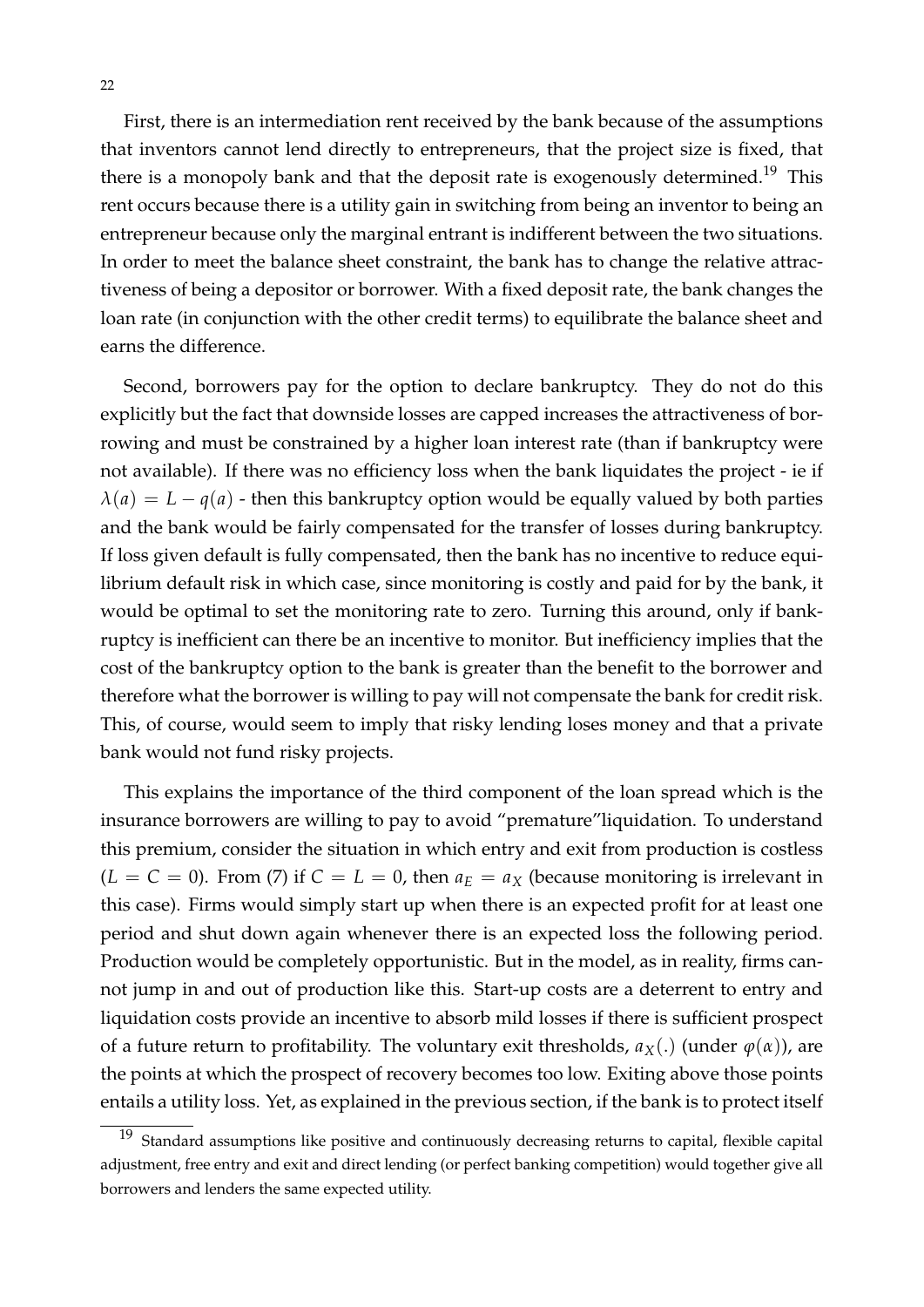against credit risk with a loan covenant, then this has to bite at above these voluntary exit thresholds and the greater the rate of monitoring, the less attractive the loan is to the borrower. Or put another way, the borrower is willing to pay an insurance premium against premature liquidation through a higher interest rate for a lower monitoring schedule.

There is an important relationship between this premature liquidation insurance premium and the bankruptcy premium. The insurance premium, *per se*, does not involve any additional risk to the bank. It would exist even if bankruptcy was efficient and credit risk was fully compensated. But the more insurance the bank offers, through a lower monitoring schedule, the lower the credit quality of the distribution (as was illustrated in Figure [3\)](#page-17-0). So the insurance premium can only be earned by taking on default risk at the same time. It was explained above that if bankruptcy is inefficient, then the bankruptcy premium does not cover the credit risk. So it is the fact that the bank also earns the insurance premium that explains the willingness to offer risky loan contracts.

Joining up the threads of this discussion, monitoring and covenants are only relevant when bankruptcy is inefficient and when there are entry and exit frictions from production. It is the interplay between these two effects that determines equilibrium credit standards.

#### 6. CONCLUSION

The model developed in this paper provides a theory of how banks manage credit risk when they make multi-period loans to entrepreneurs who have private information on firm profits and future prospects. If entry and exit were frictionless, then the individually rational choices of entrepreneurs and inventors would select the distribution of firms with the lowest credit risk and the asymmetry of information would have no bite. This is not the case with entry and exit costs since there will now be a segment of firms who choose to continue in circumstances in which they would not decide to start. Such firms are at the highest risk of defaulting in the near future and the bank has an interest in trying to reduce this portion of the distribution through its credit standards.

In the model, the bank monitored continuing loans stochastically using a scheduled based on the last known profitability state to discover breaches of a loan covenant. But credit controls are costly, directly due to the cost of monitoring and indirectly through the interest rate the bank can charge on loans. Credit standards are a form of control right over the decision to continue a firm - the tighter the standards, the less control exercised by the borrower. Borrowers, therefore, are willing to pay an interest rate premium for greater control rights. So in deciding how to set its credit standards, a bank needs to take into consideration the cost of monitoring and enforcing its covenants, the effect of credit standards on default risk and the loan interest rate it can charge for different contract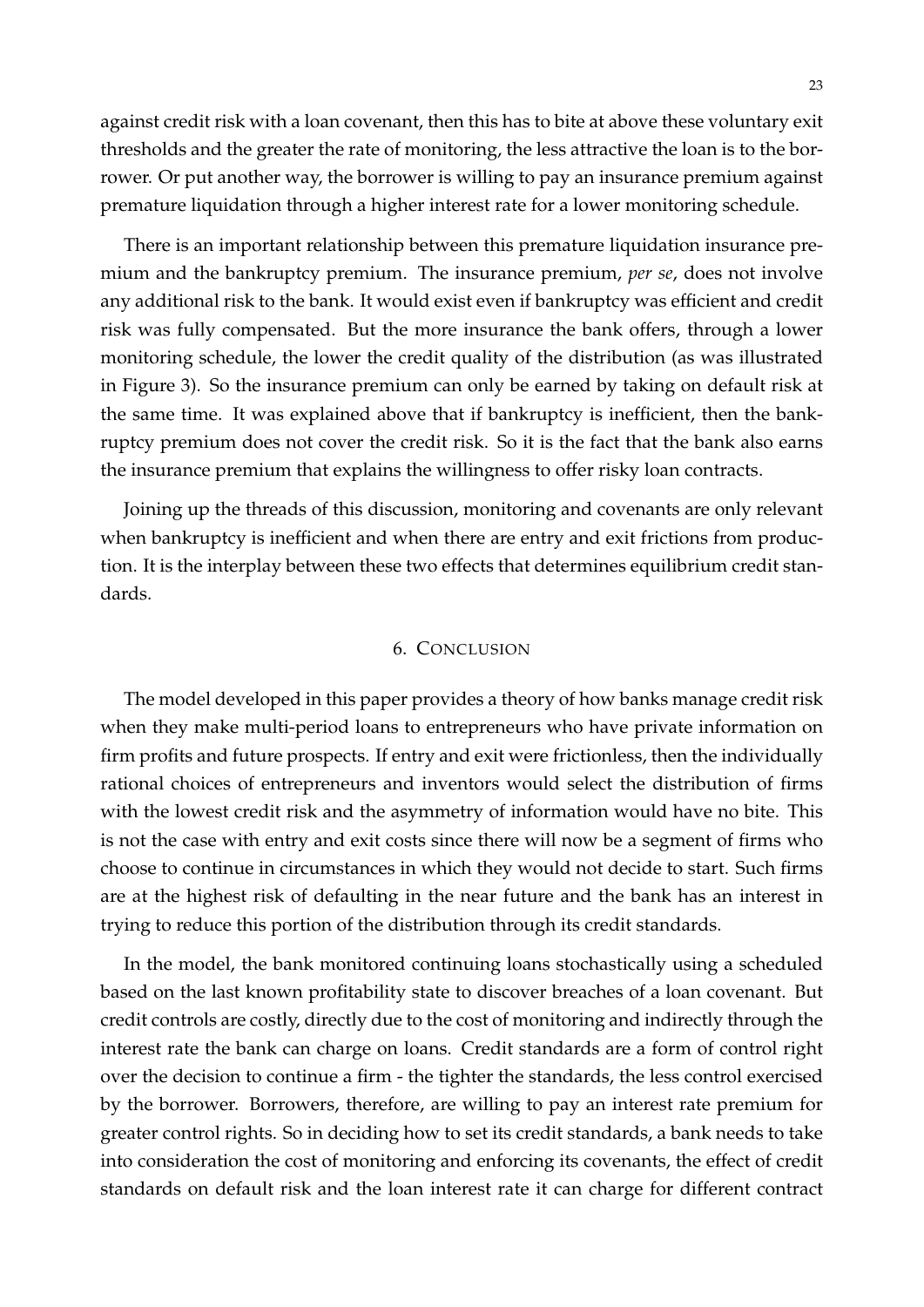terms. The model shows how these competing considerations can be equilibrated whilst ensuring that the bank has sufficient deposits to fund its lending.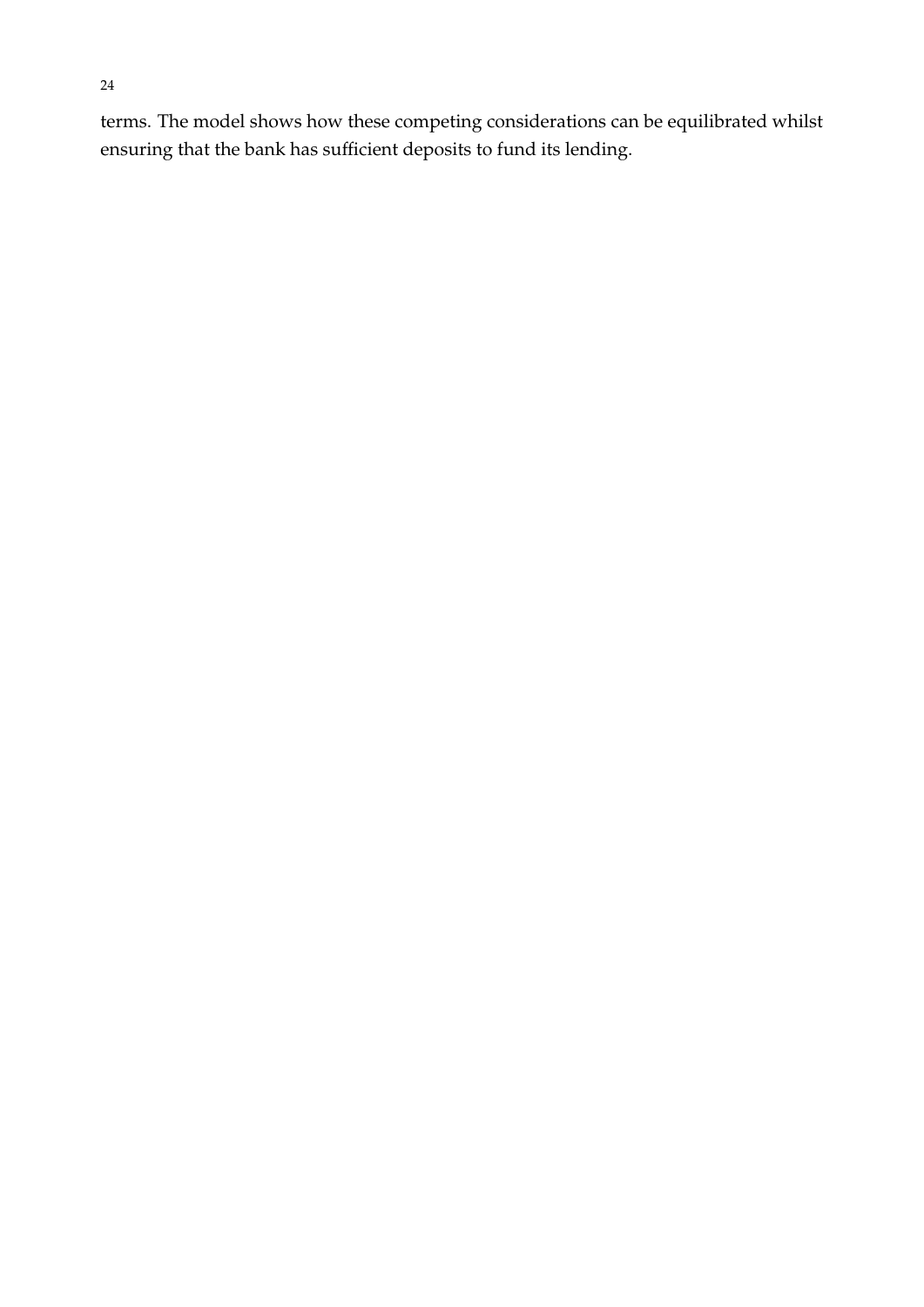#### **REFERENCES**

- <span id="page-27-8"></span>BORDER, K. C., AND J. SOBEL (1987): "Samurai Accountant: A Theory of Auditing and Plunder," *Review of Economic Studies*, 54(4), 525–40.
- <span id="page-27-1"></span>BROECKER, T. (1990): "Credit-worthiness tests and interbank competition," *Econometrica*, 58(2), 429–452.
- <span id="page-27-0"></span>CLEMENTI, G. L., AND H. A. HOPENHAYN (2006): "A Theory of Financing Constraints and Firm Dynamics," *The Quarterly Journal of Economics*, 121(1), 229–265.
- <span id="page-27-3"></span>DELL'ARICCIA, G., R. MARQUEZ, AND L. LAEVEN (2010): "Monetary Policy, Leverage, and Bank Risk-Taking," IMF Working Papers 10/276, International Monetary Fund.
- <span id="page-27-5"></span>DIAMOND, D. W. (1984): "Financial Intermediation and Delegated Monitoring," *Review of Economic Studies*, 51(3), 393–414.
- <span id="page-27-12"></span>DJANKOV, S., R. L. PORTA, F. LOPEZ-DE-SILANES, AND A. SHLEIFER (2002): "The Regulation Of Entry," *The Quarterly Journal of Economics*, 117(1), 1–37.
- <span id="page-27-17"></span>FOSTER, L., J. HALTIWANGER, AND C. SYVERSON (2008): "Reallocation, Firm Turnover, and Efficiency: Selection on Productivity or Profitability?," *American Economic Review*, 98(1), 394–425.
- <span id="page-27-6"></span>GALE, D., AND M. HELLWIG (1985): "Incentive-Compatible Debt Contracts: The One-Period Problem," *Review of Economic Studies*, 52(4), 647–63.
- <span id="page-27-11"></span>HOPENHAYN, H. A. (1992): "Entry, Exit, and Firm Dynamics in Long Run Equilibrium," *Econometrica*, 60(5), 1127–50.
- <span id="page-27-15"></span>KOLMOGOROV, A., AND S. FOMIN (1970): *Introductory Real Analysis*. Dover Publications, New York.
- <span id="page-27-13"></span>MCCALL, J. J. (1970): "Economics of Information and Job Search," *The Quarterly Journal of Economics*, 84(1), 113–26.
- <span id="page-27-9"></span>MONNET, C., AND E. QUINTIN (2005): "Optimal contracts in a dynamic costly state verification model," *Economic Theory*, 26(4), 867–885.
- <span id="page-27-10"></span>PENALVER, A. (2014): "Pre-crisis credit standards: monetary policy or the savings glut?," Working Paper 519, Banque de France.
- <span id="page-27-14"></span>RAMEY, V. A., AND M. D. SHAPIRO (2001): "Displaced Capital: A Study of Aerospace Plant Closings," *Journal of Political Economy*, 109(5), 958–992.
- <span id="page-27-2"></span>RUCKES, M. (2004): "Bank competition and credit standards," *Review of Financial Studies*, 17(4), 1073–1102.
- <span id="page-27-16"></span>TAUCHEN, G. (1986): "Finite state markov-chain approximations to univariate and vector autoregressions," *Economics Letters*, 20(2), 177–181.
- <span id="page-27-4"></span>TOWNSEND, R. M. (1979): "Optimal contracts and competitive markets with costly state verification," *Journal of Economic Theory*, 21(2), 265–293.
- <span id="page-27-7"></span>WILLIAMSON, S. D. (1986): "Costly monitoring, financial intermediation, and equilibrium credit rationing," *Journal of Monetary Economics*, 18(2), 159–179.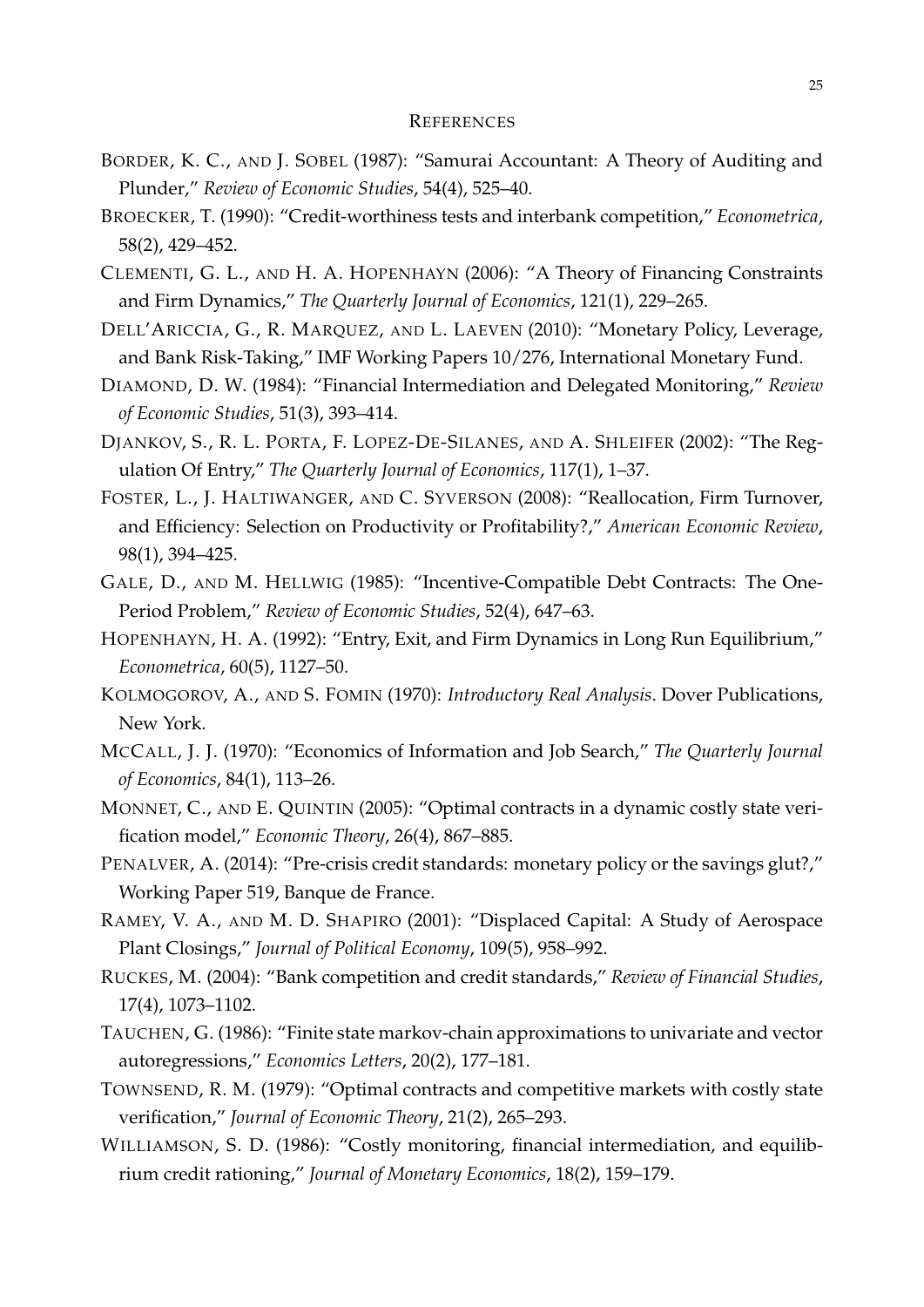## APPENDIX A. PROOFS OF PROPOSITIONS

**Proposition 1** *Given Assumptions I, II and III and a banking contract ψ, unique, bounded and mutually consistent functions*  $V(E, a, \alpha; \psi, V(I))$  *and*  $V(I, a; \psi, V(E))$  *exist.* 

*Proof.* It greatly simplifies the presentation of the proof (and with no loss of generality) to ignore the presence of the default option and focus on the choices of voluntary entry, exit and continuation. We work in B(*A*), the set of all bounded functions on the set *A* and  $\mathcal{B}(A \times A)$ , the set of all bounded functions on the set  $A \times A$  and with the sup norm. For any  $V(E) \equiv V(E, a, \alpha) \in B(A \times A)$ , the operator associated with  $V(I)$ 

$$
T_1\left(V(E), V(I)\right)(a) = \max\left\{\begin{array}{c} r_d + \beta E\left[V(I)\right], \\ \int\limits_0^1 \left[q(a') - r + \beta V(E, a', a)\right] F(da', a) - C \end{array}\right\}
$$

satisfies Blackwell's sufficient conditions for a contraction on B(*A*) with modulus *β* and a unique  $V(I)$  exists for a given  $V(E)$  with

<span id="page-28-0"></span>
$$
V(I) = T_1 (V(E), V(I))
$$
\n(11)

Likewise, for any  $V(I) \in \mathcal{B}(A)$ , the operator

$$
T_2(V(E), V(I))(a, \alpha) = \max \left\{ \begin{array}{c} -L + \tau + \beta E[V(I)], \\ q(a', \alpha) - \rho \\ \int_0^1 \begin{cases} +\beta \{ (1 - \varphi(\alpha)) V(E, a', \alpha) \} \\ + \{\varphi(\alpha) (1 - \mathbf{1}(a)) V(E, a', a') \} \\ + \beta \{ (1 - \varphi(\alpha) \mathbf{1}(a)) [E[V(I)] - L] \} \end{cases} \right\} F(da', a)
$$

is a contraction with modulus *β* and therefore a unique *V*(*E*) exists for a given *V*(*I*) with

<span id="page-28-1"></span>
$$
V(E) = T_2(V(E), V(I))
$$
 (12)

The existence of each value function individually does not, however, imply the existence or uniqueness of any pair of functions  $(V(E), V(I))$  satisfying both conditions [\(11\)](#page-28-0) and [\(12\)](#page-28-1) simultaneously. For any  $V(I)$ ,  $V(I)' \in B(A)$  and  $V(E)$ ,  $V(E)' \in B(A \times A)$ 

$$
\left| \int\limits_A \left[ V(I)(a';.) - V(I)'(a';.) \right] G(da') \right| \leq \left\| V(I) - V(I)' \right\|
$$
  

$$
\left| \int\limits_A \left[ V(E)(at;.) - V(E)'(at;.) \right] F(da',a) \right| \leq \left\| V(E) - V(E)' \right\|
$$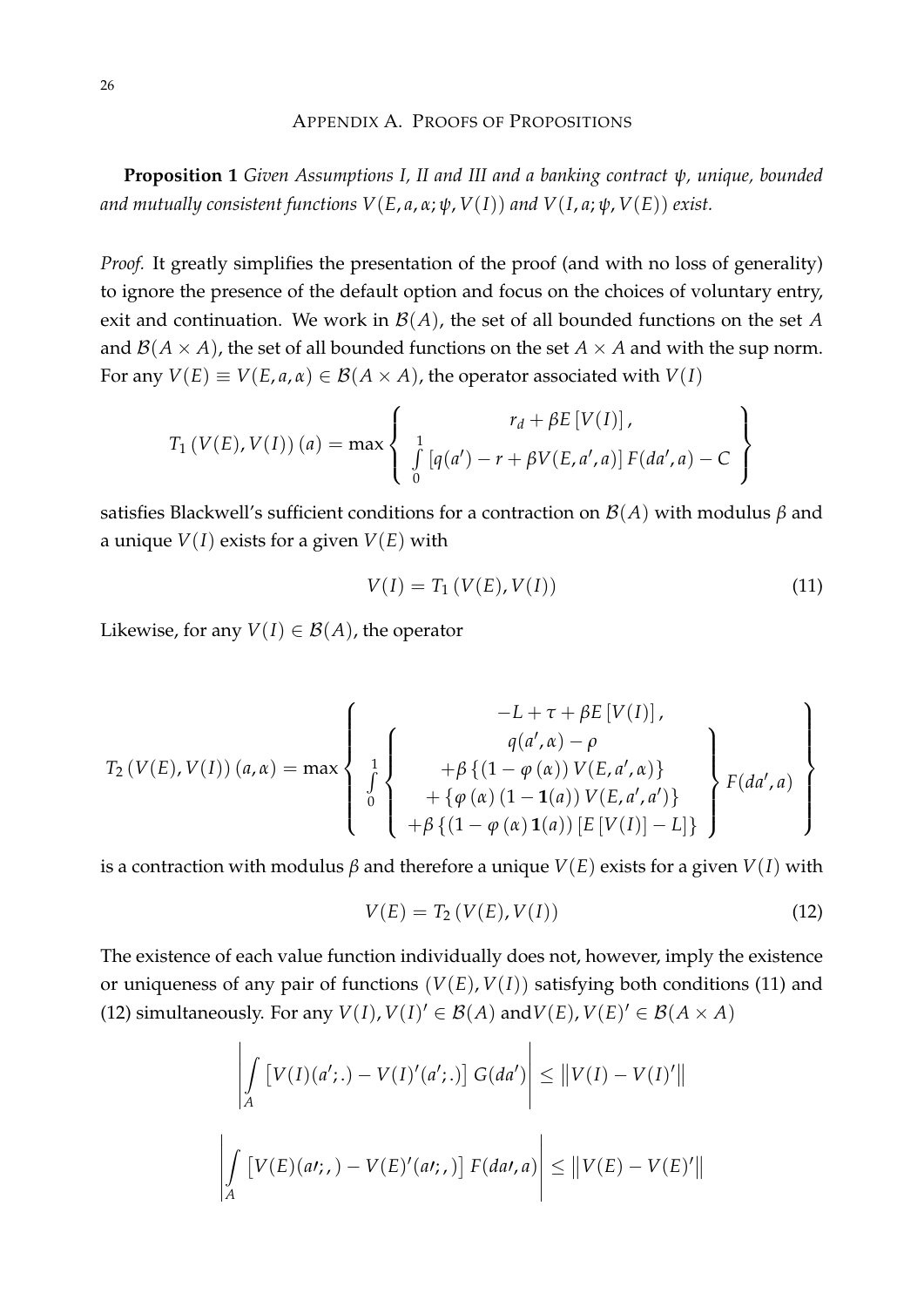and

$$
\left|\int_{0}^{1}\left\{\n\begin{array}{l}\n(1-\varphi(\alpha))\left[V(E,a',\alpha)-V'(E,a',\alpha)\right] \\
+\varphi(\alpha)\left(1-\mathbf{1}(a)\right)\left[V(E,a',a')-V'(E,a',a')\right] \\
+(1-\varphi(\alpha)\mathbf{1}(a))\left[E\left[V(I)\right]-E\left[V'(I)\right]\right]\n\end{array}\n\right\}\nF(da',a)\right|\leq \max\left(\n\begin{array}{l}\n\|V(I)-V(I)'\| \\
\|V(E)-V(E)'\| \\
\end{array}\n\right)
$$

where  $||v|| = \sup_a |v(a)|$  is the usual sup norm. Let M be the set of ordered pairs  $(V(E), V(I))$  such that  $V(E)$  is in  $\mathcal{B}(A \times A)$  and  $V(I)$  is in  $\mathcal{B}(A)$  and impose the following metric *d* on M :

$$
d((V(E), V(I)), (V'(E), V'(I))) = \beta \max \{ ||V(E) - V(E)'||, ||V(I) - V(I)'|| \}
$$

Now consider the operator  $T : \mathcal{M} \to \mathcal{M}$  defined by

$$
T(V_E, V_I) = (T_1(V(E), V(I)), T_2(V(E), V(I)))
$$

Fix  $a \in A$  and observe that

$$
\begin{vmatrix}\nT_1 (V(E), V(I))(a) \\
-T_1 (V'(E), V'(I))(a)\n\end{vmatrix} = \begin{vmatrix}\n\max \begin{cases}\n1 \\
\int_0^1 [q(a') - r + \beta V(E, a', a)] F(da', a) - C \\
\int_0^1 [q(a') - r + \beta V'(E, a', a)] F(da', a) - C\n\end{cases}\n\end{vmatrix}
$$
\n
$$
\leq \max \begin{cases}\n\frac{1}{\int_0^1 [q(a') - r + \beta V'(E, a', a)] F(da', a) - C} \\
-\frac{0}{\int_0^1 [q(a') - r + \beta V(E, a', a)] F(da', a) - C} \\
-\frac{0}{\int_0^1 [q(a') - r + \beta V'(E, a', a)] F(da', a) - C} \\
\int_0^1 [q(a') - r + \beta V'(E, a', a)] F(da', a) - C\n\end{vmatrix},
$$
\n
$$
= \beta \max \begin{cases}\n\frac{1}{\int_0^1 [V(E, a', a) - V'(E, a', a)] F(da', a) \cdot \frac{1}{\int_0^1 [V(E) - V'(E)][\frac{1}{\sqrt{V(E)}} - V'(E)][\frac{1}{\sqrt{V(E)}} - V'(E)][\frac{1}{\sqrt{V(E)}} - V'(E)][\frac{1}{\sqrt{V(E)}} - V'(E)][\frac{1}{\sqrt{V(E)}} - V'(E)][\frac{1}{\sqrt{V(E)}} - V'(E)[\frac{1}{\sqrt{V(E)}} - V'(E)][\frac{1}{\sqrt{V(E)}} - V'(E)[\frac{1}{\sqrt{V(E)}} - V'(E)][\frac{1}{\sqrt{V(E)}} - V'(E)[\frac{1}{\sqrt{V(E)}} - V'(E)[\frac{1}{\sqrt{V(E)}} - V'(E)[\frac{1}{\sqrt{V(E)}} - V'(E)[\frac{1}{\sqrt{V(E)}} - V'(E)[\frac{1}{\sqrt{V(E)}} - V'(E)[\frac{1}{\sqrt{V(E)}} - V'(E)[\frac{1}{\sqrt{V(E)}} - V'(E)[\frac{1}{\sqrt{V(E)}} - V'(E)[\frac{1}{\sqrt{V(E)}} - V'(E)[\frac{1}{\sqrt{V(E)}} - V'(E)[\frac{1}{\sqrt{V(E)}} - V'(E)[\frac{1}{\sqrt{V(E)}} - V'(E)[\frac{1}{\sqrt{V(E)}} - V'(E)[\frac{1}{\sqrt{V(E)}} - V'(E)[\frac
$$

where the first inequality follows from the fact that  $|\max(a, b) - \max(c, d)| \leq \max(|a - c|, |b - d|)$ for any  $a, b, c, d \in \mathbb{R}$ . Taking the supremum over both sides:

$$
||T_1(V(E), V(I))(a) - T_1(V'(E), V'(I))(a)|| \leq \beta \max \{||V(E) - V'(E)||, ||V(I) - V'(I)||\}
$$

Similar arguments give

$$
\|T_2(V(E), V(I))(a, \alpha) - T_2(V'(E), V'(I))(a, \alpha)\| \leq \beta \max\{||V(E) - V'(E)||, ||V(I) - V'(I)||\}
$$

and thus

$$
d\big(T\left(V(E),V(I)\right),T\left(V'(E),V'(I)\right)\big)\leq \beta d\left(\left(V(E),V(I)\right),\left(V'(E),V'(I)\right)\right)
$$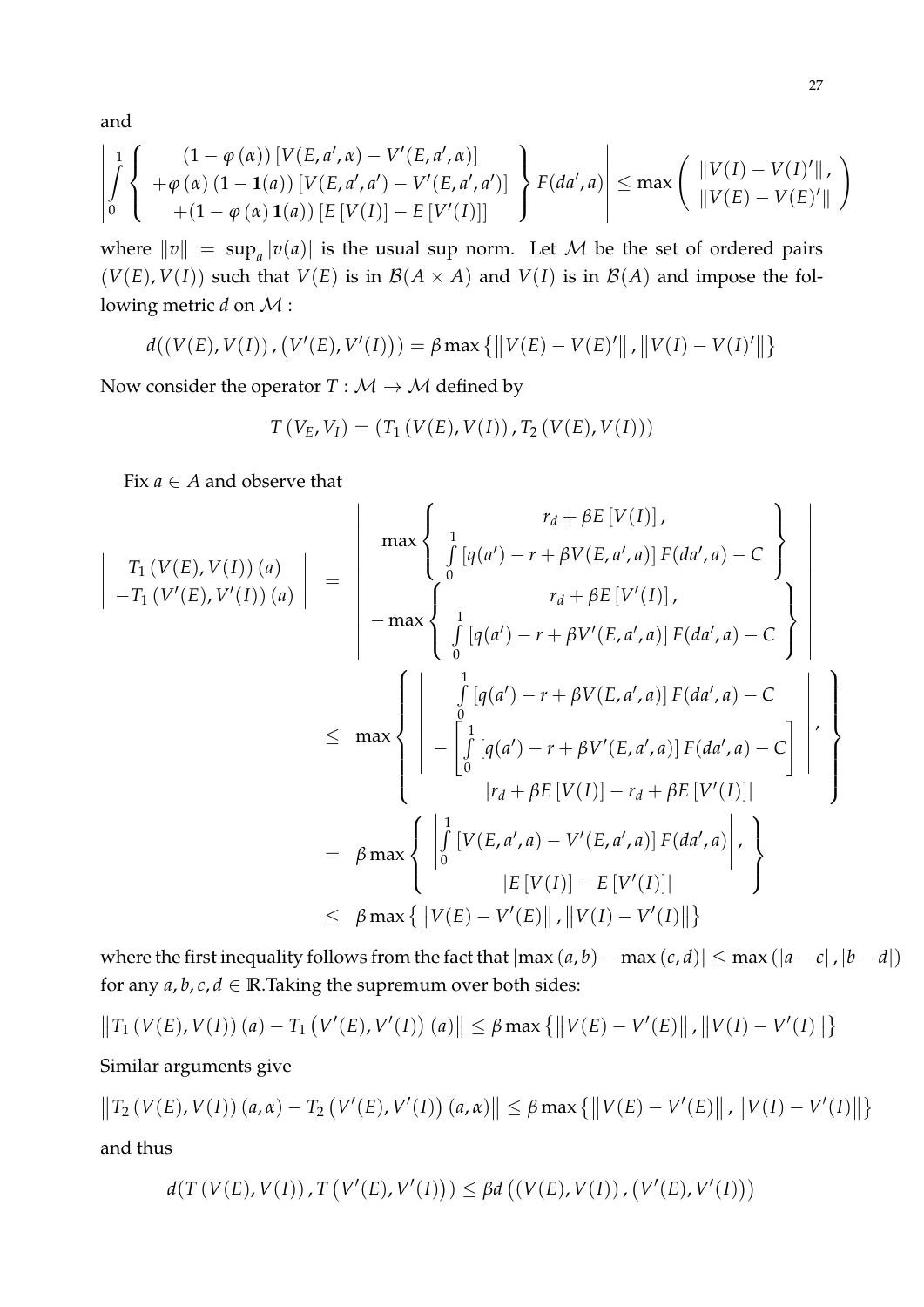Hence *T* is a contraction mapping on the complete metric space  $(M, d)$  establishing a unique fixed point exists.  $V(E, a, \alpha)$  and  $V(I, a)$  are unique continuous functions.  $\square$ 

**Proposition 2** *These value functions yield unique and continuous functions in ψ for the entry threshold*  $a<sub>E</sub>$  *and exit thresholds*  $a<sub>X</sub>(α)$ *.*  $a<sub>E</sub>(ψ)$  and  $a<sub>X</sub>(ψ,α)$  are both strictly increasing in  $ψ$ *.* 

*Proof.* To show that the threshold functions are strictly increasing in *ψ*, consider the effect of a reduction in  $\rho$  on  $a_X(\psi, \alpha)$ . To simplify the exposition, ignore the bank threshold and the default option, and set  $\tau = C = L = 0$ . These simplifications give the following value function for the agents conditional on a given *ρ*

$$
V(a; \rho) = \max \left\{ \beta \int V(a, \rho) G(a), \int \left( a' - \rho + \beta V(a', \rho) \right) F(a', a) \right\}
$$
 (13)

Note that under the simplifying conditions the pre-determined endogenous state is irrelevant and there is only one value function. Note also that under these simplifications, the exit threshold conditional on  $\rho$  is also the entry threshold  $\hat{a}(\rho)$ , defined implicitly by:

<span id="page-30-0"></span>
$$
\int (a' - \rho + \beta V(a', \rho)) F(a', \hat{a}(\rho)) = \beta \int V(a, \rho) G(a) = \beta E V(\rho)
$$
 (14)

where  $EV(\rho)$  denotes the expected value of being an inventor in the current period. Consider a **rise** in  $\rho$  to  $\tilde{\rho}$ . We are thus seeking a new  $\hat{a}(\tilde{\rho})$  that satisfies

$$
\int (a' - \tilde{\rho} + \beta V(a', \tilde{\rho})) F(a', \hat{a}(\tilde{\rho})) = \beta E V(\tilde{\rho})
$$
\n(15)

To show  $\hat{a}(\tilde{\rho}) > \hat{a}(\rho)$ , take equation [\(14\)](#page-30-0), fix  $\hat{a}(\rho)$  and consider what happens to both sides as  $\rho$  rises to  $\tilde{\rho}$ . To do so, we need to solve for the value functions. Iterate on the entry option to obtain:

$$
\int (a' - \rho + \beta V(a')) F(a', a) = \Lambda(a) - \Upsilon(a)\rho + \Delta(a)\beta EV \tag{16}
$$

where

$$
\Lambda(a) = \int a' F(a', a) + \beta \int_{\hat{a}}^1 \int a'' F(a'', a') F(a', a) + \beta^2 \int_{\hat{a}}^1 \int_a^1 \int a''' F(a''', a'') F(a'', a') F(a', a) + ...
$$
  

$$
Y(a) = 1 - \beta [1 - F(\hat{a}, a)] - \beta^2 \int_{\hat{a}}^1 [1 - F(\hat{a}, a')] F(a', a) + ...
$$

and

$$
\Delta(a) = \beta F(\hat{a}, a) + \beta^2 \int_{\hat{a}}^1 F(\hat{a}, a') F(a', a) + ...
$$

 $\Lambda(a)$  is the discounted expected value of future profits where the survival probability is conditional on *a*. Υ(*a*) is the survival-weighted discount present value factor. Both  $\Lambda$ (*a*) and Y(*a*) are strictly increasing in *a*.  $\Delta$ (*a*) is the discount factor associated with the probability of exit.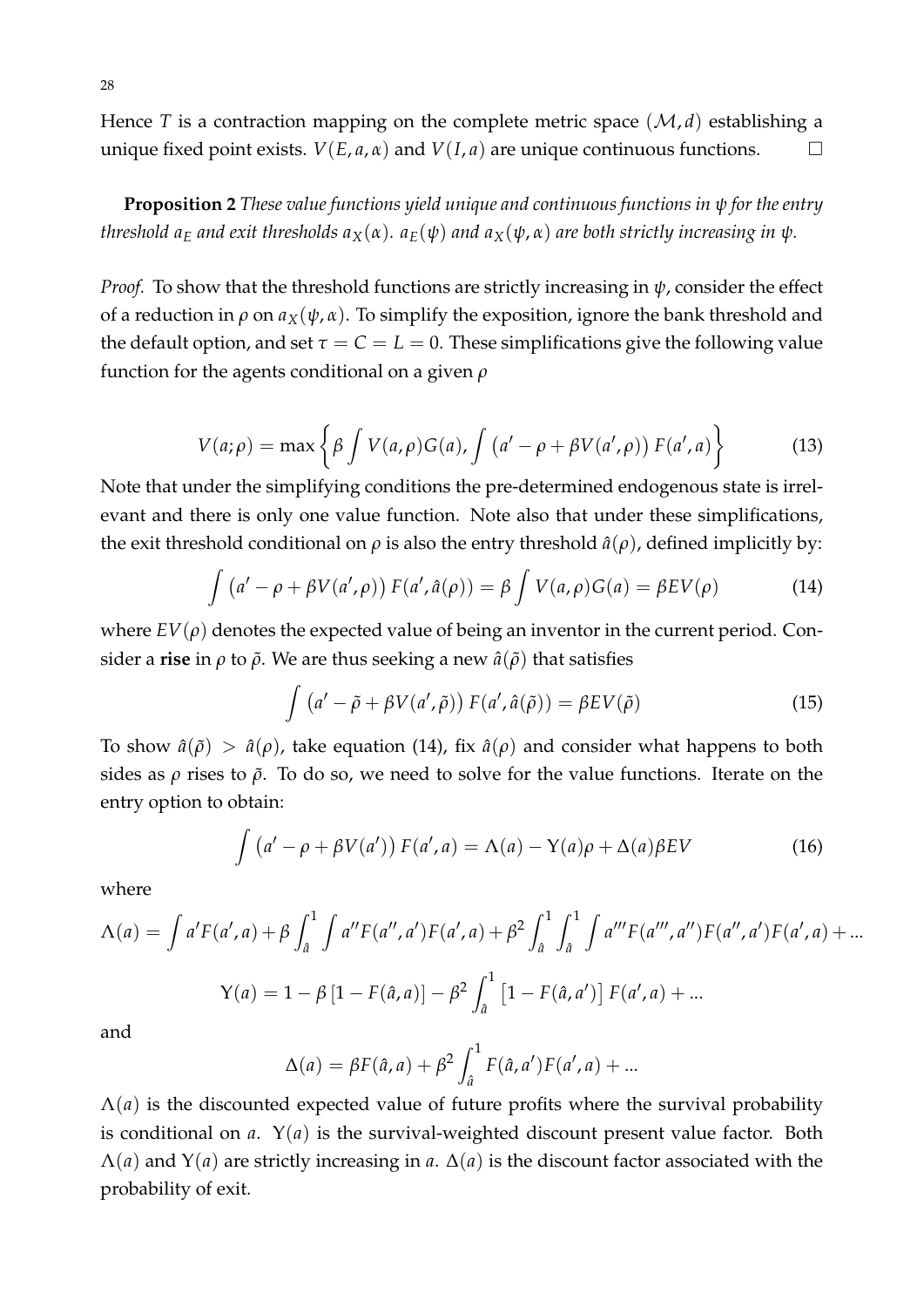Denote  $p(a)(i)$  the probability of exiting in *i* period's time given starting state *a*. Therefore

$$
Y(a) = 1 + \beta [1 - p(a)(1)] + \beta^2 [1 - p(a)(1) - p(a)(2)] + \beta^3 [1 - p(a)(1) - p(a)(2) - p(a)(3)]
$$
  
= 1 + \beta + \beta^2 + \beta^3 ... - \beta [1 + \beta + \beta^2 + \beta^3 ...] p(a)(1) - \beta^2 [1 + \beta + \beta^2 + \beta^3 ...] p(a)(2)....  
= 
$$
\frac{1}{1 - \beta} [1 - \beta p(a)(1) - \beta^2 p(a)(2)....]
$$

and

$$
\Delta(a) = \beta F(\hat{a}, a) + \beta^2 \int_a^1 F(\hat{a}, a') F(a', a) + \beta^3 \int_a^1 \int_a^1 [1 - F(\hat{a}, a'')] F(a'', a') F(a', a)
$$
  
=  $\beta p(a) (1) + \beta^2 p(a) (2) + \beta^3 p(a) (3)...$ 

Thus  $Y(a) = \frac{1}{1-\beta} [1 - \Delta(a)] \,\forall a$ 

Now we iterate on the inventors continuation option to obtain

$$
\beta EV(\rho) = \frac{\beta \int_{\hat{a}}^1 \left[ \Lambda(a) - \Upsilon(a)\rho \right] G(a)}{1 - \beta G(\hat{a}) - \beta \int_{\hat{a}}^1 \Delta(a) G(a)}
$$

The numerator of this expression is the expected value of the conditional expected discounted present value of profits. This will be equal to the integral of the invariant distribution of profits. The denominator of this expression is the discount factor applied to this expected stream reflecting the distribution over future dates during which a currently waiting agent will be in production. Now define  $\bar{Y}[1 - G(\hat{a})] = \int_{\hat{a}}^{1} Y(a)G(a)$  and  $\bar{\Delta} \left[1-G(\hat{a})\right] = \int_{\hat{a}}^1 \Delta(a) G(a)$  The derivative of the waiting option with respect to a rise in *ρ* for a fixed *a*ˆ is

$$
\frac{\partial\beta EV(\rho)}{\partial\rho}=-\frac{\beta\bar{\mathrm{Y}}\left[1-\overline{G}(\hat{a})\right]}{1-\beta G(\hat{a})-\beta\bar{\Delta}\left[1-\overline{G}(\hat{a})\right]}=-\frac{\bar{\mathrm{Y}}}{\frac{1-\beta G(\hat{a})}{\beta-\beta G(\hat{a})}-\bar{\Delta}}
$$

The derivative of the entering option at  $\hat{a}$  to a rise in  $\rho$  for a fixed  $\hat{a}$  is

$$
\frac{\partial \left[ \Lambda(\hat{a}) - Y(\hat{a})\rho + \Delta(\hat{a})\beta EV(\rho) \right]}{\partial \rho} = -Y(\hat{a}) + \Delta(\hat{a})\beta \frac{\partial EV(\rho)}{\partial \rho}
$$
(17)

This option is more sensitive (ie falls by more) if

$$
(\Delta(\hat{a})-1)\frac{\partial\beta EV(\rho)}{\partial \rho} < Y(\hat{a})
$$

Since  $\Delta(\hat{a}) - 1 < 0$ , then the condition to be satisfied is

$$
\frac{\partial \beta EV(\rho)}{\partial \rho} > \frac{\Upsilon(\hat{a})}{\Delta(\hat{a})-1}
$$

From above, this is

$$
\frac{\partial \beta EV(\rho)}{\partial \rho} > -\frac{1}{1-\beta}
$$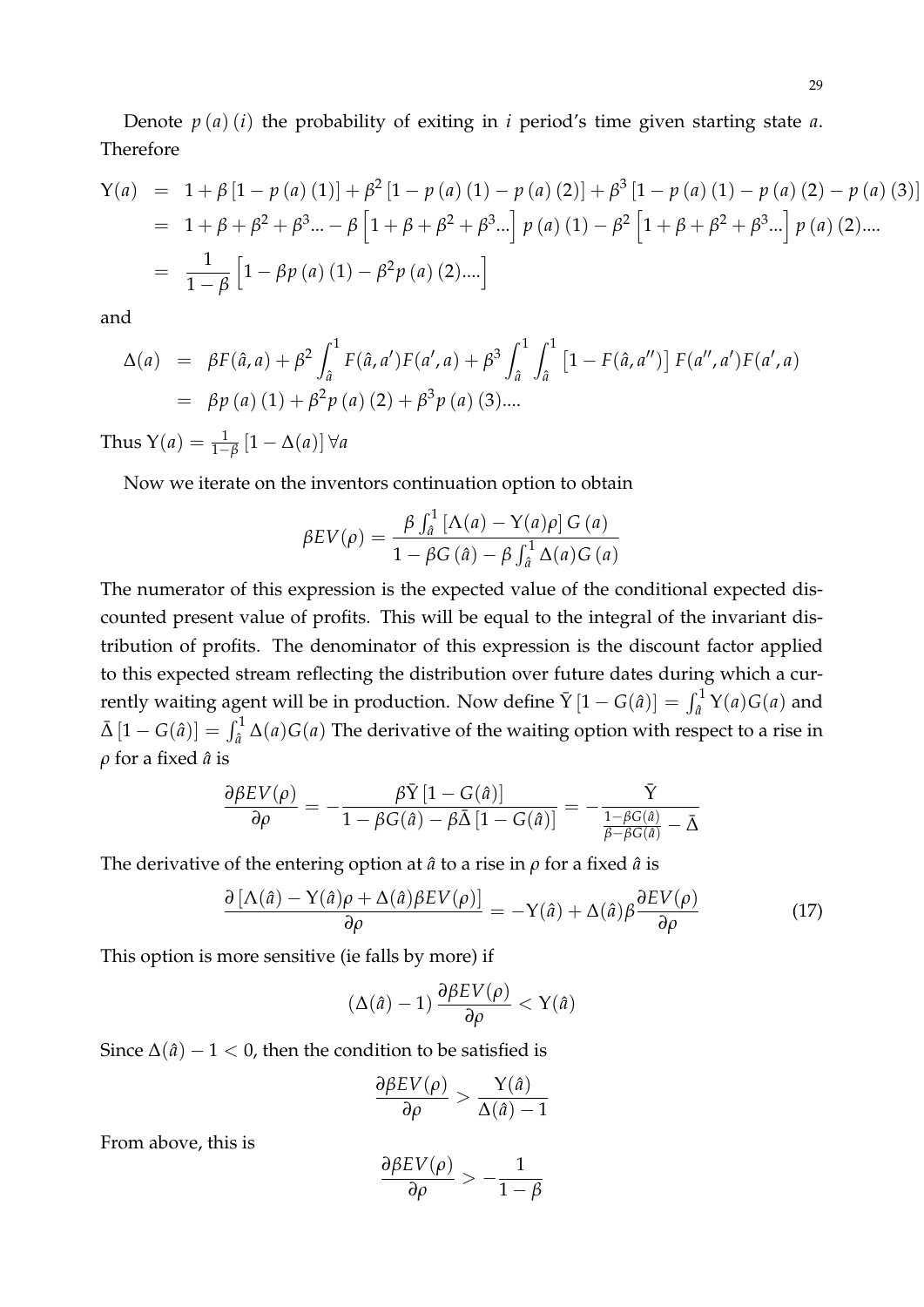Also from above

$$
\frac{\partial \beta EV(\rho)}{\partial \rho} = -\frac{\bar{Y}}{\frac{1-\beta G(\hat{a})}{\beta-\beta G(\hat{a})}-\bar{\Delta}}
$$

$$
= -\frac{1}{1-\beta} \frac{[1-\bar{\Delta}(a)]}{\frac{1-\beta G(\hat{a})}{\beta-\beta G(\hat{a})}-\bar{\Delta}}
$$

Thus the condition is satisfied provided

$$
1<\frac{1-\beta G(\hat{a})}{\beta-\beta G(\hat{a})}
$$

which is true since  $\beta$  < 1.

Therefore the entry option is more sensitive to the rise in the interest rate than the waiting option for a fixed  $\hat{a}(\rho)$ . As a result

$$
\int (a' - \tilde{\rho} + \beta V(a', \tilde{\rho})) F(a', \hat{a}(\rho)) < \beta E V(\tilde{\rho})
$$

for  $\tilde{\rho} > \rho$  and  $\hat{a}(\rho)$ . This requires  $\hat{a}(\tilde{\rho}) > \hat{a}(\rho)$  to equilibrate the rise in  $\rho$ . This condition carries over to the more complex model with entry and exit costs, bankruptcy and the bank covenant with monitoring.

**Proposition 3** For each  $\psi$  and given N there is a unique invariant distribution,  $\bar{H}(\psi)$ 

*Proof.*  $H(\psi)$  is a distribution measure on the compact measurable space  $(A \times A)$ . For borel sets  $Q \times R$  in  $A \times A$  define

$$
\hat{P}(a,\alpha,Q,R;\psi) = \mathbf{1}(\alpha,R) \left(1 - \varphi(\alpha)\right) \int_{Q \cap Y(\psi,\alpha)} F(dq,a) + \varphi(\alpha) \int_{Q \cap R \cap Z(\psi,\alpha)} F(dq,a)
$$

and

$$
g(Q, R, \psi) = \int_{Q \cap R \cap W(\psi)} G(ds)
$$

**1**( $\alpha$ ,  $R$ ) is an indicator function taking the value 1 if  $\alpha \in R$  and 0 otherwise.  $W(\psi) =$  ${a': a' \ge a_E(\psi)}$ ,  $Y(\psi, \alpha) = {a': a' \ge a_T(\psi, \alpha)}$  and  $Z(\psi, \alpha) = {a': a' \ge a_X(\psi, \alpha)}$ .  $\hat{P}(a, X; \psi)$ defies a bounded linear operator on the space of positive bounded measures defined by  $\hat{P}H(Q,R)=\int \hat{P}(a,\alpha,Q,R;\psi)H(da)$  for all borel sets  $Q\times R$  in  $A\times A$  with operator norm  $\|\hat{P}\| \leq 1.$ 

The transition equation [\(6\)](#page-13-1) for the full cross-sectional distribution can be re-written (following [Hopenhayn](#page-27-11) [\(1992\)](#page-27-11) p. 1132) as

$$
H'(\psi) = \hat{P}(\psi)H(\psi) + Ng(\psi)
$$

The monotone mixing assumption, I(iii), plus the presence of a positive exit rate ensure that  $\|\hat{P}^n(\psi)\| < 1$  where  $\hat{P}^n(\psi)$  is the n-fold composition of  $\hat{P}(\psi)$ ,  $\hat{P}^0(\psi) = I$ , the identity operator and  $\Vert . \Vert$  is the operator norm. As a result, following [Hopenhayn](#page-27-11) [\(1992\)](#page-27-11) drawing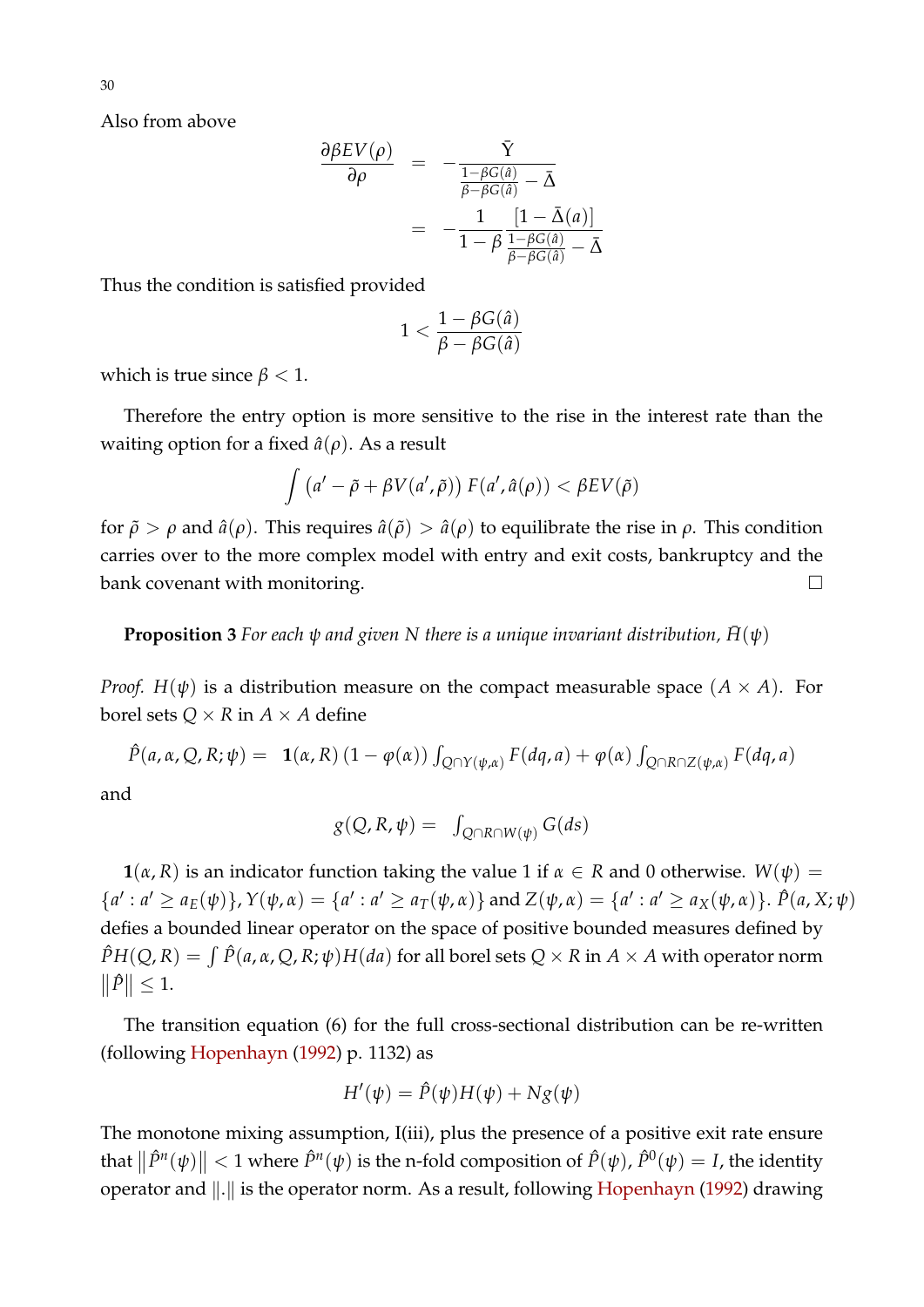on [Kolmogorov and Fomin](#page-27-15) [\(1970\)](#page-27-15)  $(I - \hat{P}^n(\psi))^{-1} = \sum_{t=0}^{\infty} \hat{P}^{nt}(\psi)$  and since  $\|\hat{P}^n(\psi)\| < 1$  is non-increasing in *n*,  $(I - \hat{P}(\psi))^{-1}$  also exists and

$$
\bar{H}(\psi) = N(I - \hat{P}(\psi))^{-1}g(\psi)
$$

is the unique invariant distribution given *ψ* and *N*.

**Proposition 4** *There is a unique value*  $ρ̃$  *that ensures that the balance sheet of the bank is equal on both sides for given values of*  $\varphi(\alpha)$  *and*  $\zeta$ *.* 

*Proof.* For any  $\varphi(\alpha)$  and  $\zeta$  there is a unique invariant distribution  $\bar{H}(\psi)$  for any *N* from Proposition 3. However, in equilibrium we require

$$
N = \bar{H}(A, A; \psi) = \frac{1}{2}
$$
 (18)

which will not be the case for arbitrary  $\psi$ . Write the invariant distribution for  $\rho$  and  $N=\frac{1}{2}$ as

$$
\bar{H}(\rho) = \frac{1}{2}(I - \hat{P}(\rho))^{-1}g(\rho)
$$

and the entry distribution for *ρ* as

$$
g(Q, R, \rho) = \int_{Q \cap R \cap W(\rho)} G(da)
$$

Now write the invariant distribution for  $\rho' > \rho$  and  $N = \frac{1}{2}$ 

$$
\bar{H}(\rho') = \frac{1}{2}(I - \hat{P}(\rho'))^{-1}g(\rho')
$$

and the entry distribution for  $\rho'$  as

$$
g(Q, R, \rho') = \int_{Q \cap R \cap W(\rho')} G(da)
$$

The difference between the two *P* operators can be written as

$$
\tilde{P}(a,\alpha,Q,R;\rho,\rho') = \hat{P}(a,\alpha,Q,R;\rho) - \hat{P}(a,\alpha,Q,R;\rho')
$$
\n
$$
= \mathbf{1}(\alpha,R) \left(1 - \varphi(\alpha)\right) \int_{Q \cap [Y(\rho',\alpha)\setminus Y(\rho,\alpha)]} F(dq,a) + \varphi(\alpha) \int_{Q \cap R \cap [Z(\rho',\alpha)\setminus Z(\rho,\alpha)]} F(dq,a)
$$

and likewise

$$
\mu\left(Q, R, \rho, \rho'\right) \equiv g(Q, R, \rho) - g(Q, R, \rho') = \int_{Q \cap R \cap [W(\rho') \setminus W(\rho)]} G(da)
$$

Since ,  $Y(\rho', \alpha) \subset Y(\rho, \alpha)$  and  $Z(\rho', \alpha) \subset Z(\rho, \alpha)$ ,  $\tilde{P}(a, \alpha, Q, R; \rho, \rho')$  is also a bounded linear operator and  $\tilde{P}H(A,A)=\int \tilde{P}\left(a,\alpha ,A,A;\rho ,\rho '\right) H(da)>0.$  Likewise since  $W(\rho')\subset$ *W*(*ρ*),  $\mu$  (*A*, *A*,  $\rho$ ,  $\rho'$ ) > 0.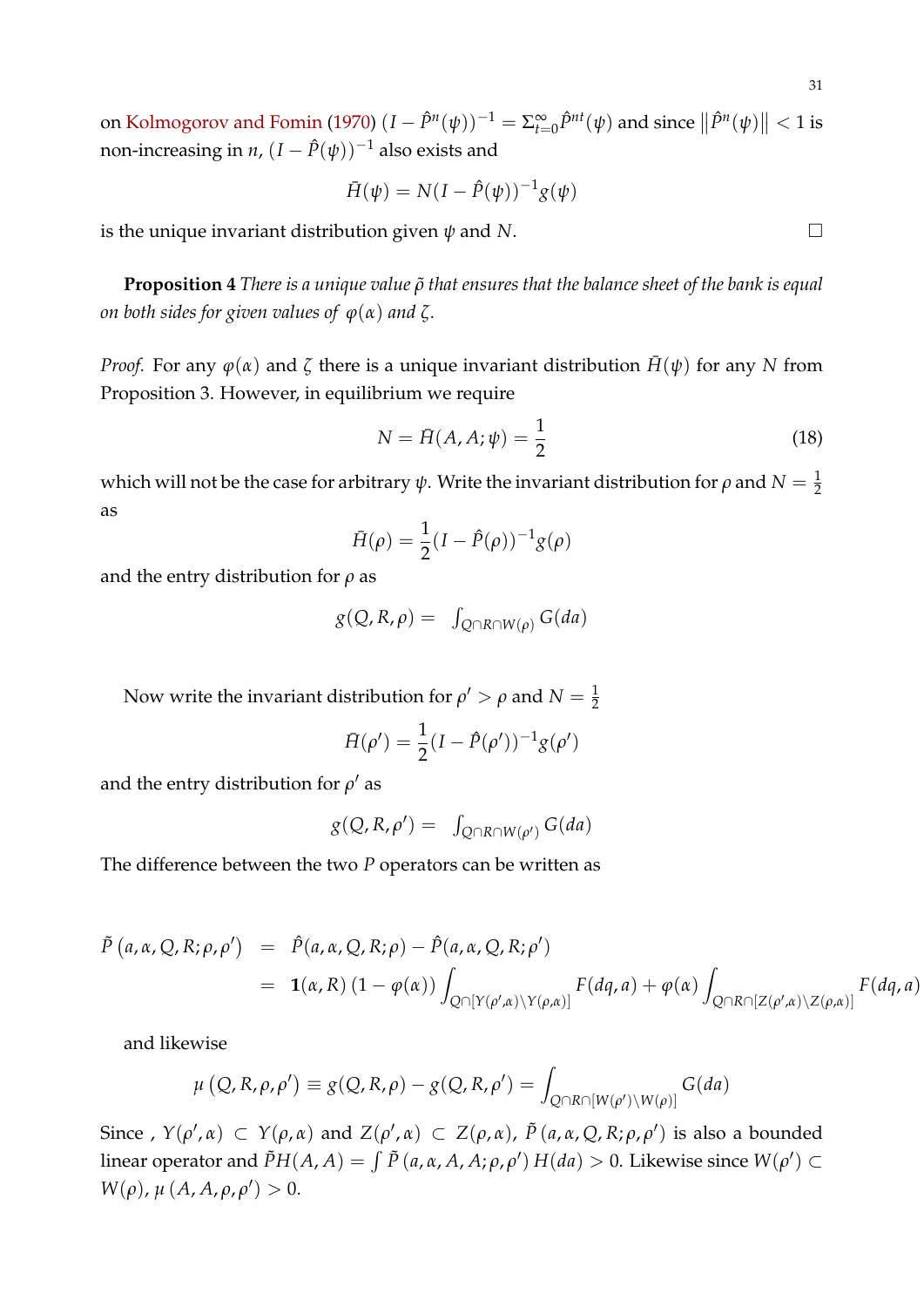Thus

$$
\begin{aligned}\n\left[I - \hat{P}(\rho)\right]^{-1} &= \Sigma_{t=0}^{\infty} \hat{P}^{t}(\rho) \\
&= \left[\hat{P}(\rho') + \tilde{P}(\rho, \rho')\right]^{0} + \left[\hat{P}(\rho') + \tilde{P}(\rho, \rho')\right]^{1} + \left[\hat{P}(\rho') + \tilde{P}(\rho, \rho')\right]^{2} \dots \\
&= \hat{P}^{0}(\rho') + \hat{P}^{1}(\rho') + \hat{P}^{2}(\rho') \dots + PP(\rho, \rho') \\
&= \left[I - \hat{P}(\rho')\right]^{-1} + PP(\rho, \rho')\n\end{aligned}
$$

where *PP* is a linear operator collecting all the miscellaneous terms.  $PPH(A) = \int PP(a, A; \rho, \rho')H(da)$ 0 through the properties of  $\hat{P}(\rho')$  and  $\tilde{P}(\rho,\rho')$ . Therefore

$$
\begin{split}\n\bar{H}(\rho) &= \frac{1}{2}(I - \hat{P}(\rho))^{-1}g(\rho) \\
&= \frac{1}{2}\left[\left[I - \hat{P}(\rho')\right]^{-1} + PP\left(\rho, \rho'\right)\right]\left[g(\rho') + \mu\left(\rho, \rho'\right)\right] \\
&= \frac{1}{2}\left[I - \hat{P}(\rho')\right]^{-1}g(\rho') + \frac{1}{2}\left[I - \hat{P}(\rho')\right]^{-1}\mu\left(\rho, \rho'\right) + \frac{1}{2}PP\left(\rho, \rho'\right)\left[g(\rho') + \mu\left(\rho, \rho'\right)\right] \\
&= \bar{H}(\rho') + \frac{1}{2}\left[I - \hat{P}(\rho')\right]^{-1}\mu\left(\rho, \rho'\right) + \frac{1}{2}PP\left(\rho, \rho'\right)\left[g(\rho') + \mu\left(\rho, \rho'\right)\right]\n\end{split}
$$

The second and third terms have positive measure and thus  $\bar{H}(\rho) > \bar{H}(\rho')$ . These terms are all continuous and strictly increasing in  $\rho'$  so by the intermediate value theorem there is a unique value at which  $\tilde{H}(\rho) = N = \frac{1}{2}$ . В последните поставите на производите на селото на селото на селото на селото на селото на селото на селото<br>В селото на селото на селото на селото на селото на селото на селото на селото на селото на селото на селото н

#### APPENDIX B. MODEL PARAMETERISATION

This is a stylised model that is intended to demonstrate a mechanism rather than replicate empirical data. The parameters of the illustrative numerical example are a mixture of calibration from direct model counterparts and trial and error for the rest to deliver plausible values for the loan interest rate, entry and exit rate of firms, default rate and loss given default. Yet at the same time, the model needs relatively modest "curvature" so that the mechanism is clearly visible in the illustrations. The example uses a normal distribution for  $G(a)$  and an AR(1) process for  $F(a, a')$  using a Tauchen matrix approximation (see [Tauchen](#page-27-16) [\(1986\)](#page-27-16)). The values of the idiosyncratic shock process comes from [Foster, Haltiwanger, and Syverson](#page-27-17) [\(2008\)](#page-27-17) (FHS).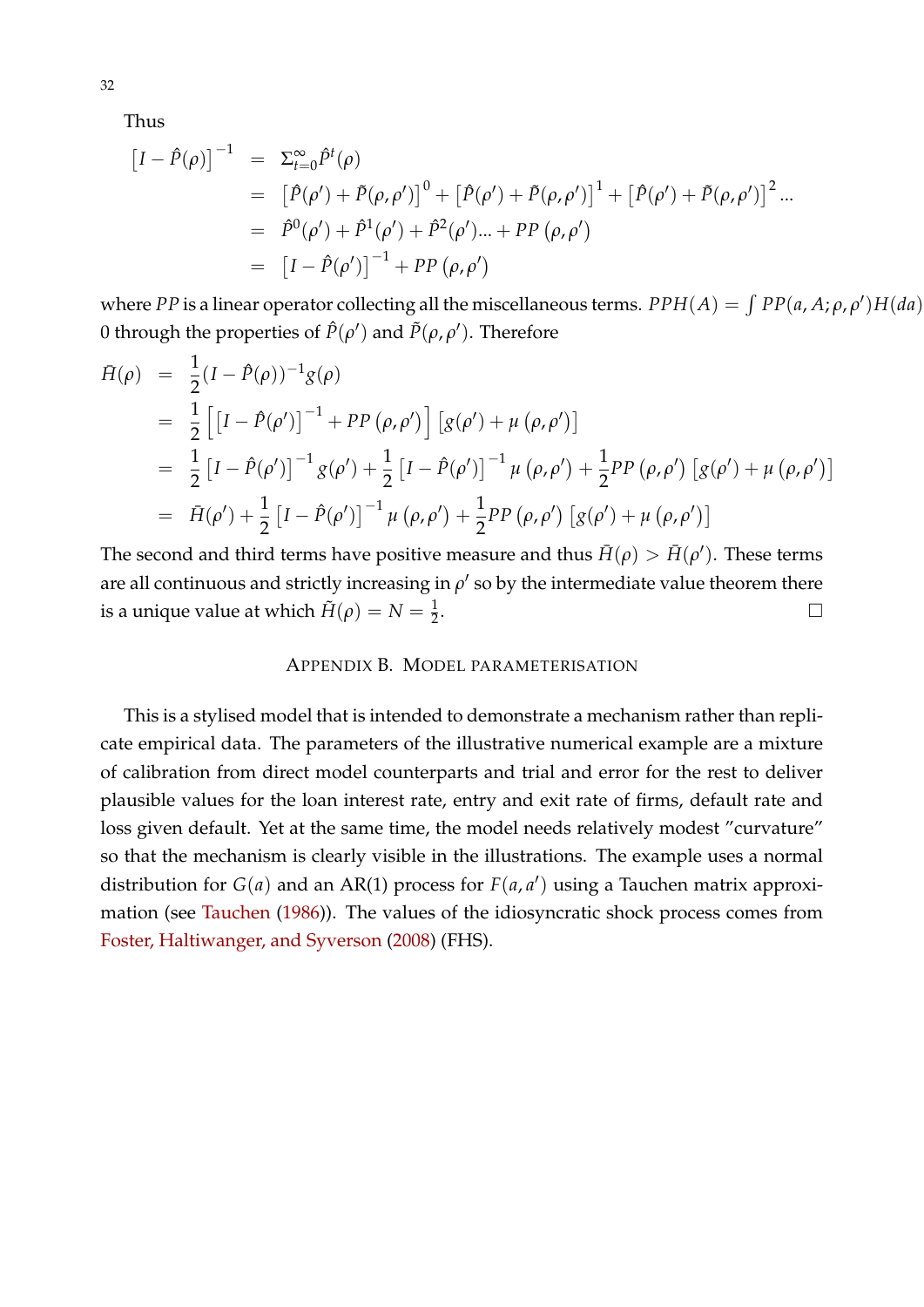| Parameter | Description                     | Value   | Source                               |
|-----------|---------------------------------|---------|--------------------------------------|
|           |                                 |         |                                      |
| $\beta$   | discount rate                   | 0.975   |                                      |
| τ         | deposit rate                    | $3.5\%$ |                                      |
| $\rho$    | idiosyncratic shock persistence | 0.9     | FHS Table 3 Demand shock persistence |
| $\sigma$  | idiosyncratic shock st dev      | 0.2     | FHS Table 1 Price and TFP            |
|           | entry cost                      | 0.3     |                                      |
| L         | exit cost                       | 0.3     |                                      |
| BO        | bankruptcy cost                 | 0.4     |                                      |
| m         | monitoring cost                 | 0.006   |                                      |
| $\lambda$ | bank excess loss                | 4       |                                      |